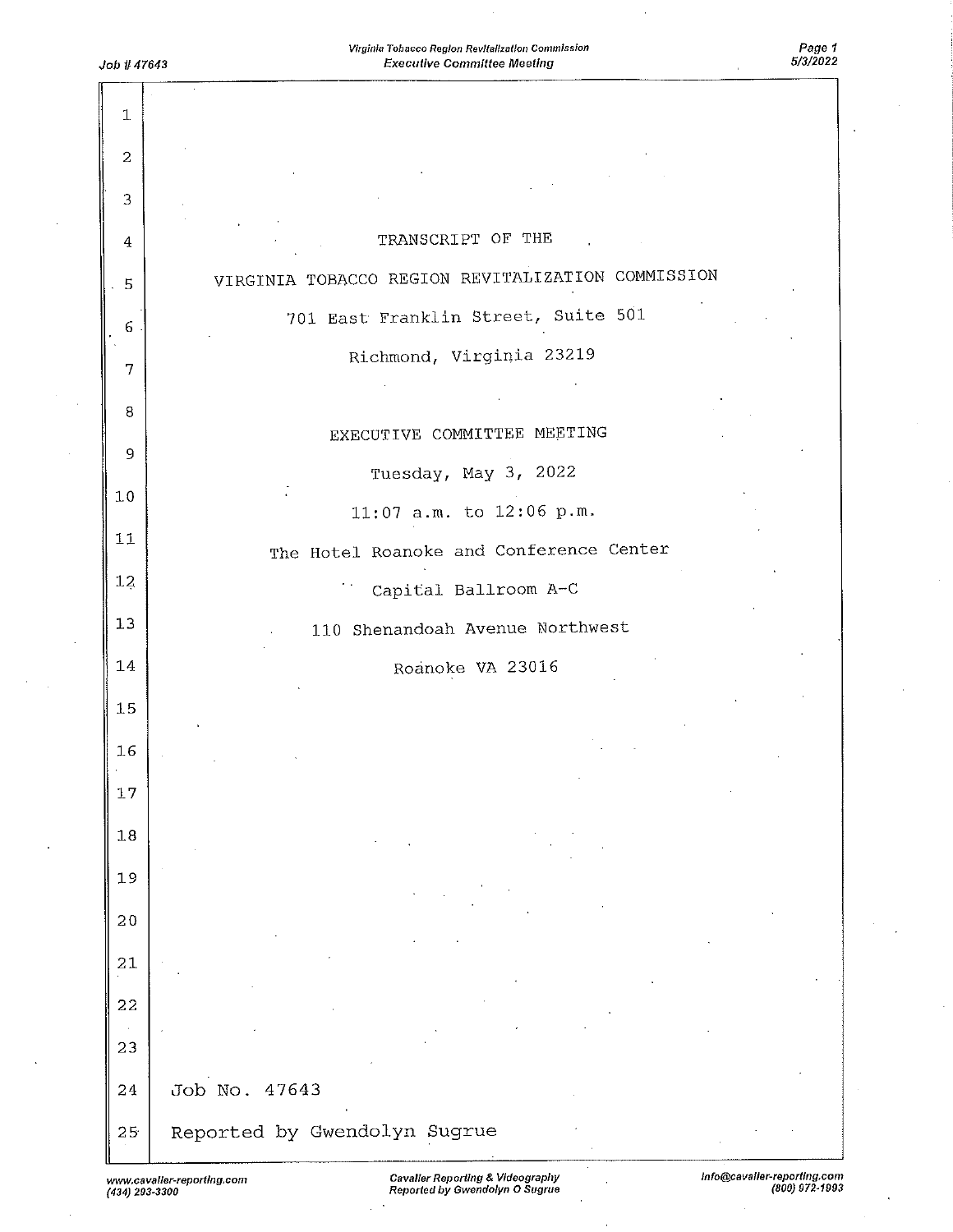| 1              | APPEARANCES                                 |
|----------------|---------------------------------------------|
| $\overline{2}$ |                                             |
| 3              | Edward Owens, Chairperson                   |
| 4              | Terry Kilgore, Vice Chairperson             |
| 5              | L. Louise Lucas                             |
| 6              | Danny Marshall                              |
| 7              | Will Moorefield                             |
| 8              | Miles Jordan                                |
| 9              | Julie Hensley                               |
| 10             | Alexis Ehrhardt                             |
| 11             | Becky Coleman                               |
| 12             | Ed Blevins                                  |
| 13             | Buddy Shelton                               |
| 14             |                                             |
| 15             | <b>STAFF</b>                                |
| 16             | Andrew Sorrell, Deputy Director             |
| 17             | Stephanie Kim                               |
| $18\,$         | Sarah Capps                                 |
| 19             | Sarah Williams                              |
| 20             | Jessica Stamper                             |
| 21             | Joyce Knight                                |
| 22             |                                             |
| 23             | COUNSEL                                     |
| 24             | Elizabeth Myers, Assistant Attorney General |
| 25             | Richmond, VA                                |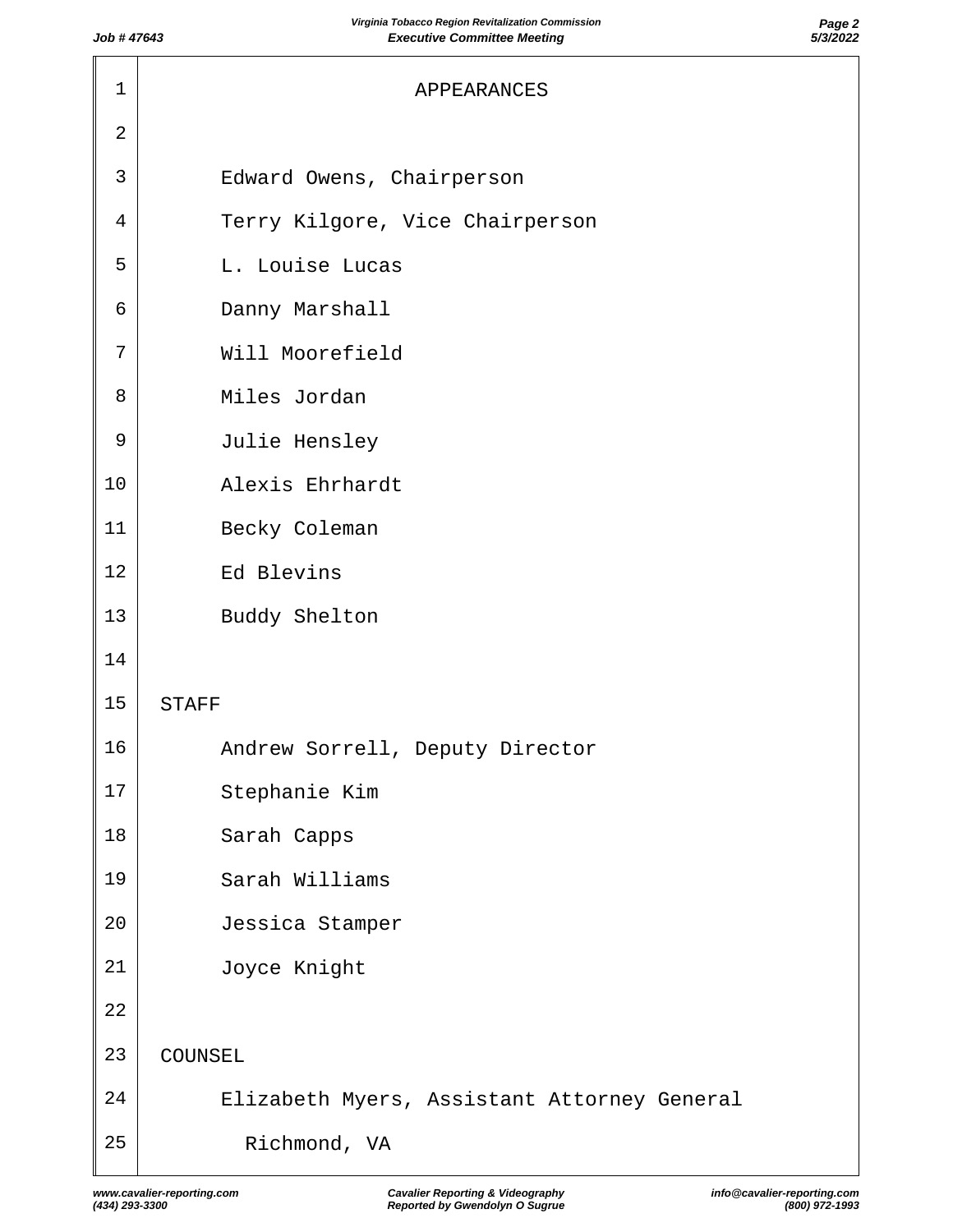| $\mathbf 1$ | (May 3, 2022, 11:07 a.m.:                               |
|-------------|---------------------------------------------------------|
| 2           | MR. EDWARDS: I'm going to call to order the             |
| 3           | executive committee meeting and welcome everybody here  |
| 4           | today. I see we don't have anybody in the audience,     |
| 5           | not yet. Thank y'all for coming. I want to remind       |
| 6           | everybody, when you speak, to announce your name so the |
| 7           | reporter can capture your name.                         |
| 8           | At this time, we're going to have roll call.            |
| 9           | MR. SORRELL: Thank you, Mr. Chairman.                   |
| 10          | Chairman Owens? Mr. Blevins? Ms. Coleman?               |
| 11          | Dr. Ehrhardt?                                           |
| 12          | Ms. Hensley?                                            |
| 13          | MR. KILGORE: She's here. She just stepped               |
| 14          | out.                                                    |
| 15          | MR. SORRELL: Okay. I'll call her again.                 |
| 16          | Delegate Kilgore? Senator Lucas?                        |
| 17          | Delegate Marshall? Mr. Miles? Mr. Shelton?<br>And       |
| 18          | Delegate Moorefield?                                    |
| 19          | Okay. You have a quorum, Mr. Chairman.                  |
| 20          | MR. EDWARDS: Thank you. We have the minutes             |
| 21          | from the 1/7/22. It was published on the website.<br>I  |
| 22          | hope you had a chance to read them.                     |
| 23          | Do I hear a motion to approve?                          |
| 24          | MR. KILGORE: I make the motion to approve the           |
| 25          | 1/7/22 minutes, Mr. Chairman.                           |
|             |                                                         |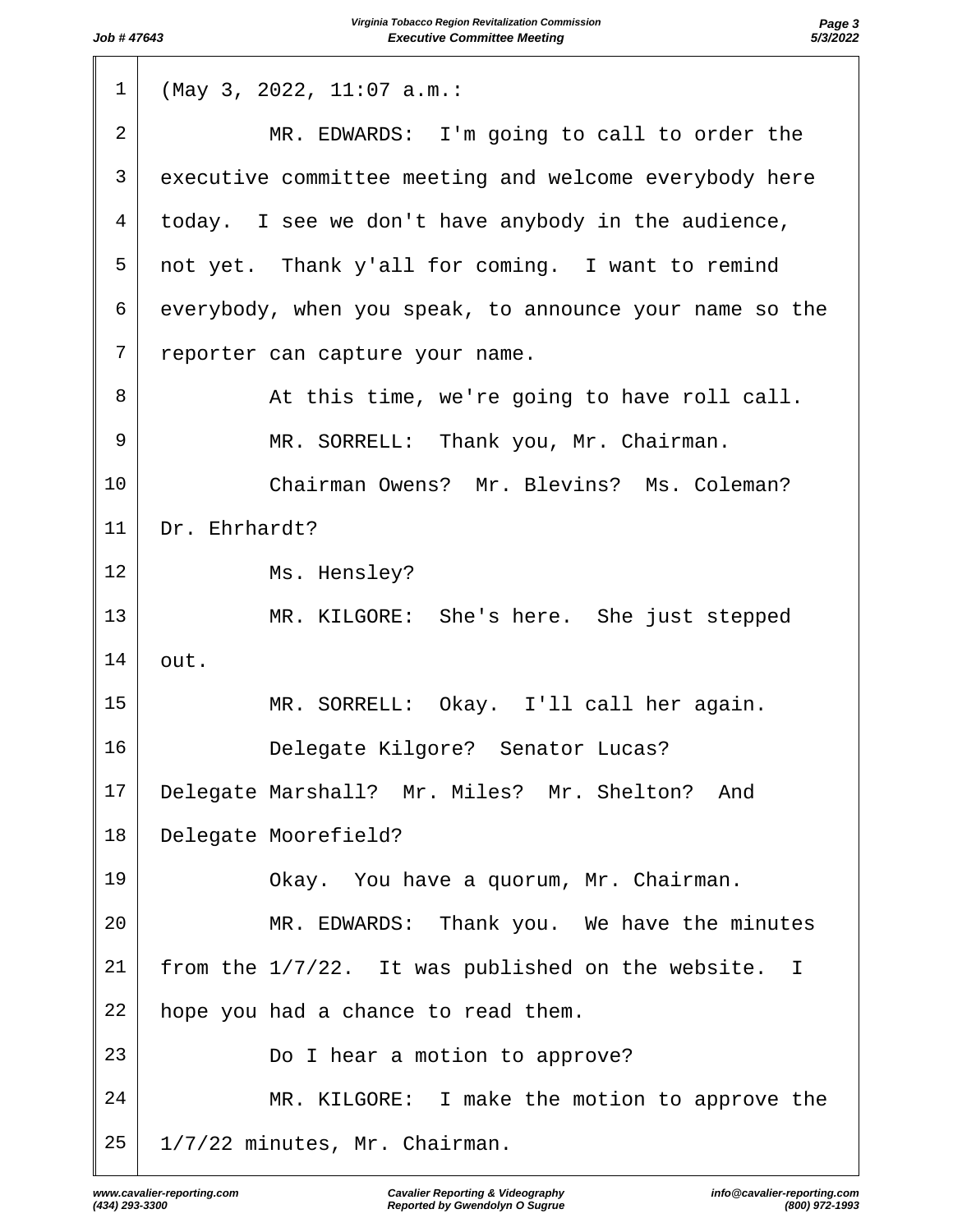| $\mathbf 1$    | MR. EDWARDS: Thank you. Do I have a second?        |
|----------------|----------------------------------------------------|
| $\overline{a}$ | MS. LUCAS: Second.                                 |
| $\overline{3}$ | MR. EDWARDS: Moved and properly seconded.          |
| $\overline{4}$ | Any other discussion on them?                      |
| 5              | Hearing none, all those in favor of approving      |
| 6              | the minutes signify by saying aye?                 |
| 7              | All opposed?                                       |
| 8              | All right. The minutes are approved.               |
| 9              | At this time, we'll open up a public comment.      |
| 10             | MR. SORRELL: They may be online. We also           |
| 11             | have audio online, as well.                        |
| 12             | MR. EDWARDS: So is anybody online? Public          |
| 13             | comment?                                           |
| 14             | MR. SORRELL: Jessica, do you happen to see         |
| 15             | anybody, if anybody's online, saying anything?     |
| 16             | MS.<br>STAMPER: I don't see anyone saying          |
| 17             | anything.                                          |
| 18             | MR. EDWARDS: Okay. We'll close that portion        |
| 19             | and come back to it at the end of the meeting.     |
| 20             | Investments Southern Virginia update,              |
| 21             | Mr. Director?                                      |
| 22             | MR. SORRELL: Thank you, Mr. Chairman.              |
| 23             | You'll recall that what we've done in years        |
| 24             | past is to have an update from our Invest Southern |
| 25             | Virginia, Foreign Direct Investment Consultant,    |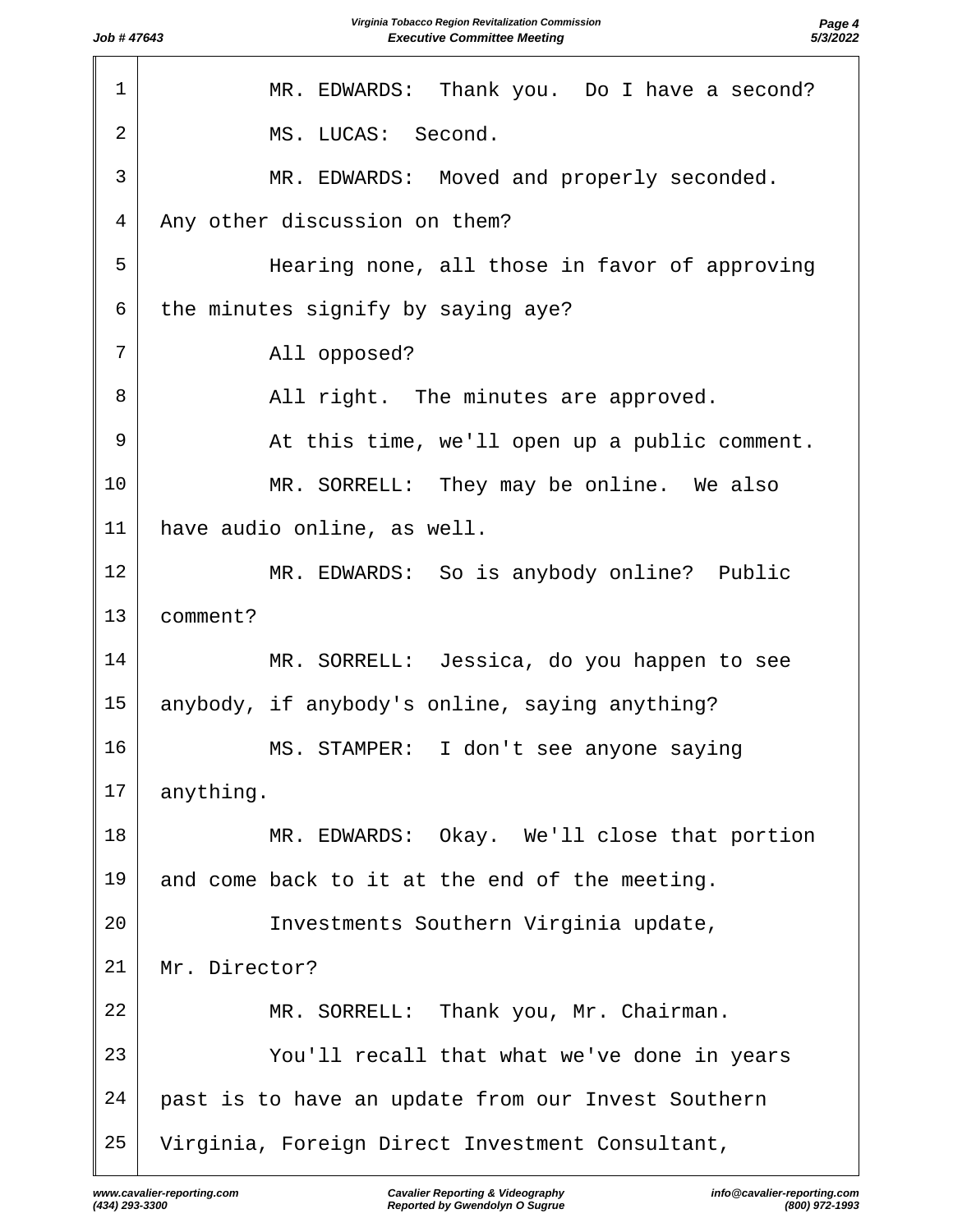| $\mathbf 1$     | typically at our May meeting.                           |
|-----------------|---------------------------------------------------------|
| $\overline{2}$  | Joe Awyl, our foreign direct investment                 |
| 3               | consultant, who is based over in the UK, is prepared to |
| 4               | give you a presentation this morning. He is going to    |
| 5               | be able to do that in just a minute. We'll pull it up   |
| 6               | on the screen here.                                     |
| 7               | It will follow the same presentation that you           |
| 8               | have in your packet, that looks like this. He's going   |
| 9               | to provide that presentation here in a moment, once     |
| 10 <sub>o</sub> | Jordan is able to get that up. Then we will go ahead    |
| 11              | and you can ask him any questions.                      |
| 12              | He'll also have, at the end of the                      |
| 13              | presentation, a list of -- a prospect list and other    |
| 14              | things that he's been working on.                       |
| 15              | I turned the volume down on this. Let me see            |
| 16              | if that's the problem. Okay. Let me let him know that   |
| 17              | we're ready. Joe is on.                                 |
| 18              | Hey Joe, can you hear us?                               |
| 19              | MR. AWYL: I'm barely struggling to hear you.            |
| 20              | Can hear me?                                            |
| 21              | MS. SORRELL: Yes, sir.                                  |
| 22              | THE REPORTER: No, can't hear him.                       |
| 23              | (Discussion off record.)                                |
| 24              | MR. SORRELL: We'll give you a mic so that you           |
| 25              | can hear us and we can hear you better. Sorry about     |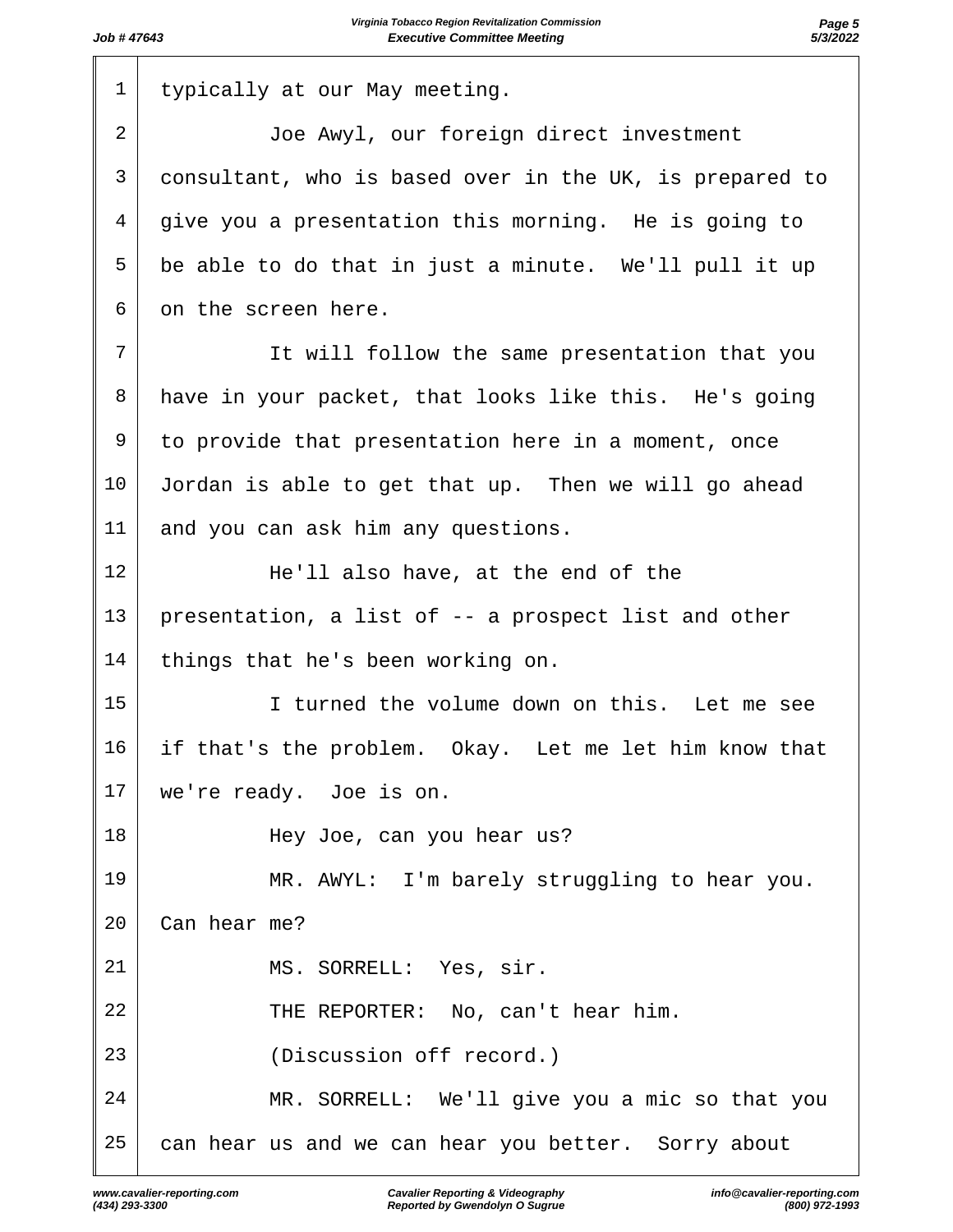| 1  | that. That's my fault, not your fault.                  |
|----|---------------------------------------------------------|
| 2  | Joe, can you hear us? We're ready for your              |
| 3  | presentation.                                           |
| 4  | MR. AWYL: I can hear you loud and clear. Can            |
| 5  | you hear me?                                            |
| 6  | MR. SORRELL: Yes, sir.                                  |
| 7  | MR. AWYL: Good morning, Commissioners. I'm              |
| 8  | Scott -- can you hear me?                               |
| 9  | MR. EDWARDS: Yes.                                       |
| 10 | (Discussion off record.)                                |
| 11 | MR. AWYL: Hello?                                        |
| 12 | MS. KNIGHT: We can hear you. Go ahead and               |
| 13 | speak.                                                  |
| 14 | MR. AWYL: Okay. So I'm hoping that you can              |
| 15 | see my presentation, too. Is that correct?              |
| 16 | MR. SORRELL: Yes, we can.                               |
| 17 | MR. AWYL: Hello? Can you hear me?                       |
| 18 | MR. SORRELL: Yes, we can hear you, Joe.                 |
| 19 | MR. AWYL: So I apologize. I can barely hear             |
| 20 | any of you, but as long as you can hear me -- maybe I'm |
| 21 | the one that can hear the clearest, so you tell me if   |
| 22 | you'd like me to start the presentation now? And can    |
| 23 | you see my screen with the first slide?                 |
| 24 | MR. SORRELL: Yes, Joe. Please start your                |
| 25 | presentation now and we can see the first slide.        |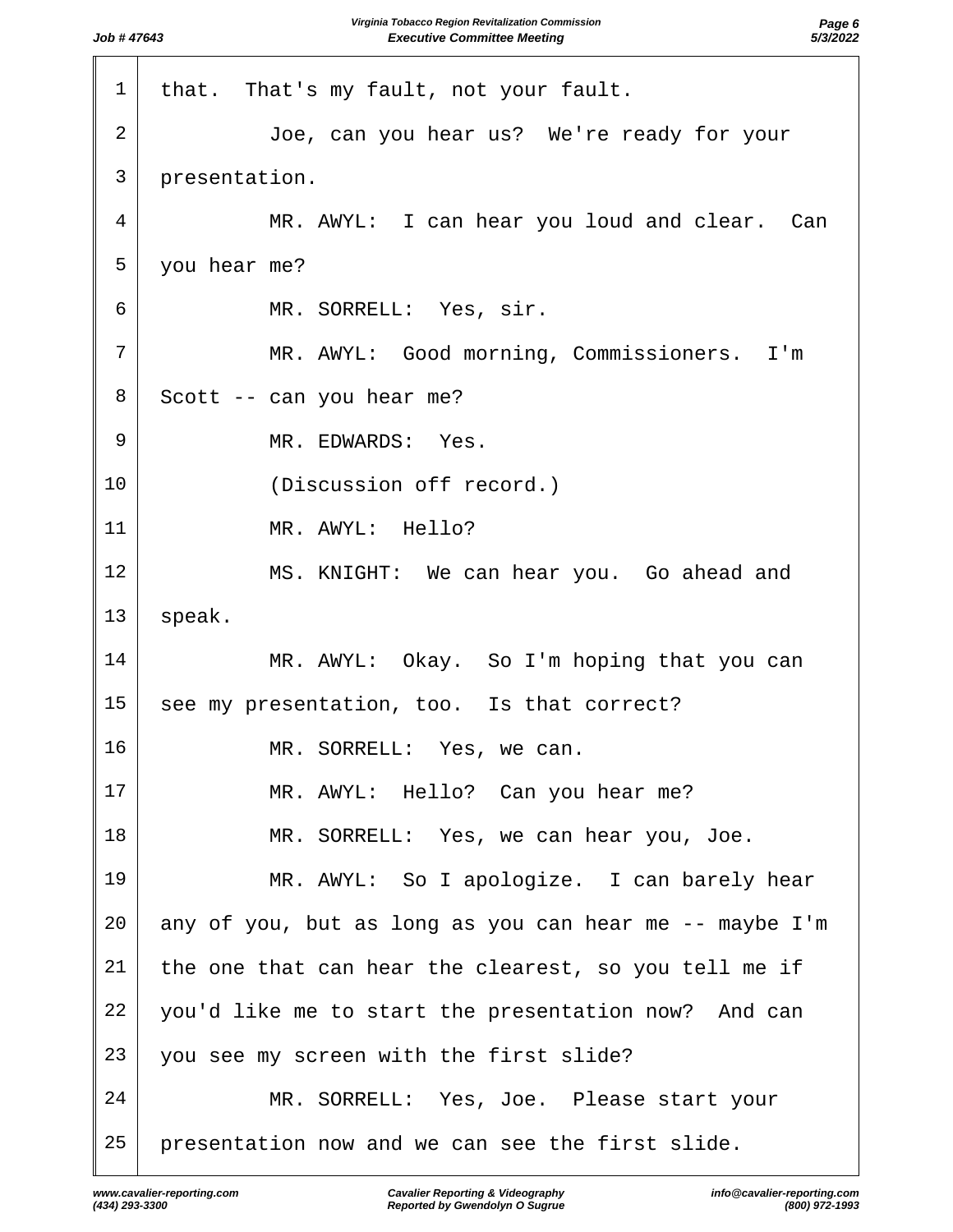| $\mathbf 1$    | MR. AWYL: I apologize. I'm having some                  |
|----------------|---------------------------------------------------------|
| $\overline{2}$ | difficulties hearing you. I'm very sorry for that.      |
| 3              | Well, good morning. Thank you for assisting             |
| $\overline{4}$ | with me. Thank you for the opportunity to speak to you  |
| 5              | about the commission's Foreign Direct Investments       |
| 6              | Program, the elements of international investment       |
| 7              | [inaudible].                                            |
| 8              | Most of you, I have met before. I can't see             |
| 9              | you there, but it's nice to be talking to you. Most of  |
| 10             | you, I haven't [inaudible] as previously mentioned      |
| 11             | [inaudible]. My name is Joe Awyl. I'm the Foreign       |
| 12             | Direct Investment Consultant for the Tobacco            |
| 13             | Commission.                                             |
| 14             | I'm sorry I can't be there with you, but I              |
| 15             | have several face-to-face-type meetings in Europe this  |
| 16             | week, including meeting with an electric-vehicle        |
| 17             | investor who plans to create 250 jobs on the southside. |
| 18             | So please accept my apologies.                          |
| 19             | As an overview, again for those who don't               |
| 20             | know, my role with the Tobacco Commission is to attract |
| 21             | investments in advanced manufacturing from Europe to    |
| 22             | southside Virginia. I'm based in England, in an         |
| 23             | industrial city, about 160 miles north of London,       |
| 24             | [inaudible]. The main purpose of my work is to locate   |
| 25             | UK and European Union companies who are considering     |
|                |                                                         |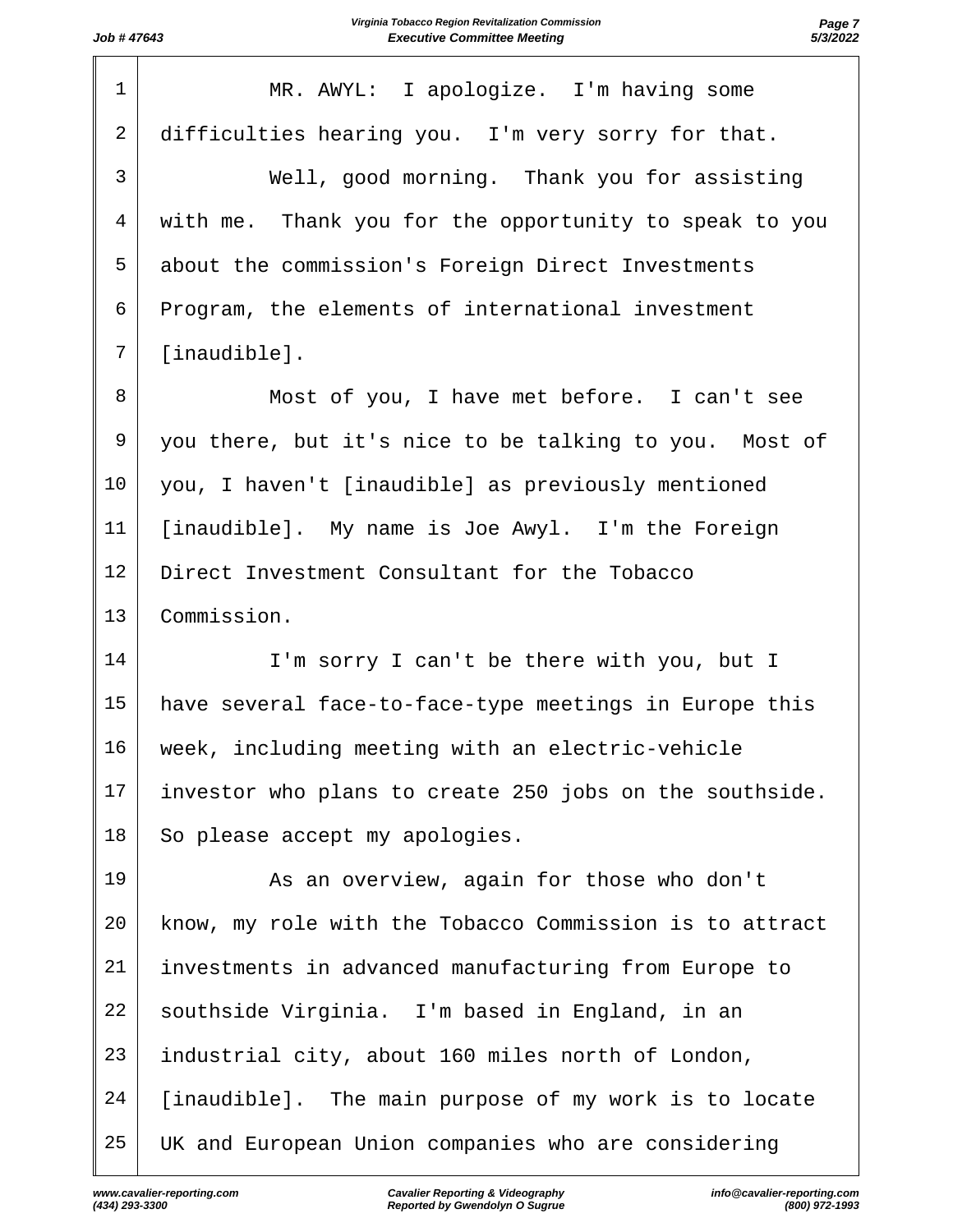| $\mathbf{1}$   | expansion, USA expansion, then being the case with      |
|----------------|---------------------------------------------------------|
| 2              | southside Virginia.                                     |
| $\mathsf{3}$   | Currently, this program we're speaking about            |
| $\overline{4}$ | entirely covers the southside. I used to work in        |
| 5              | southwest Virginia, too, under the previous executive   |
| 6              | director. A few thing's changed. I know [inaudible] I   |
| 7              | enjoyed working with southwest Virginia. I know some    |
| 8              | of you very well. I've visited every county, every      |
| 9              | county seat, every county in the footprint. I'll        |
| 10             | introduce some of the company's [inaudible] in the      |
| 11             | footprint.                                              |
| 12             | So just checking again, can you see the change          |
| 13             | of slide?                                               |
| 14             | MS. KNIGHT: Yes.                                        |
| 15             | MR. AWYL: So the first quote here, I'm very             |
| 16             | proud of. Thousands of people's lives directly          |
| 17             | improved by the Foreign Direct Investments Program the  |
| 18             | commission runs. I've basically said it before, but     |
| 19             |                                                         |
|                | I'd like to reiterate it. Really, it just sums up the   |
| 20             | Tobacco Commission's main purpose, which is to create   |
| 21             | more jobs, higher-paying jobs for communities of the    |
| 22             | footprint of the Tobacco Commission region.             |
| 23             | The foreign direct investment program, its              |
| 24             | [inaudible] to the commission as it's probably the most |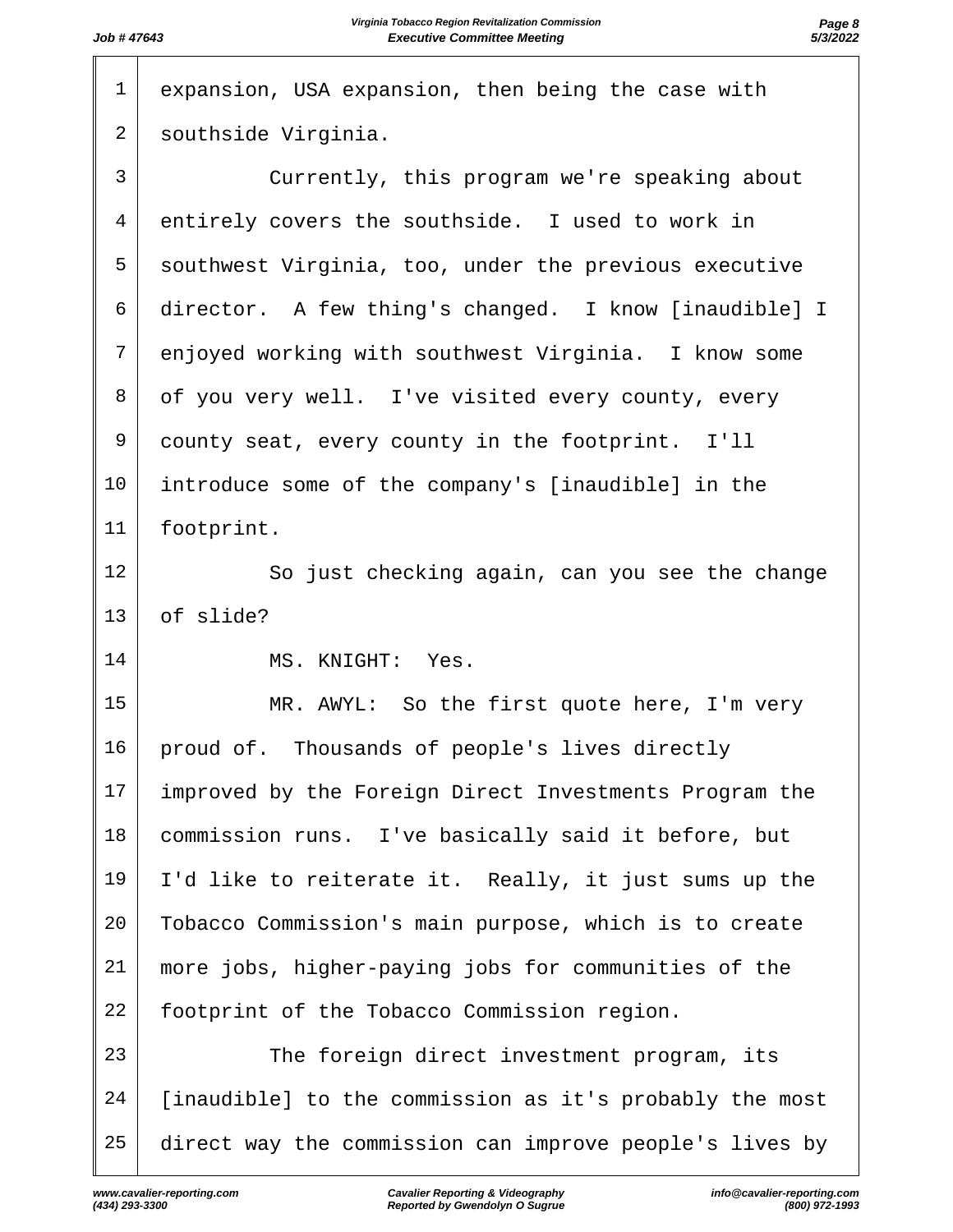| $\mathbf 1$    | bringing new, highly-paid jobs to the footprint.<br>The |
|----------------|---------------------------------------------------------|
| $\overline{2}$ | purpose of what I do is solely to create jobs and gain  |
| 3              | investments, which shows the direct and real-paced      |
| $\overline{4}$ | gains for the communities we work with.                 |
| 5              | The fact that we focus on advanced                      |
| 6              | manufacturing is also important. Most of the people I   |
| 7              | spoke aim to create manufacturing operations in the     |
| 8              | footprint with a median salary of about 75,000 or more. |
| 9              | I think in this case, it's even higher.                 |
| 10             | As unemployment in the commission's region and          |
| 11             | other regions continues to drop, [inaudible] a way to   |
| 12             | [inaudible] work with [inaudible] done over the         |
| 13             | decades. Really, it's more important than ever to seek  |
| 14             | high-quality, high-paying jobs. While agriculture and   |
| 15             | [inaudible] are important and will remain an important  |
| 16             | element of the commission's economy, they don't         |
| 17             | generally pay the same as advanced manufacturing and    |
| 18             | tech does. So that's the area that I focus on, because  |
| 19             | it has the ability to provide the biggest change for    |
| 20             | the communities of the Tobacco Commission footprint.    |
| 21             | The good news $--$ sorry? Is someone saying             |
| 22             | something?                                              |
| 23             | MR. SORRELL: No. You can continue, Joe.                 |
| 24             | MR. AWYL: Sorry. The good news is, and I'll             |
| 25             | get to this in more detail, we have the strongest       |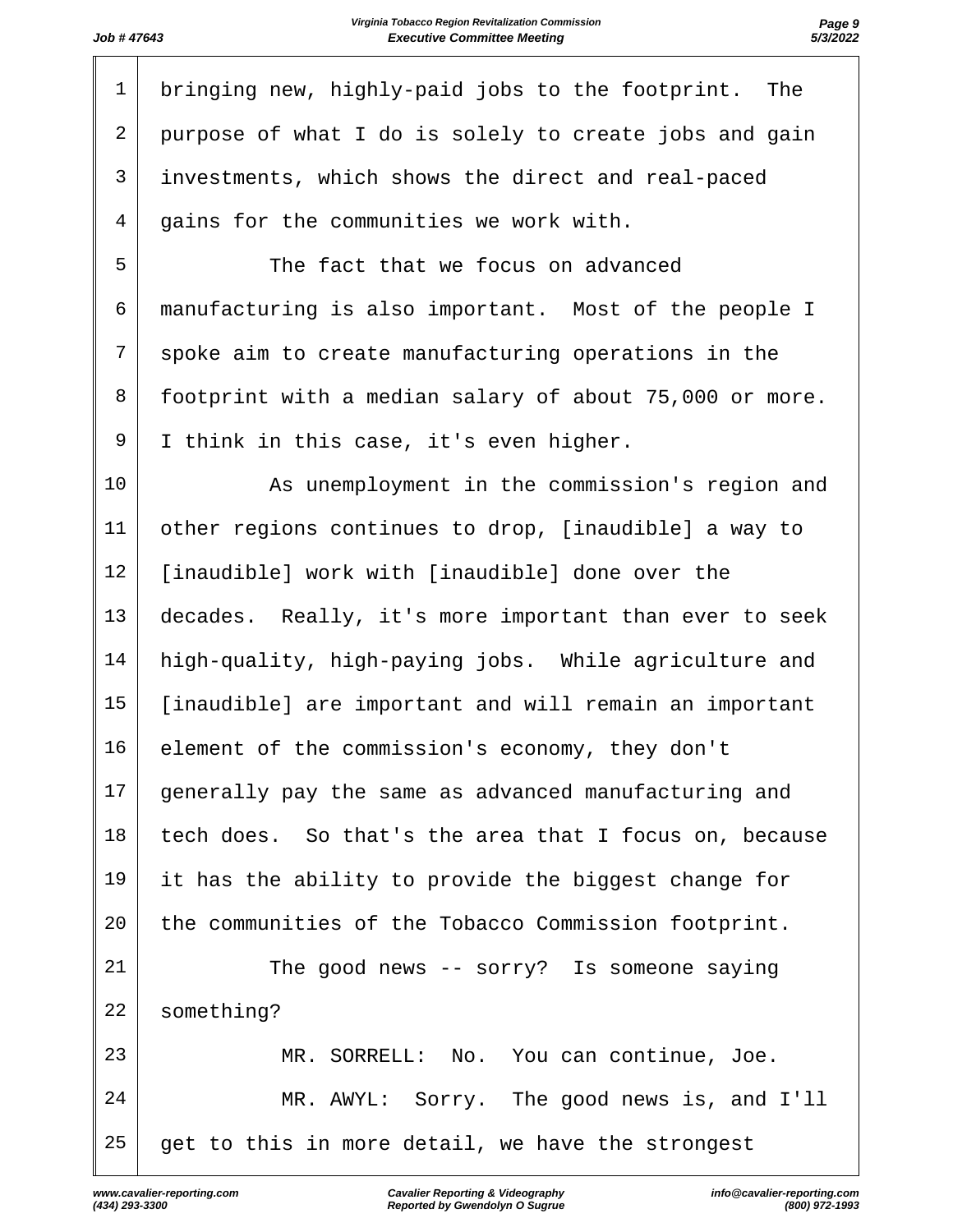$\overline{\phantom{a}}$ 

| $\mathbf 1$    | pipeline that we've ever had. And the size of the       |
|----------------|---------------------------------------------------------|
| 2              | investments, that I regularly brief Andy on, are        |
| 3              | perhaps ten-fold what they have been in previous times. |
| $\overline{4}$ | So this is the list of UK and EU companies who          |
| 5              | have invested in southern Virginia [inaudible]. And     |
| 6              | indeed, southside Virginia is pretty similar to the     |
| 7              | hope of [inaudible] European companies.                 |
| 8              | The European companies listed here are all              |
| 9              | growing. In many cases, they are making [inaudible]     |
| 10             | investments for their first investment. More often      |
| 11             | than not, these companies are paying much higher than   |
| 12             | the prevailing rates in the locations in which they     |
| 13             | have invested.                                          |
| 14             | So increasingly, these companies are working            |
| 15             | to increase the profile of southside Virginia           |
| 16             | internationally. More often than now than when I        |
| 17             | started this job, people tell me they've heard of       |
| 18             | European companies who moved to Virginia or, perhaps in |
| 19             | doing so, given [inaudible] have a representative based |
| 20             | in the UK, even if the UK is the largest single         |
| 21             | investor into North America in terms of direct          |
| 22             | investment. The profile rates [inaudible] has been      |
| 23             | slowing down [inaudible] our own efforts.               |
| 24             | So I'd like to take a few minutes to talk               |
| 25             | about some of the recent investments the commission has |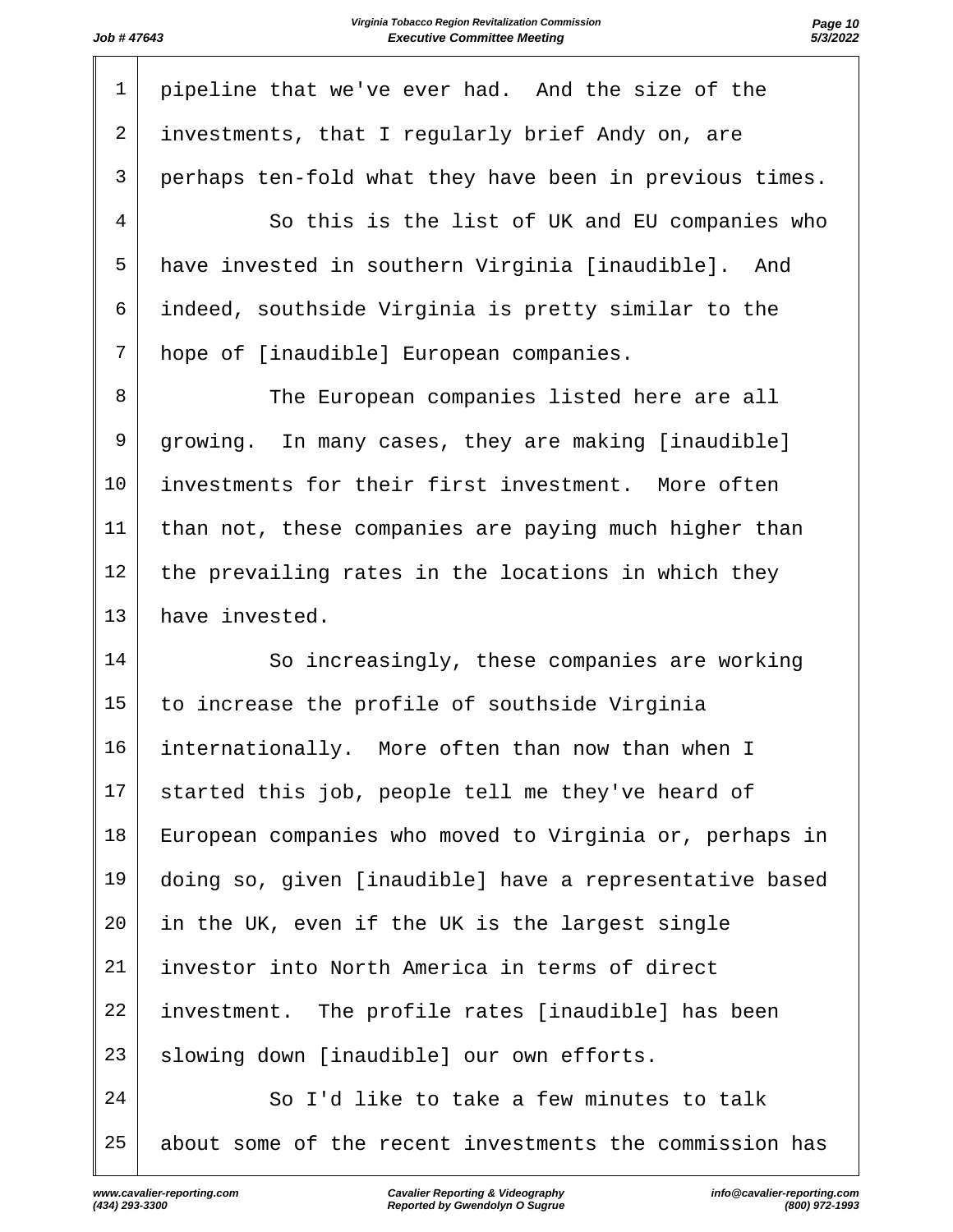| $\mathbf 1$ | brought into the footprint. So first of all, Fastech,   |
|-------------|---------------------------------------------------------|
| 2           | LLC, this is a brilliantly successful investment for    |
| 3           | the footprint and indeed for the company.               |
| 4           | I was in a workshop in Danville [inaudible]             |
| 5           | for machining a few weeks ago, and I think they're      |
| 6           | probably at capacity in their premises, and they are    |
| 7           | very much looking for an additional factory to move     |
| 8           | into. The company's interesting because it provides     |
| 9           | both [inaudible] titanium manufacturing. In other       |
| 10          | words, they do 3D printing and they do machining.       |
| 11          | So they're very much integrated, using very             |
| 12          | unique technology, which is, we believe anyway, one of  |
| 13          | the -- it's the only type of technology in the United   |
| 14          | States to be able to do this sort of work. They're      |
| 15          | able to print large titanium components, 43 inches in   |
| 16          | diameter, and then finish in the same shop              |
| 17          | Again, sorry. Did someone say something?                |
| 18          | MR. SORRELL: No. You're good.                           |
| 19          | MR. AWYL: Apologies. I was getting some                 |
| 20          | feedback. Please, I do apologize.                       |
| 21          | So the interesting thing about Fastech is,              |
| 22          | they not only do 3D printing, but then they can finish  |
| 23          | the components, which results in a stronger [inaudible] |
| 24          | than an initial casting. It's truly a unique example    |
| 25          | of advanced-manufacturing technology, and the power of  |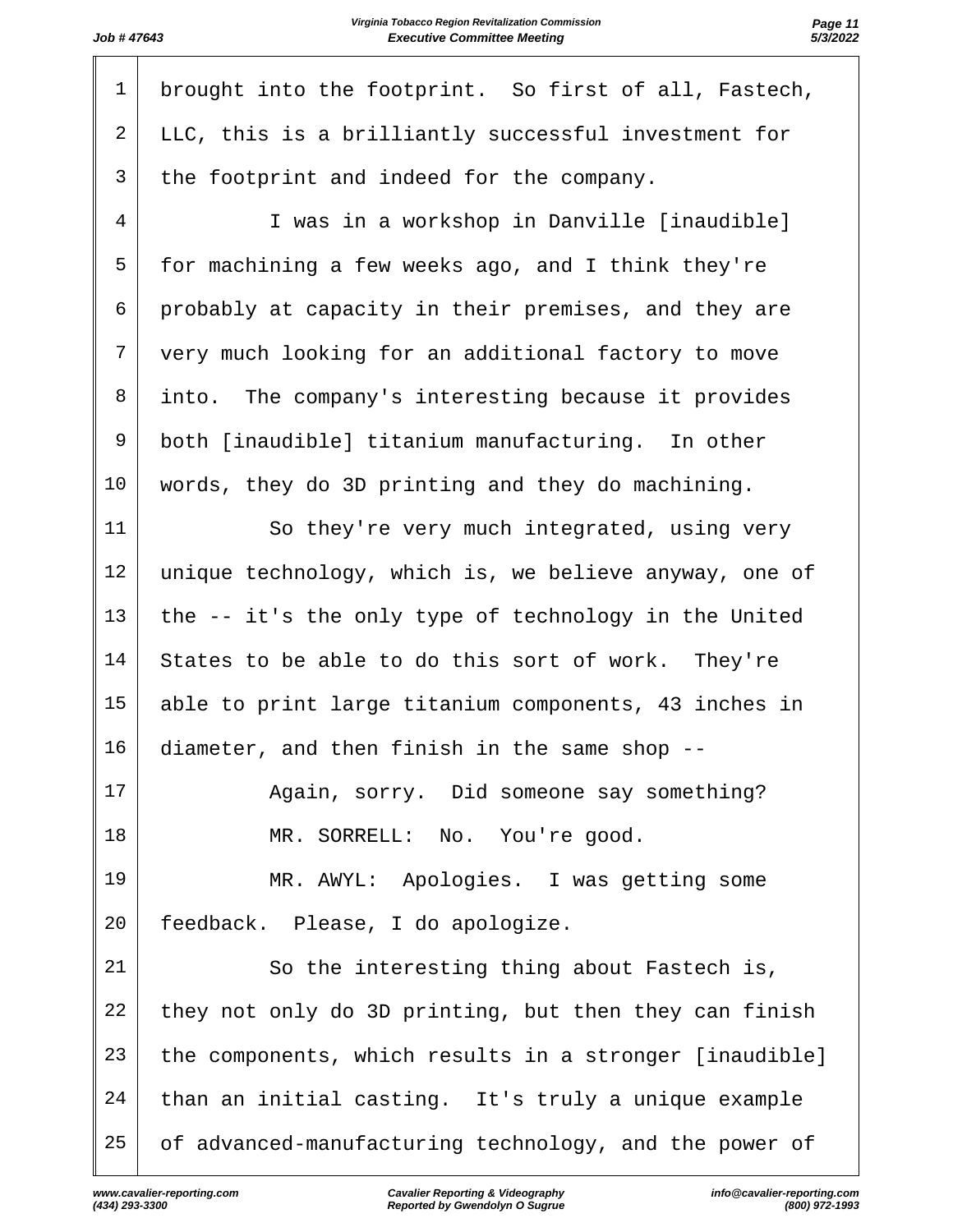foreign direct investments to bring new skills and new 2 opportunities to the region. 3 A full, one-hundred-percent of the shop-floor workforce actually graduated from either Danville Community College or Gene Haas Center for Integrated Machining, which is demonstrating the importance of the region's world-class workforce. So without institutions that you all aware of, like Patrick & Henry Community College, Southern Virginia [inaudible], 10 Southside Virginia Community College, Central Virginia Community College, and all the ones that I haven't 12 spoken about, without the work that those companies do -- I apologize. With all the work those companies 14 | do, the investment wouldn't be possible without the 15 | workforce that they developed over the years. For the recent investments, start of business last year, start of [inaudible] just a few weeks ago, is a company called Making Everything Possible, also known as MEP, another investment company who are very 20 advanced aerospace and defense forging and machining company. They're particularly interesting because they can do machining and forging in the same workshop, 23 which means they can produce some of the most complicated machine assemblies in the world. Because they produce some of the most complex machine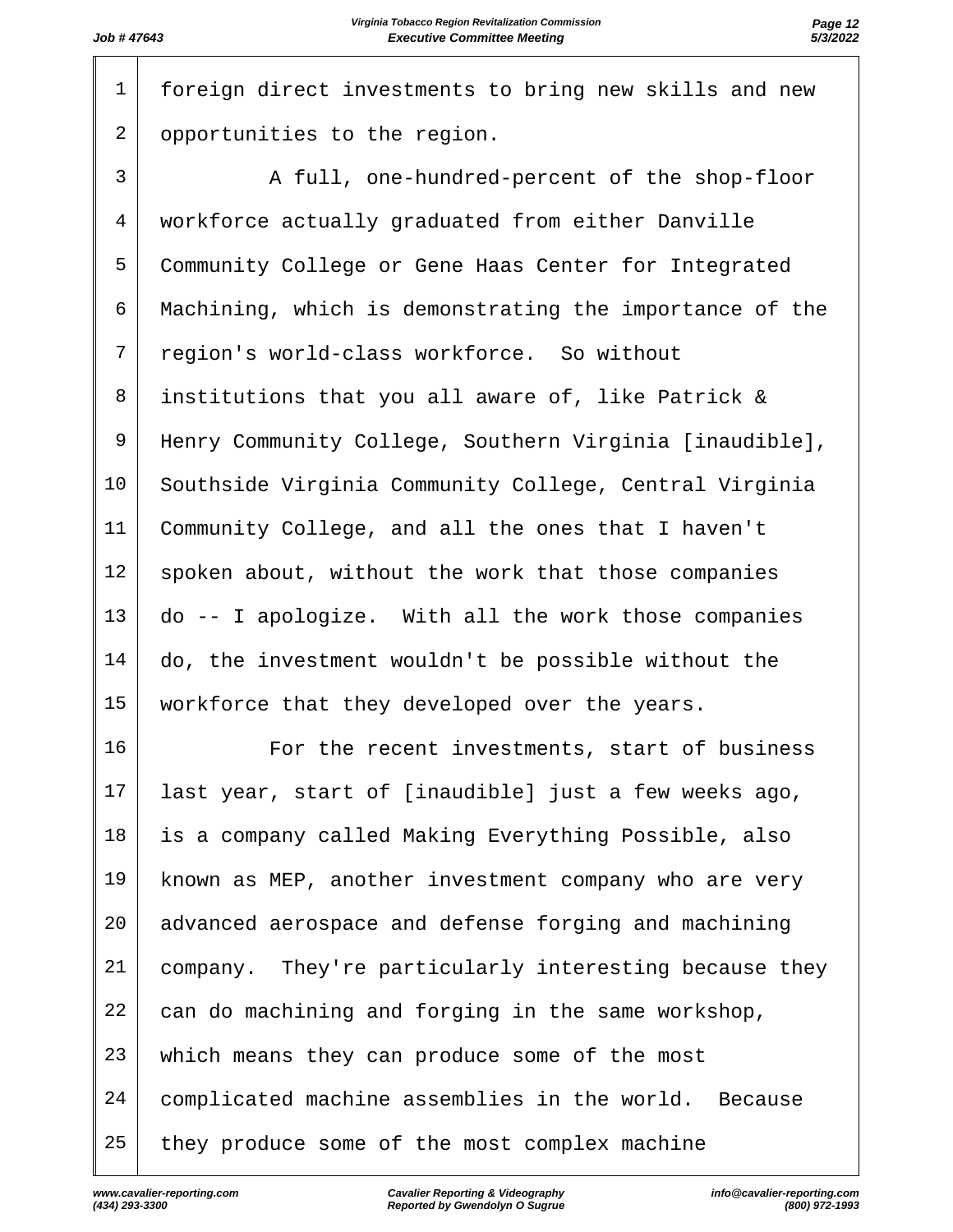| $\mathbf 1$    | assemblies in the world, they require some of the best  |
|----------------|---------------------------------------------------------|
| $\overline{2}$ | [inaudible].                                            |
| $\mathsf{3}$   | Also, all of their employees, the shop                  |
| 4              | employees have come from the Gene Haas center. So they  |
| 5              | have access to some of the greatest, most complex       |
| 6              | machinists in the world. And again, without the work    |
| 7              | of Danville Community College and Gene Haas, this       |
| 8              | investment would certainly not have come to southside.  |
| 9              | Radical Sports Cars, an investment that has             |
| 10             | happened this year, [inaudible] their initial           |
| 11             | investment last year. So they build the race cars that  |
| 12             | you can see at the bottom-left of the picture. They     |
| 13             | also schedule and run their own race series, with       |
| 14             | Virginia International Raceway being a major            |
| 15             | [inaudible] and a major draw for Radical.               |
| 16             | Radical opened a facility in Martinsville,              |
| 17             | next to the Racing College of Virginia last year, and   |
| 18             | their interest in these stems from another educational  |
| 19             | institution in the Tobacco Commission [inaudible], the  |
| 20             | Racing College of Virginia. Radical builds race cars,   |
| 21             | therefore choosing a location next to a college that    |
| 22             | specifically trains people to build race cars, it was a |
| 23             | pretty easy decision for them.                          |
| 24             | Ginetta is another interesting race-car                 |
| 25             | manufacturer with a long heritage, initially founded in |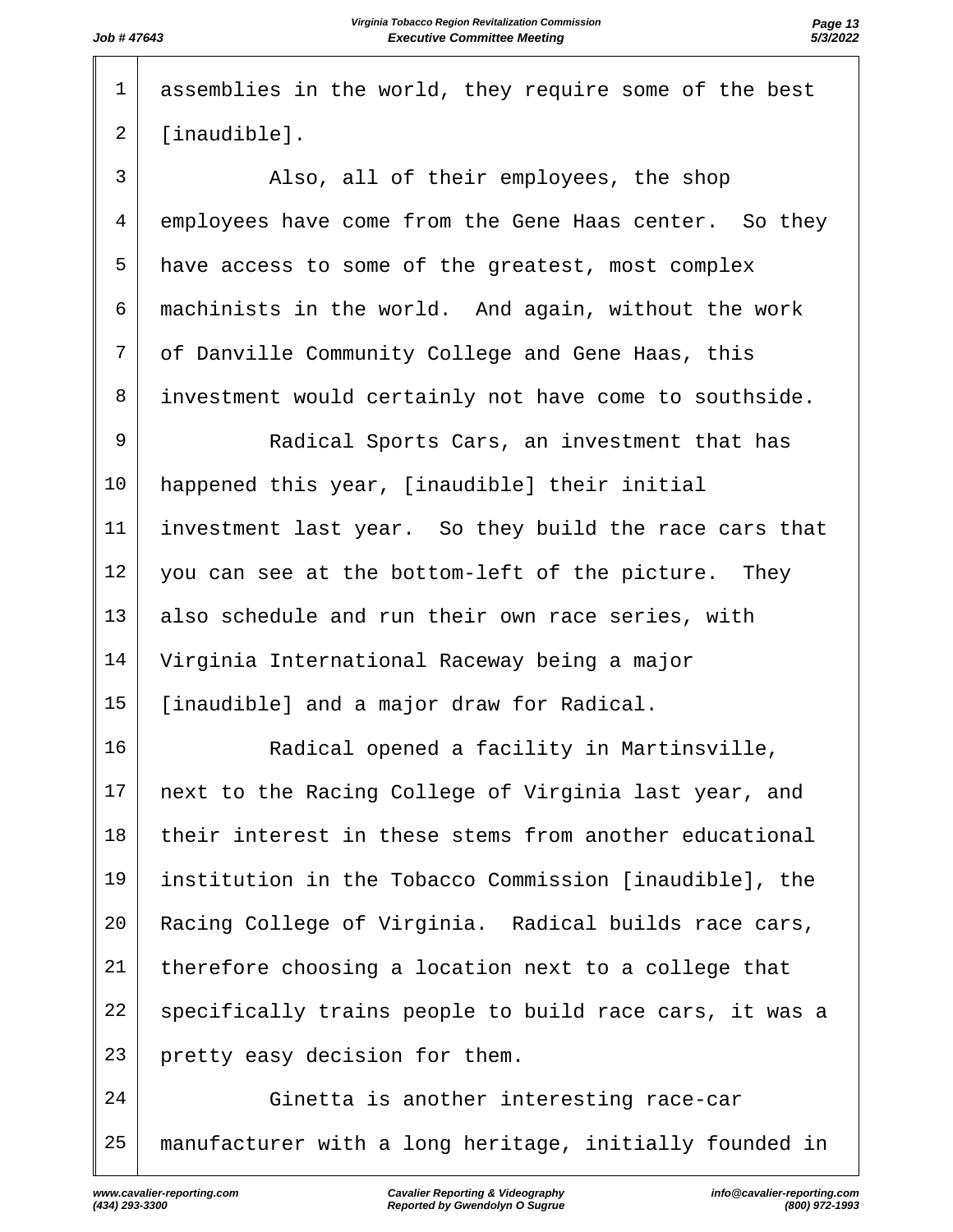| $\mathbf 1$    | 1958 in the UK. They have sold vehicles in the United   |
|----------------|---------------------------------------------------------|
| $\overline{a}$ | States for many years. Last year, they announced their  |
| 3              | first dedicated US facility, and are now building cars  |
| 4              | for the US consumers [inaudible] in South Boston.       |
| 5              | Other recent investments, SGS Kyocera. Many             |
| 6              | of you from the Danville, Martinsville, South Boston    |
| 7              | area [inaudible] the new SGS Kyocera facility           |
| 8              | [inaudible] in Danville. They're an advanced-machining  |
| 9              | company, who were, again, attracted to the region for   |
| 10             | the same world-class-machining workforce who brought    |
| 11             | Fastech, SGS Kyocera, which started in the 1970s in     |
| 12             | Ohio. This element of the business was really from the  |
| 13             | UK and it was owned by Japanese International, again    |
| 14             | demonstrating [inaudible] work to attract international |
| 15             | interest.                                               |
| 16             | Advance Revert is a conglomeration of two UK            |
| 17             | companies who sort and recycle metal [inaudible] gray   |
|                |                                                         |

 metals. They're located in the Bridgeway community in 19 | Henry County. They're growing. They continue to grow with the rebound of the civil-aviation sector following the end or reduction of covid and [inaudible] companies 22 expecting pretty good growth in the next two quarters.

23 | And another company, German company, Gefertec, 24 the [inaudible] sheet manufacturer. They manufacture 3D-printing machines using a unique wire [inaudible]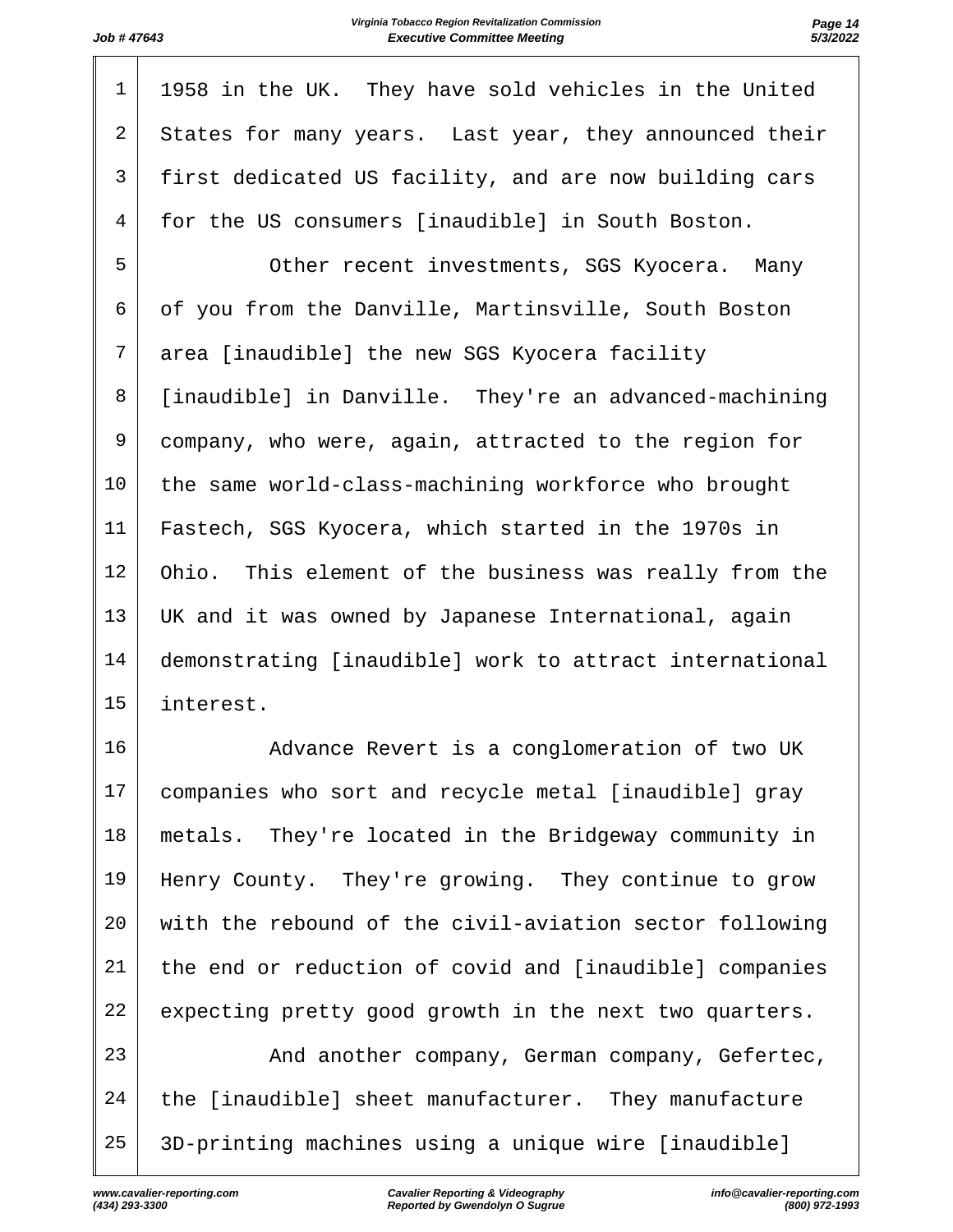| $\mathbf 1$    | technology. Another example of [inaudible] technology |
|----------------|-------------------------------------------------------|
| $\overline{2}$ | is being brought to the footprint by the Commission's |
| 3              | work.                                                 |
| $\overline{4}$ | So the next slide is a redacted prospects             |
| 5              | list. This is certainly the most difficult element of |
| 6              | our work, for me to talk to you, because of the       |
| 7              | sensitivity around the names of these companies. So   |
|                |                                                       |

 the companies listed here don't want competitors to know that they are considering or about to expand into Virginia. So we're going to need to keep their names confidential.

12 | The any of you would like to review in more detail about this, I'd be very, very happy to do so offline, on a phone call, or in another way. Given the 15 sensitivity of these companies, I'm not -- this is a list that I work on every week. I'm not going to go into the details of the companies because I could inadvertently give away their names and, therefore, the information that we hold in confidence.

20 But I'd like to point out some of the numbers of jobs here. So an automotive company brings 350 jobs; an electric-vehicle company, 200 jobs or more; a renewables, green-tech company with about 200 jobs; furniture, automotive, an electronics company with 25 about 200 jobs; another automotive company with about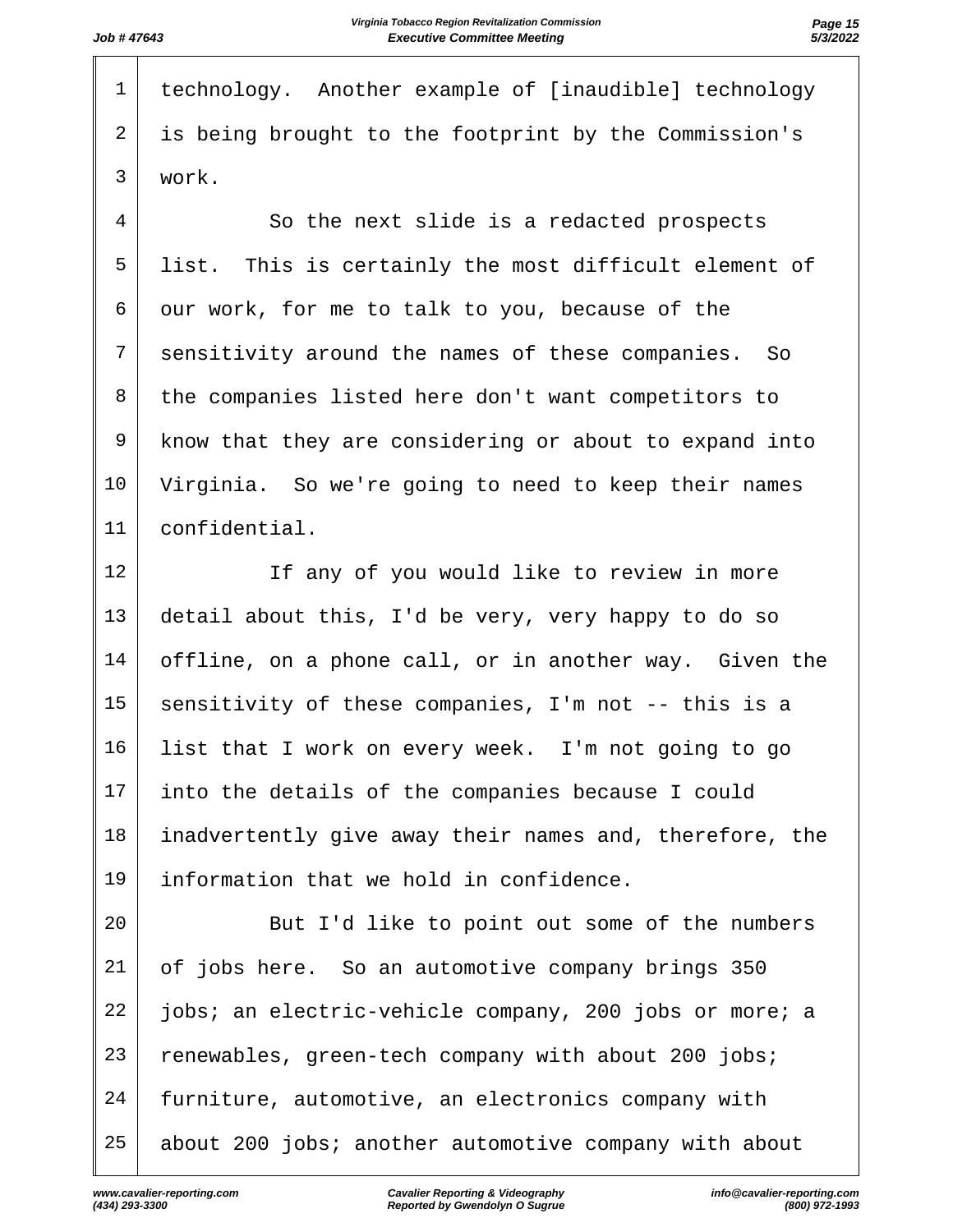| 1              | 200; and then more companies in EV, general             |
|----------------|---------------------------------------------------------|
| $\overline{a}$ | manufacturing, automotive, metals, and plastics.        |
| 3              | So the interesting, perhaps the most                    |
| $\overline{4}$ | interesting trend is, since covid, a lot of -- a much   |
| 5              | greater interest in electric-vehicle companies than     |
| 6              | there was prior to the pandemic.                        |
| 7              | I also want to go through just a little bit of          |
| 8              | the methodology I used to bring these companies. The    |
| 9              | key is to match skills that the southside can offer     |
| 10             | potential investors, and then reach out to investors    |
| 11             | who are considering this phase. So given these skills   |
| 12             | being developed by the institutes that I've already     |
| 13             | demonstrated, which I've already spoken about, we're    |
| 14             | internationally competitive in the defense/aerospace    |
| 15             | niche, electric-vehicle production, and then the        |
| 16             | plastics and metals industries. Interest in             |
| 17             | controlled-environment agriculture, such as aeroforms   |
| 18             | and similar, is increasing, and in addition so is green |
| 19             | tech or renewable energy.                               |
| 20             | So my main work, on a day-to-day basis, is              |
| 21             | sales and reaching out to potential investors, is how   |
| 22             | we generated a prospect list that's well into 1,800     |
| 23             | jobs at the moment. The most difficult thing is to      |
| 24             | identify a company that is about to make an expansion.  |
| 25             | Many of your [inaudible] companies and overseas         |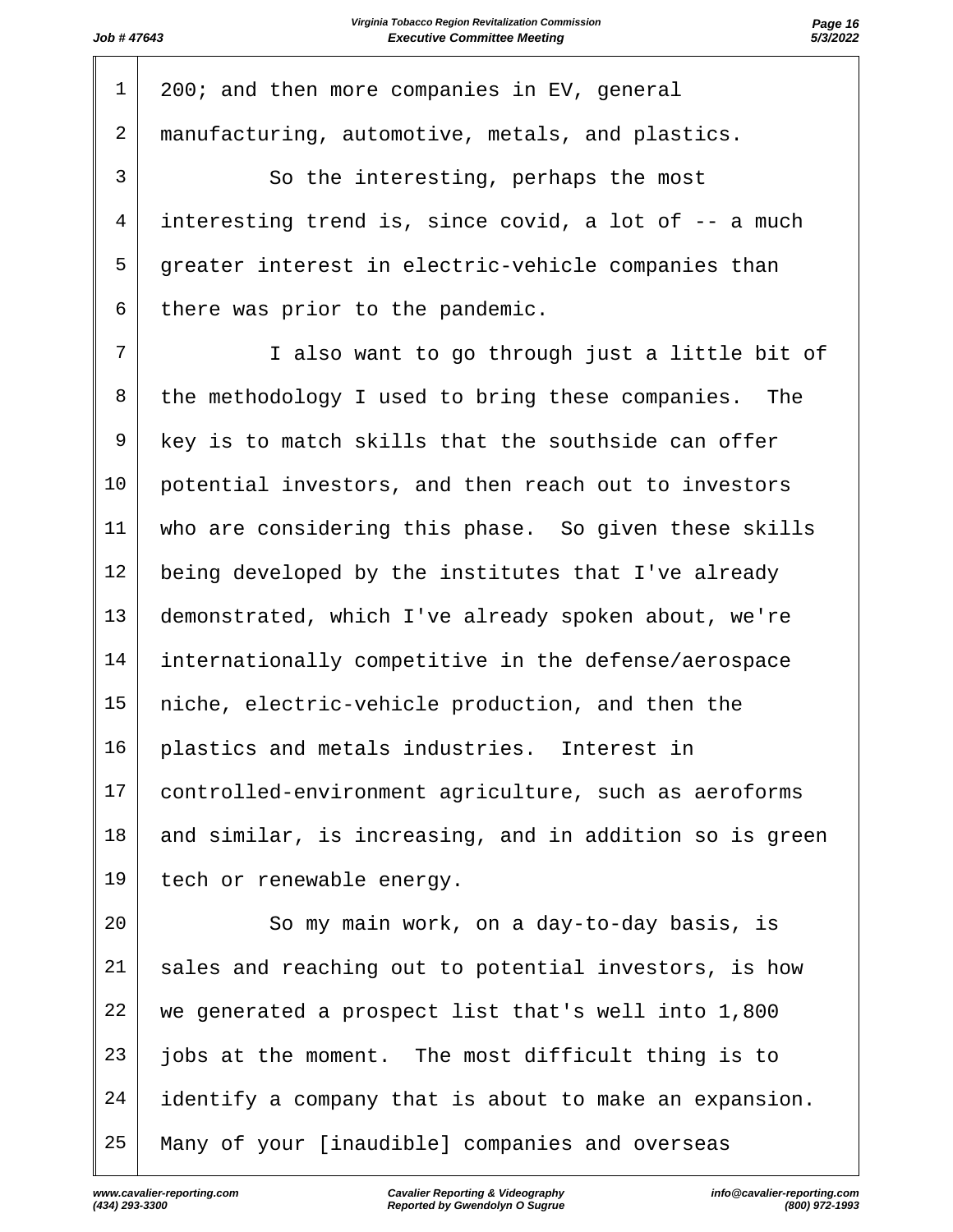|                | managing companies and, as you know, motor companies |
|----------------|------------------------------------------------------|
| 2 <sup>1</sup> | are focused, on a day-to-day level, about getting    |
| 3 <sup>1</sup> | products out the door, getting paid, finding new     |
| 4              | clients, and all of the other things that preoccupy  |
| 5              | companies. And expanding to Virginia is not on the   |
| 6              | to-do list of businesses.                            |

7 So to reach out randomly to companies never 8 | pays dividends. Ninety-nine percent of the time, companies are not looking to expand. So at least ninety-nine percent of my contacts would be a waste of time. So I maintain a very large network of UK and EU companies and intermediaries, people who support those companies, who I can work with, so that when a company does decide to expand, I know that I need to talk to 15 them more, make sure that they're talking to me.

 Company's behaviors change when they realize 17 they need a new facility. So I work with large companies, to try to recognize that change so I can contact the company. A really, really huge part of this, as [inaudible] work has gone on, raising the profile of Virginia in the Tobacco Commission footprint, the profile-raising internationally we've done, most Europeans still wouldn't be able to identify Virginia on a map. And when you get into a conversation with them, you have to point out that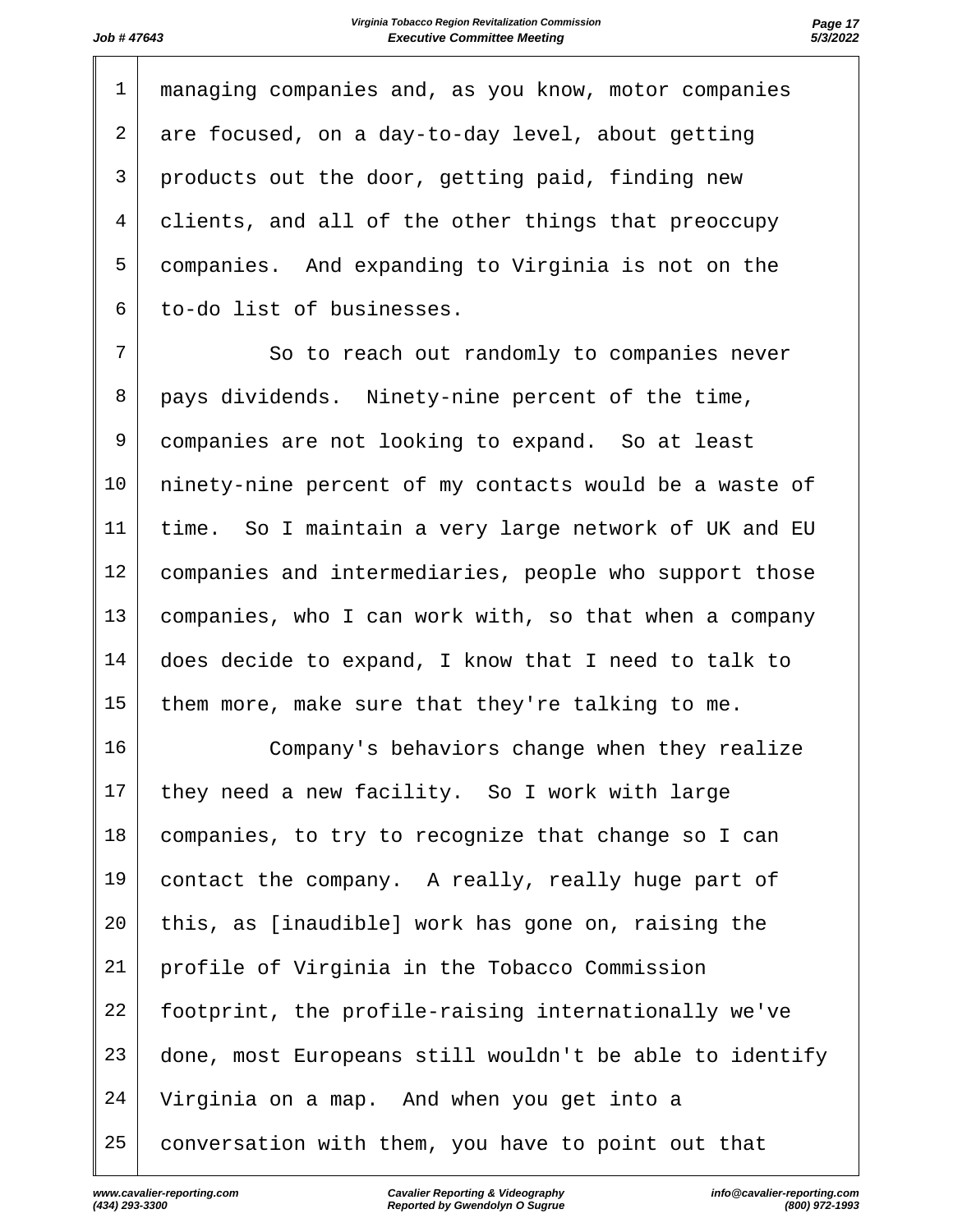| 1              | Virginia is on the east coast. They wouldn't really    |
|----------------|--------------------------------------------------------|
| $\overline{2}$ | know whether it's an east-coast or a west-coast        |
| 3              | setting. So resulting from a knowledge -- a            |
| 4              | [inaudible] knowledge base.                            |
| 5              | So once I've identified the companies, I can           |
| 6              | reach out to them, go see them, and by the way, it's   |
| 7              | only worth speaking to a manager, typically a          |
| 8              | European-based workforce, one that's aware of an       |
| 9              | expansion, the company [inaudible] proposed expansion, |
| 10             | keep the company [inaudible] confidential. So I go to  |
| 11             | speak to them. I make the case in Virginia for         |
| 12             | southside.                                             |
| 13             | I generally arrange for the owner or CEO of a          |
| 14             | company to visit the footprint, which is always at     |
| 15             | their expense. Then we visit as many suitable          |
| 16             | communities as we can and the [inaudible] company      |
| 17             | allocates to us. So once we find a location or a       |
| 18             | couple locations that would work for the company, we   |
| 19             | work with that county and city to prepare an           |
| 20             | [inaudible] offer, often including a packet with       |
| 21             | incentives [inaudible] with the aim of securing        |
| 22             | international investments.                             |
| 23             | So finally, I hope you've been able to hear            |
| 24             | what I had to say. I hope you found it interesting.    |
| 25             | And I'd like to ask two things. If you have any        |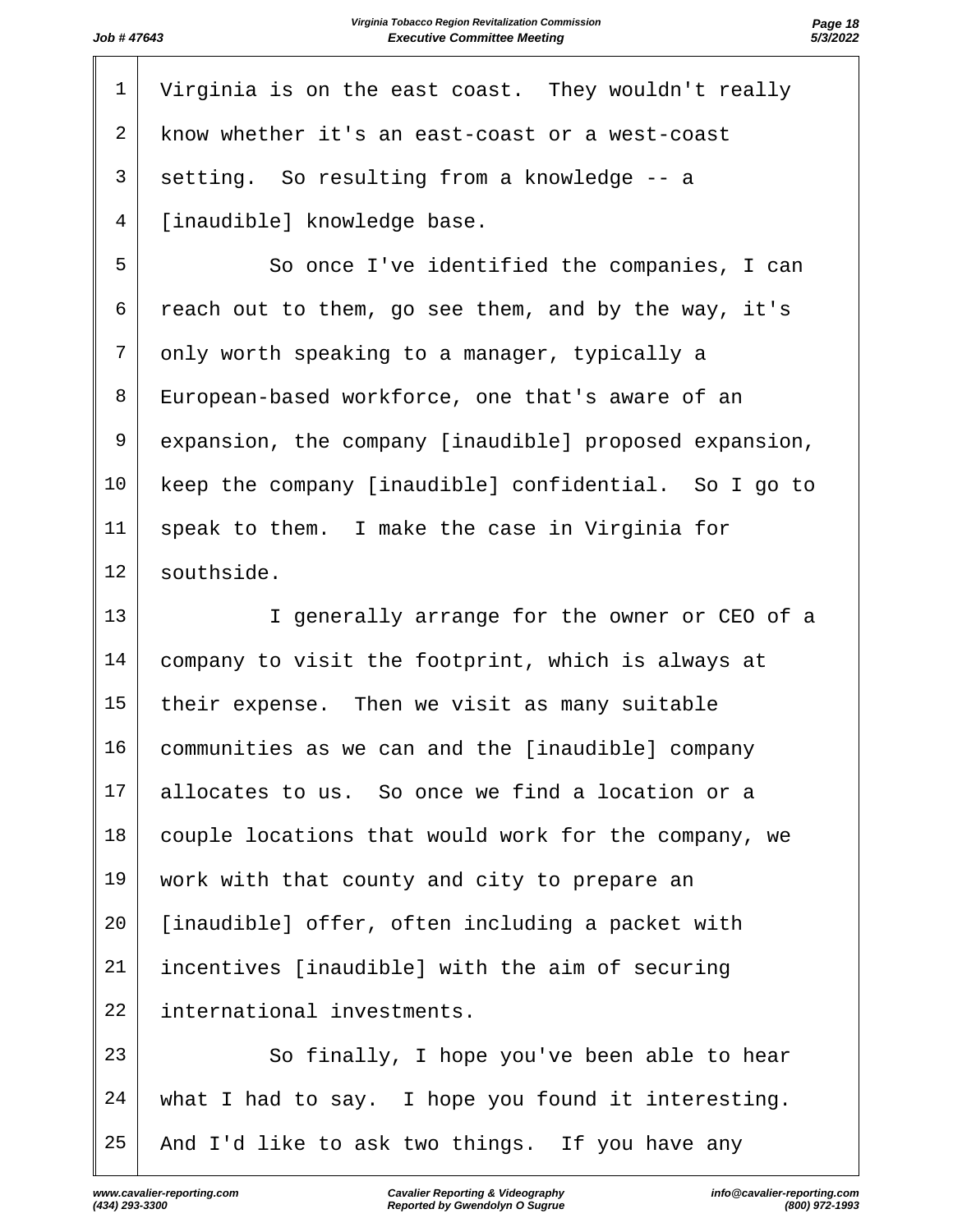| $\mathbf{1}$   | questions now, [inaudible] I'd be very pleased to         |
|----------------|-----------------------------------------------------------|
| 2              | answer them. And if not, I'm very pleased to speak to     |
| 3              | all or any of you separately to go through any            |
| $\overline{4}$ | comments, questions, or concerns that you have.           |
| 5              | MR. SORRELL: Thank you, Joe. We do have one               |
| 6              | question, from Jordan Miles.                              |
| $\overline{7}$ | MR. MILES: Mr. Chairman, a question for Joe.              |
| 8              | With the situation with Ukraine and the war               |
| 9              | that's going on there, has that had any impact on the     |
| $10 \,$        | progress, in terms of investing from there to across      |
| 11             | the pond over here?                                       |
| 12             | And secondly, do you have a cumulative number             |
| 13             | of jobs and dollars invested from what you have gone      |
| 14             | over in this time frame?                                  |
| 15             | MR. AWYL: Thank you, sir, for your question.              |
| 16             | Firstly on Ukraine. It has had an impact.<br>$\mathbb{I}$ |
| 17             | suppose choosing the right words here are a little bit    |
| 18             | difficult, but the impact it has had is, it increased     |
| 19             | the desire of companies to manufacture [inaudible]        |
| 20             | products and [inaudible] products, and it's increased     |
| 21             | the company's desire to be in the United States.          |
| 22             | So sadly, in times of conflict, defense                   |
| 23             | spending increases, and one of the areas that's done      |
| 24             | exceptionally well over the years in attracting defense   |
| 25             | spending. And that is an ongoing increase.                |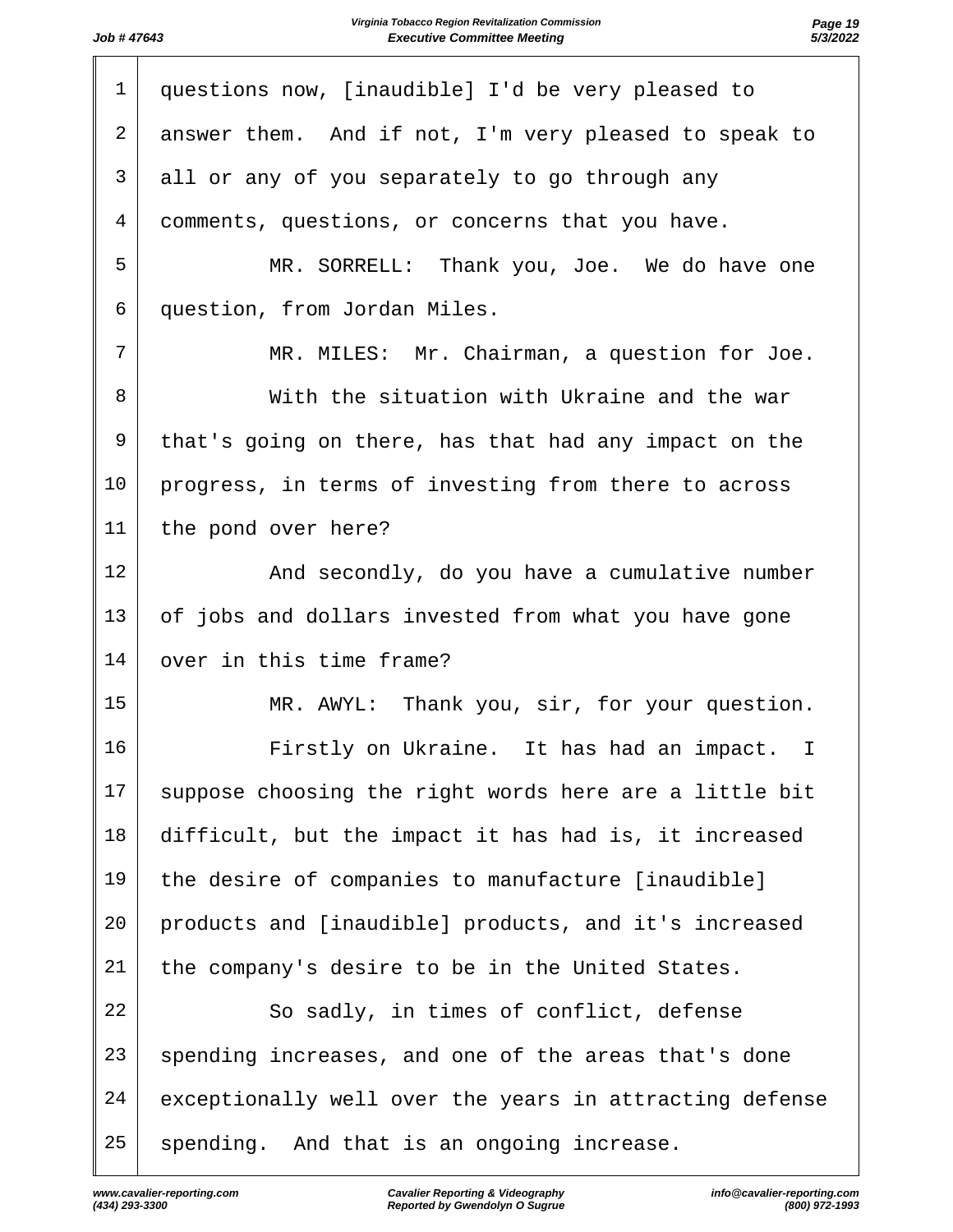| $\mathbf 1$    | So all of the defense companies we've brought           |
|----------------|---------------------------------------------------------|
| 2              | to the United States, their machines are running        |
| 3              | full-time. They are doing good business. And that is    |
| $\overline{4}$ | encouraging other companies to do the same. So sadly,   |
| 5              | the Ukraine situation has increased the level of        |
| 6              | defense spending required, which is currently being     |
| 7              | helpful, for want of a better term. It's helping        |
| 8              | attract more potential companies to southside Virginia. |
| 9              | In terms of the cumulative figures, having              |
| 10             | those exactly at hand, to the actual job is --          |
| 11             | unfortunately, I don't. But the figures are into        |
| 12             | four-figures for job creation and over time, to open to |
| 13             | capital investments. So I can't -- I haven't regularly  |
| 14             | have -- [inaudible] issued those figures, so I can't    |
| 15             | provide them to you at this meeting.                    |
| 16             | MR. SORRELL: Thank you, Joe. I think                    |
| 17             | Deputy Marshall has a question.                         |
| 18             | MR. MARSHALL: Good morning, Joe, probably               |
| 19             | afternoon for you over there. A couple of -- you know,  |
| 20             | several years back, the Tobacco Commission, along with  |
| 21             | others, we upgraded Danville Community College, the     |
| 22             | votech, Career & Technical Center in                    |
| 23             | Pittsylvania County, and then also in Danville for      |
| 24             | precision machining.                                    |
| 25             | I see on your list, and I know that some of             |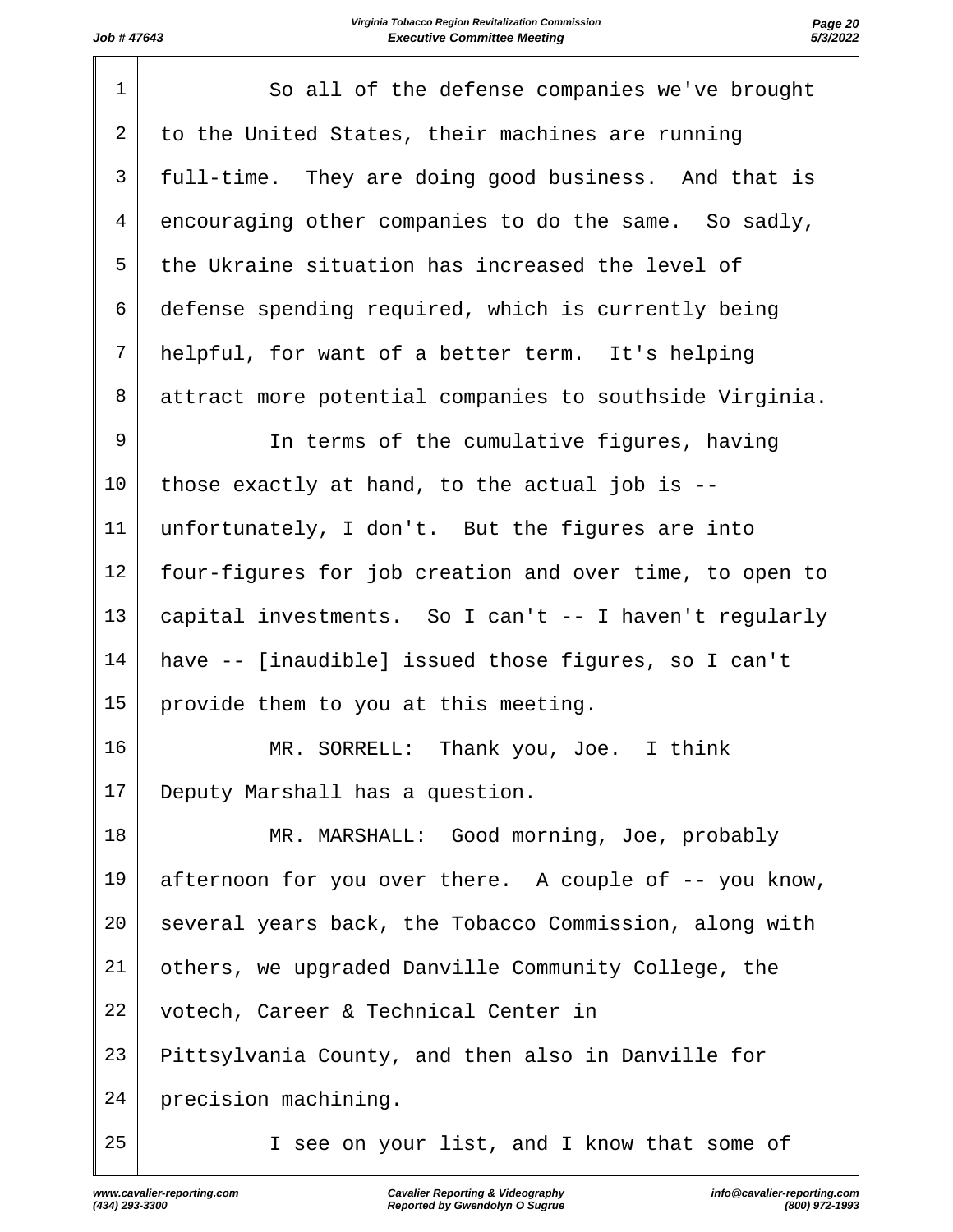| $\mathbf 1$ | the successes we've had have been around precision      |
|-------------|---------------------------------------------------------|
| 2           | machining. The last I have heard is that DCC's          |
| 3           | graduating about eighty people a year, and all of those |
| 4           | young men and women have multiple offers. I'm getting   |
| 5           | to a question.                                          |
| 6           | So my question is: Do we need to look at --             |
| 7           | and also, there's a waiting list at the high schools in |
| 8           | Pittsylvania County and Danville. They could use more   |
| 9           | people to go through that program. But the problem is,  |
| 10          | they don't have the machinery, they don't have the      |
| 11          | instructors.                                            |
| 12          | Do we need to look at, as a little bit                  |
| 13          | longer-term goal, upgrading the amount of people that   |
| 14          | are graduating in precision machining?                  |
| 15          | Thank you.                                              |
| 16          | Thank you, Deputy Marshall.<br>MR. AWYL:                |
| 17          | The answer is yes. However, I would clarify             |
| 18          | that by saying, for a region the size of southside, the |
| 19          | number of graduates in advanced machining and their     |
| 20          | experience is much higher than locations I've worked    |
| 21          | with, with ten times the population.                    |
| 22          | So for what's coming down the line, there is a          |
| 23          | tsunami of demand for machinists. And that is in        |
| 24          | various guises. So machinists for increased defense     |
| 25          | spending, the technology that is currently around       |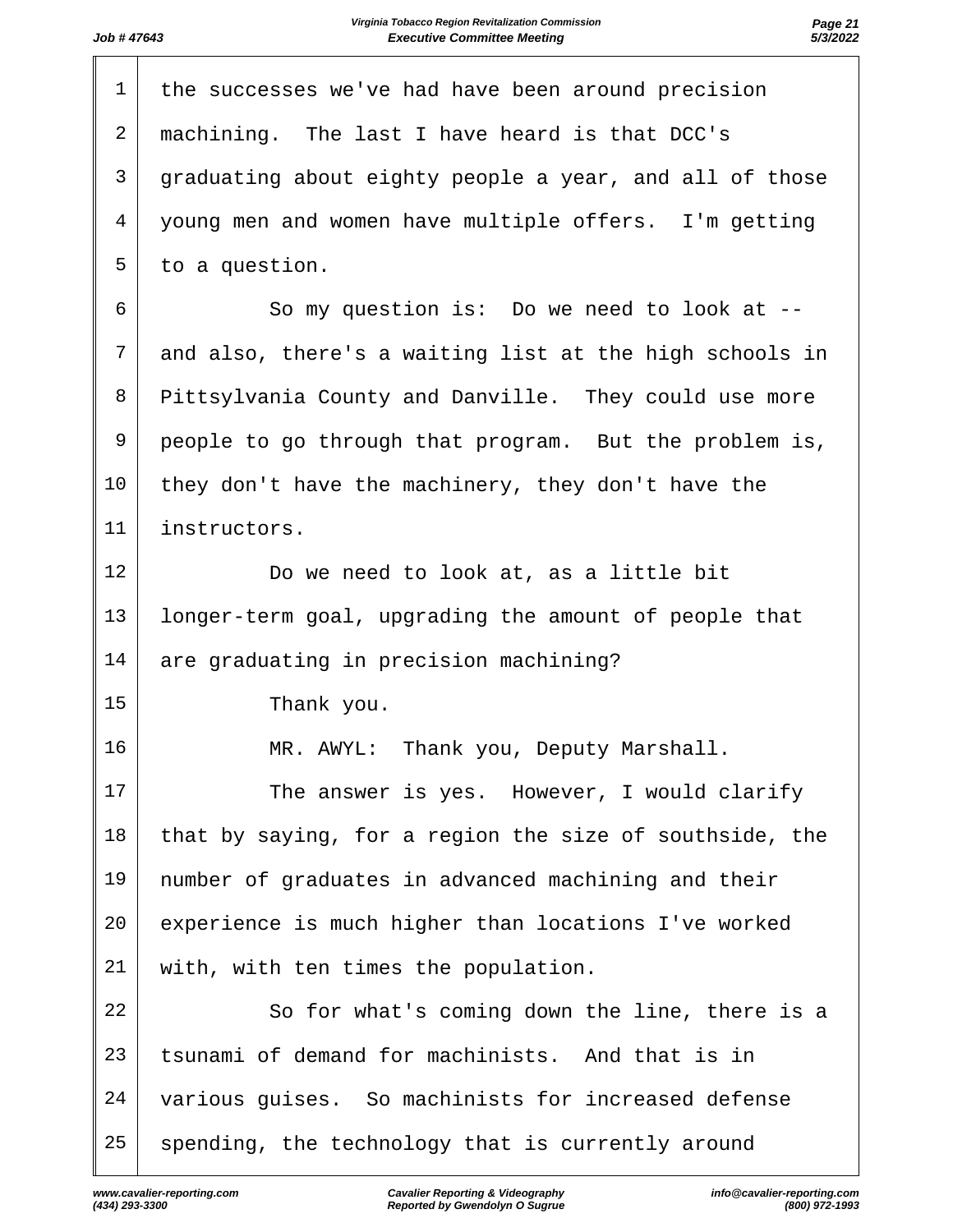| $\mathbf 1$    | requires probably more machining, probably more in      |
|----------------|---------------------------------------------------------|
| 2              | internal-combustion engines. That may change, but       |
| 3              | that's the current situation.                           |
| 4              | So with a massive increase in global defense            |
| 5              | spending, which is a big part of electric machining,    |
| 6              | with the resurgence of civil aerospace and with EV      |
| $\overline{7}$ | becoming more important, the figures, the numbers of    |
| 8              | machinists are going to be -- many more machinists are  |
| 9              | going to be needed.                                     |
| 10             | And indeed, there are a number of investments           |
| 11             | in the pipeline that will fall -- or will increase the  |
| 12             | amount of war machining when they land and their        |
| 13             | footprint [inaudible].                                  |
| 14             | MR. EDWARDS: Thank you. Anybody else have               |
| 15             | any questions for Joe?                                  |
| 16             | MR. AWYL: Can you still hear me?                        |
| 17             | MR. SORRELL: Yes, we can hear you. We don't             |
| 18             | have any other questions, Joe -- well, we have one more |
| 19             | question, from Delegate Moorefield.                     |
| 20             | MR. MOOREFIELD: Thank you. This is                      |
| 21             | Will Moorefield.                                        |
| 22             | Are you experiencing any issues regarding               |
| 23             | workforce demand with these prospective companies?      |
| 24             | I know that, in southwest Virginia,                     |
| 25             | particularly in the mining industry right now, we're    |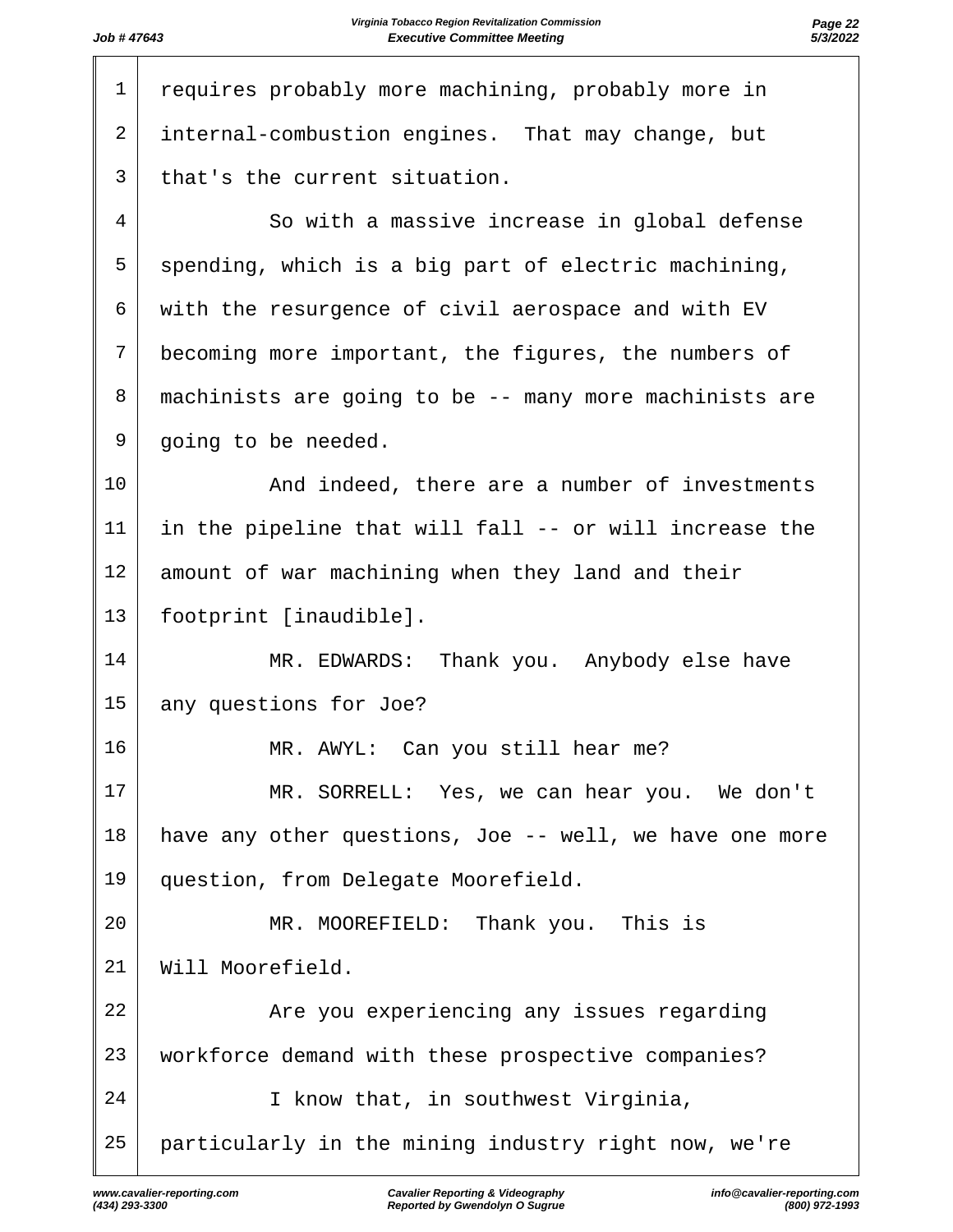| $\mathbf 1$    | finding it extremely challenging just identifying a     |
|----------------|---------------------------------------------------------|
| 2              | workforce.                                              |
| 3              | So is that an issue right now? If it is, what           |
| $\overline{4}$ | suggestions would you make as far as the commission     |
| 5              | helping in that effort?                                 |
| 6              | MR. AWYL: Again the answer is that, yes,                |
| 7              | hiring workforce is difficult, depending on the sector  |
| 8              | that the challenge is bearing. I didn't get the exact   |
| 9              | nuance of everything you said. I was still struggling   |
| 10             | to hear you.                                            |
| 11             | But what I would say is that, because of the            |
| 12             | investments that have been made in education by the     |
| 13             | commission over the years, which are vast and they have |
| 14             | often allowed [inaudible] cities to make their own      |
| 15             | investments, Virginia is in a better place. Although    |
| 16             | not an ideal place, it's in a better place, pretty much |
| 17             | than anywhere else in the western world that I          |
| 18             | interface with.                                         |
| 19             | So yes, it IS difficult to hire. People are             |
| 20             | having difficulty hiring, but people are hiring. What   |
| 21             | it's doing, frankly, is increasing salary demands,      |
| 22             | which [inaudible] for people [inaudible], or rather is  |
| 23             | a very good thing.                                      |
| 24             | What can the commission to do intervene?<br>It          |
| 25             | is to continue doing what we have been doing, which is  |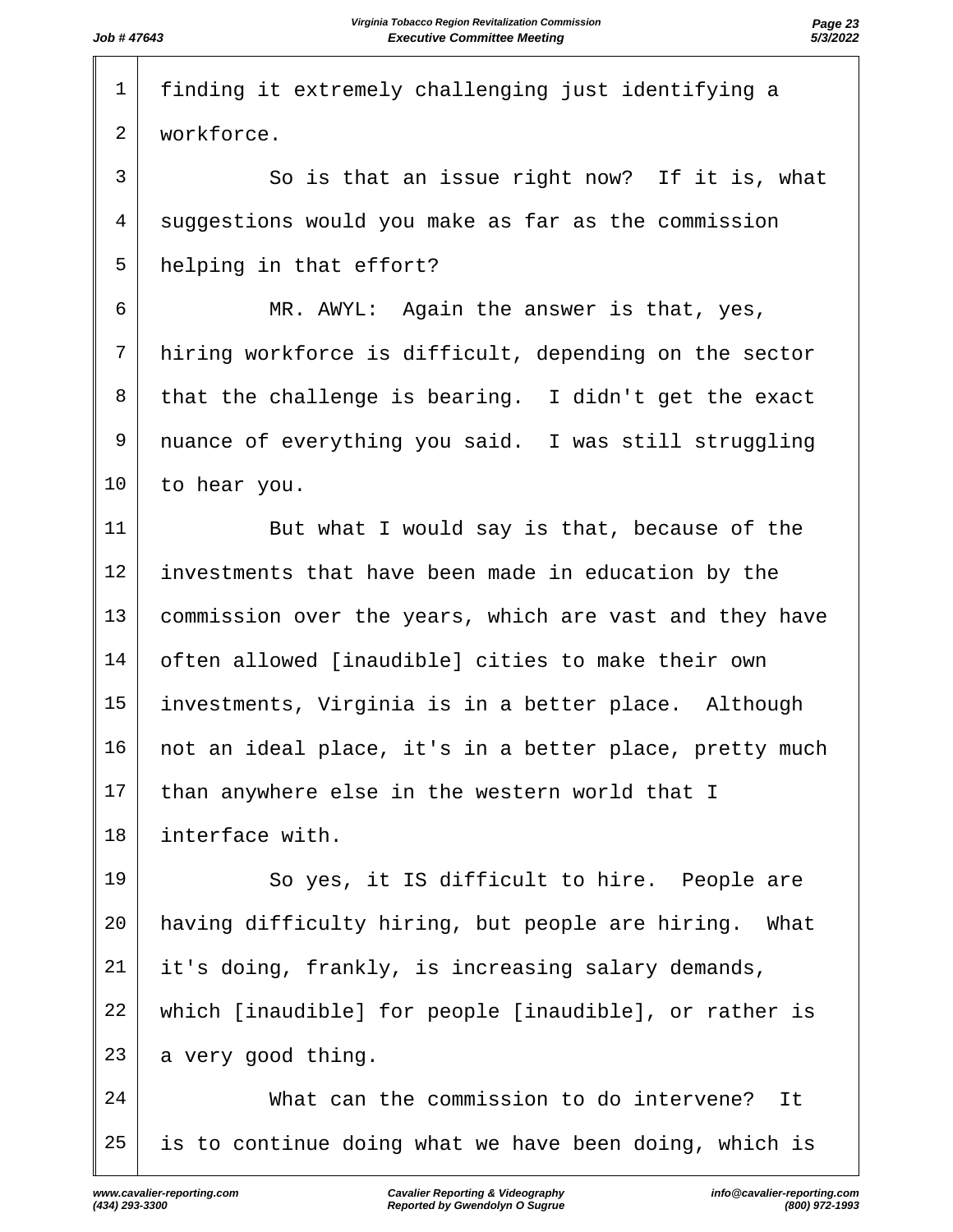| $\mathbf 1$    | making very large, targeted investments in technical    |
|----------------|---------------------------------------------------------|
| 2              | education. So investments into training at the          |
| 3              | community-college level really are the areas that       |
| $\overline{4}$ | companies are looking for.                              |
| 5              | MR. EDWARDS: Any other questions?                       |
| 6              | Thank you, Joe.                                         |
| 7              | MR. AWYL: Thank you, Mr. Chairman.                      |
| 8              | MR. SORRELL: All right. I don't believe we              |
| 9              | have any more questions.                                |
| 10             | I'll just note that the commission already has          |
| 11             | a contract with Joe, through our administrative budget. |
| 12             | There's no action that's required by the commission.    |
| 13             | This was more of an update, so you knew what was going  |
| 14             | on since we do this on an annual basis.                 |
| 15             | I do meet with Joe every other week to review           |
| 16             | the detailed project list. As Joe mentioned, we would   |
| 17             | both be happy, if you would like to talk with him       |
| 18             | individually about particular projects, I'd be happy to |
| 19             | help set that up with individual commissioners, as long |
| 20             | as it's no more than two commissioners, because then    |
| 21             | it's a meeting.                                         |
| 22             | Thank you, Joe.                                         |
| 23             | MR. AWYL: Thank you.                                    |
| 24             | MR. EDWARDS: All right. I had put on the                |
| 25             | agenda -- I asked it be put on the agenda, our deputy   |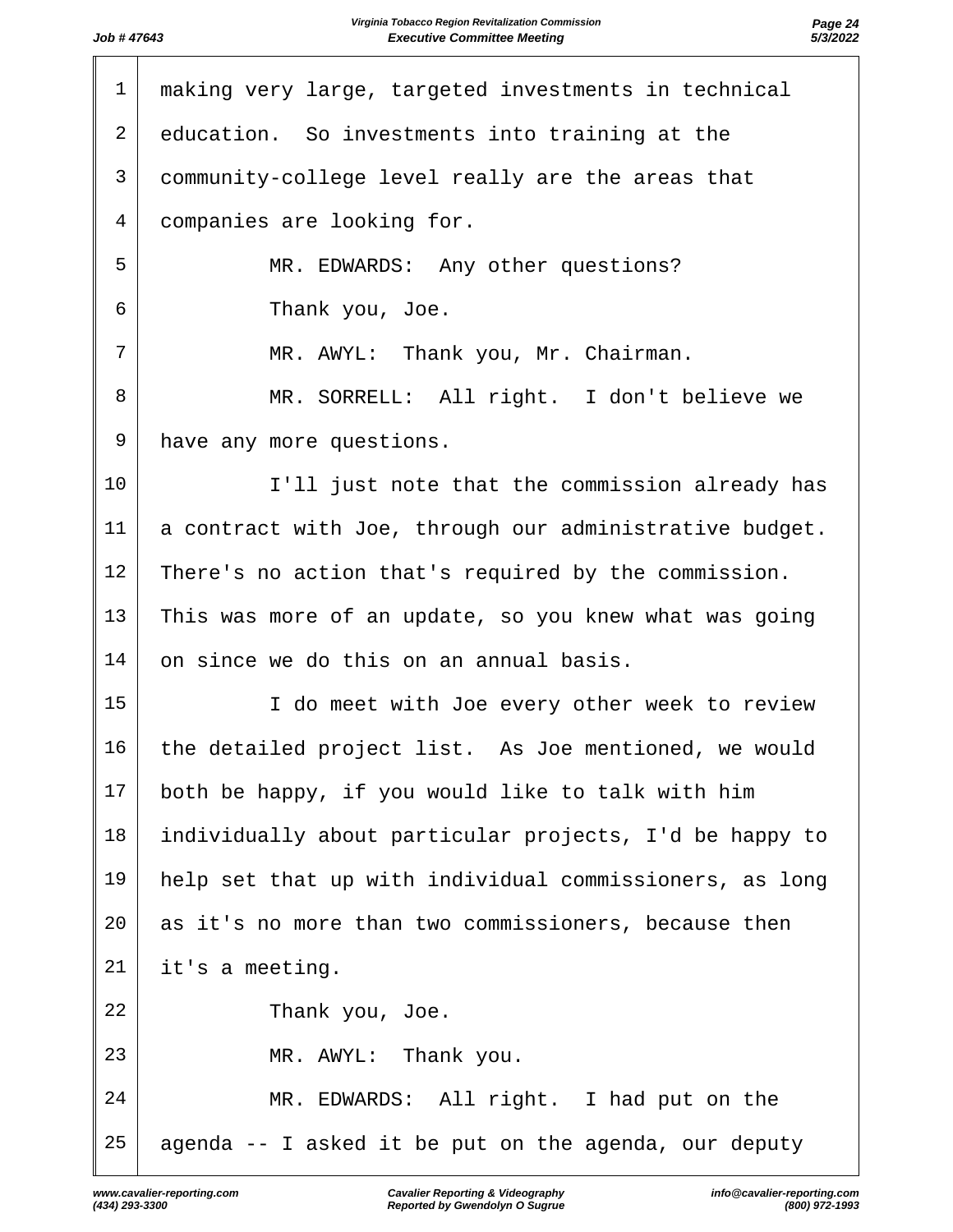| $\mathbf{1}$ | directer has been doing the job of the executive        |
|--------------|---------------------------------------------------------|
| 2            | director for -- since January 15th. Two things at the   |
| 3            | same -- he's also doing his deputy director job.        |
| 4            | There's two issues here. One is, we have him            |
| 5            | as a deputy director. I'd like to make him the acting   |
| 6            | director. We can't make him the interim, but we can     |
| 7            | make him an acting director.                            |
| 8            | MR. KILGORE: Mr. Chairman, probably a good              |
| 9            | move, in that some of our bylaws and some of our        |
| 10           | actions require, at least based on [inaudible] and some |
| 11           | of the others, that the director can't do certain       |
| 12           | things the director can. So that's probably a good      |
| 13           | move.                                                   |
| 14           | I would ask Liz to make sure I'm correct on             |
| 15           | that, but I believe I'm right on that. There's certain  |
| 16           | things that only the director can do.                   |
| 17           | MS. MYERS: That is correct. The bylaws also             |
| 18           | provide that the deputy director does act as director   |
| 19           | in the absence of an executive director. I think the    |
| 20           | acting-director designation is important for Andy,      |
| 21           | given the amount of work that he has been doing for     |
| 22           | five months now.                                        |
| 23           | MR. KILGORE:<br>Okay.                                   |
| 24           | MR. EDWARDS: That's something that has to be            |
| 25           | approved by the full commission?                        |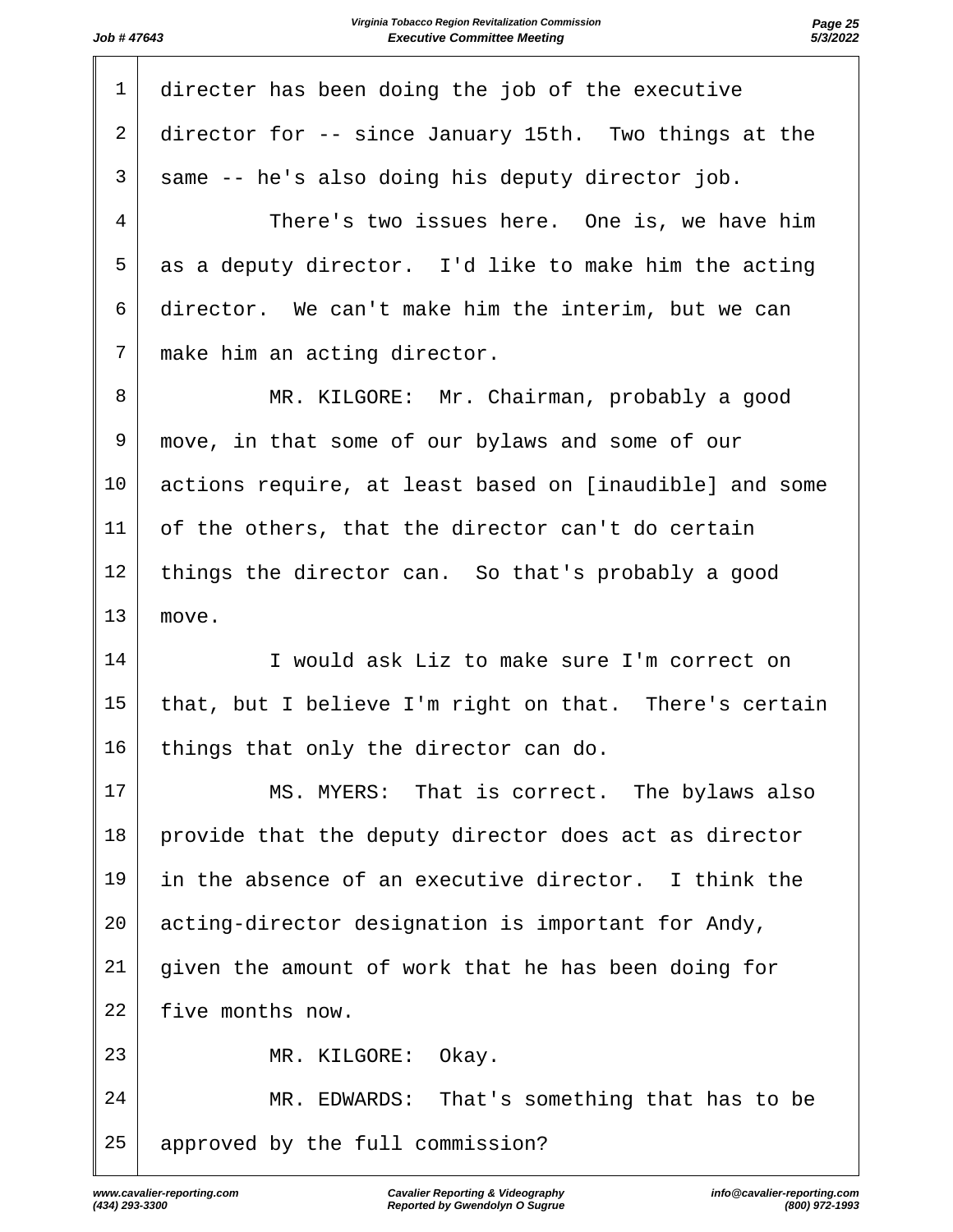| 1  | MR. SORRELL: Does that have to be approved by           |
|----|---------------------------------------------------------|
| 2  | the full commission or is that a recommendation from    |
| 3  | the executive committee?                                |
| 4  | MS. KIM: I think the full commission should             |
| 5  | approve the interim pay just during this time that he's |
| 6  | acting, retroactive since January 25th, which is the    |
| 7  | beginning of that pay period. That's a recommendation   |
| 8  | you can make to the full --                             |
| 9  | MR. KILGORE: Full committee next week. Well,            |
| 10 | I would make that recommendation to the full committee, |
| 11 | that we recommend to the full committee that we make    |
| 12 | Andy acting director next week.                         |
| 13 | MS. LUCAS: I will second that recommendation.           |
| 14 | MR. EDWARDS: That's a motion; right?                    |
| 15 | Yeah.<br>MR. KILGORE:                                   |
| 16 | MR. EDWARDS: Moving and properly seconded.              |
| 17 | MS. KIM: With the interim pay -- so that                |
| 18 | would give him interim pay of \$125,000 annually --     |
| 19 | A VOICE: Is that going to be retroactive?               |
| 20 | MS. KIM: -- \$825 extra per pay period,                 |
| 21 | retroactive to January 25th.                            |
| 22 | MR. KILGORE: That's fine. I would include               |
| 23 | that in my motion.                                      |
| 24 | MS. LUCAS: I would second that.                         |
| 25 | MR. EDWARDS: All right. Any other discussion            |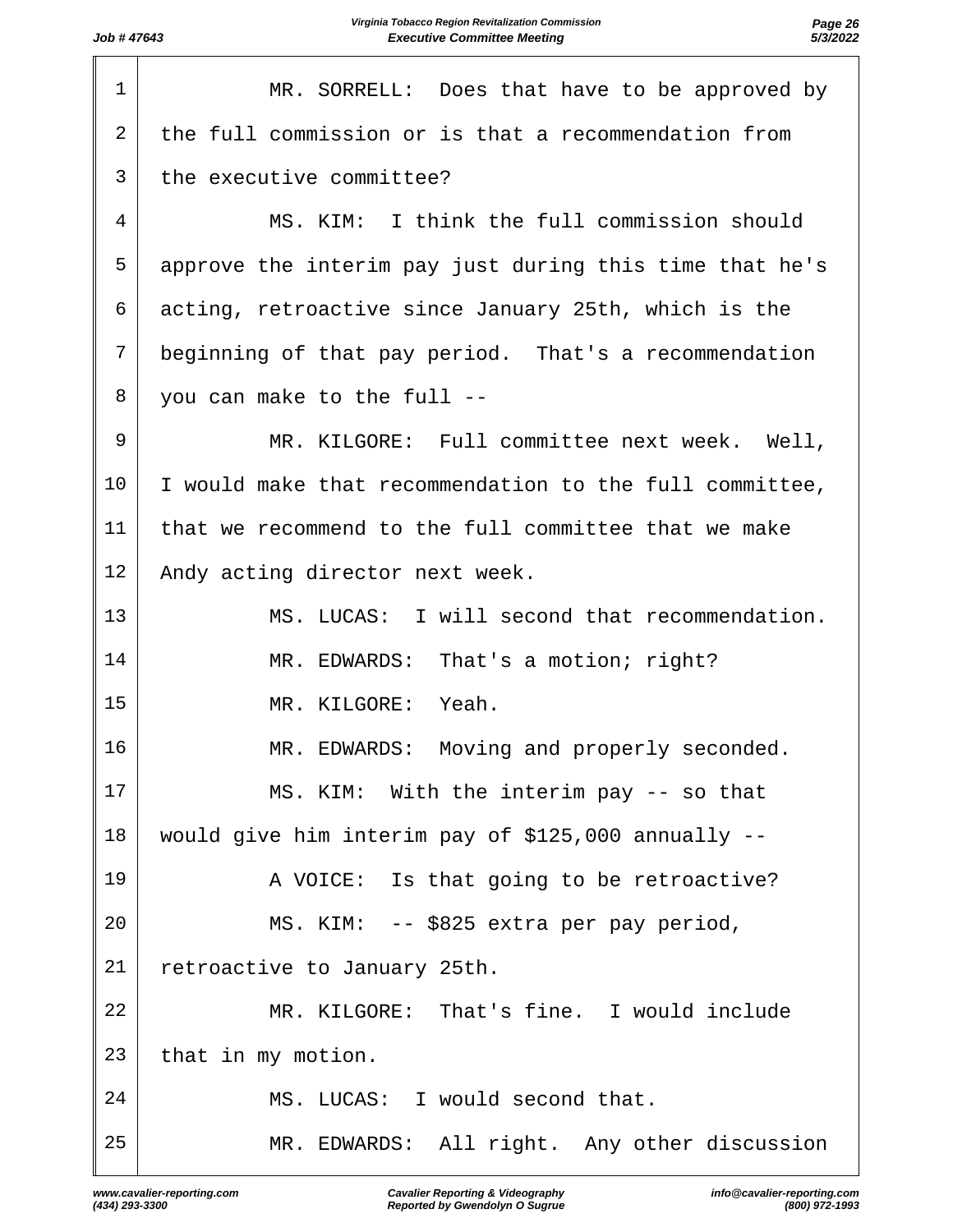| $\mathbf 1$ | on it?                                                  |
|-------------|---------------------------------------------------------|
| 2           | MR. MILES: I would also add, Mr. Chairman,              |
| 3           | that Andy's team has been down a grants administrator,  |
| 4           | too. So that's been extra on them. Been doing a lot     |
| 5           | of good work.                                           |
| 6           | MR. EDWARDS: All right. Any other                       |
| 7           | discussion? Ready for the question?                     |
| 8           | All those in favor of making recommendation to          |
| 9           | the full commission, of making Andy the acting director |
| 10          | and have the proper compensation?                       |
| 11          | Those opposed?                                          |
| 12          | It goes to the full commission. Good. Great.            |
| 13          | All right. The budget, Ms. Kim?                         |
| 14          | MS. KIM: I'm sorry I don't have your                    |
| 15          | presentation printed in your packet. It was posted to   |
| 16          | the website. So you'll have to look at the screen       |
| 17          | behind you, just to take a look. Next screen, next      |
| 18          | slide?                                                  |
| 19          | I just wanted to give you some background               |
| 20          | about the historical awards that we made, just to give  |
| 21          | you some context for the budget that we're about to     |
| 22          | approve. Go to the next one?                            |
| 23          | (Discussion off record.)                                |
| 24          | MR. SORRELL: We got here in two hours to make           |
| 25          | sure all the technology worked, and it did. I think     |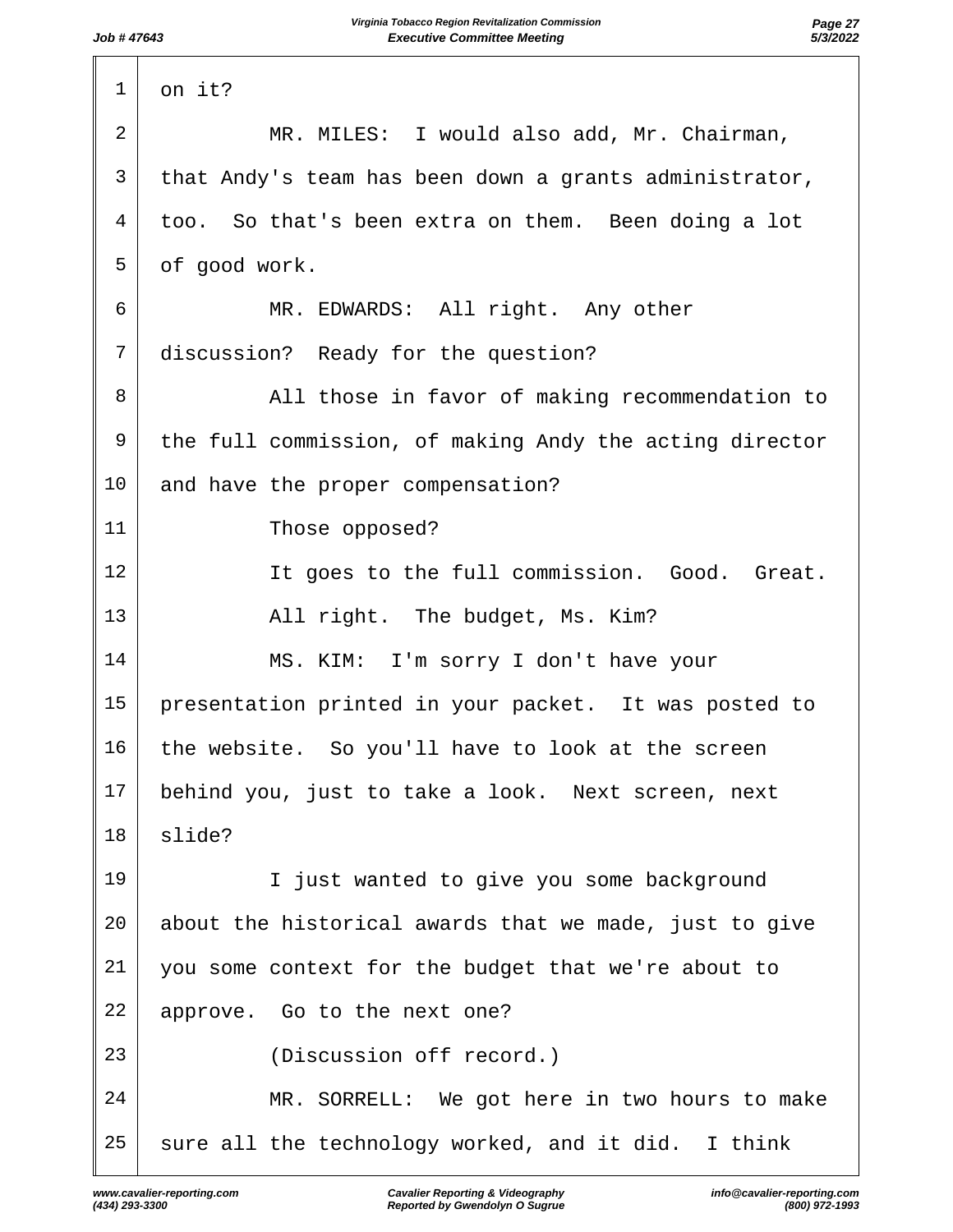| $\mathbf 1$    | our technology has performance anxiety, too.            |
|----------------|---------------------------------------------------------|
| $\overline{2}$ | MS. KIM: Okay. I just wanted to show you,               |
| 3              | from FY14 to present, what our annual awards have been. |
| 4              | There were some large jumps, especially back in FY14    |
| 5              | when we did a large grant to Brunswick County for Pepco |
| 6              | and some megasite and R&D projects. So that was kind    |
| 7              | of out of the ordinary. And also again, later on, we    |
| 8              | did also some R&D and broadband a few years back. That  |
| 9              | has a little bit of an increase in the spending for     |
| 10             | awards. Next slide?                                     |
| 11             | Just so you see, the cash disbursements kind            |
| 12             | of follow that, those awards. We do go on a             |
| 13             | reimbursement basis, so there is a little bit of a lag  |
| 14             | between the time we award and the time the money        |
| 15             | actually goes out the door. It usually takes three to   |
| 16             | five years between award date and disbursement.         |
| 17             | Then on the next slide, I wanted to give you            |
| 18             | an idea of the total assets of the commission. As you   |
| 19             | will notice, it is decreasing, but there is a small     |
| 20             | portion of that -- I don't know if you can see it at    |
| 21             | the very top the bar graph -- that we are starting to   |
| 22             | loan more money.                                        |
| 23             | So that money will be coming back, but our              |
| 24             | endowment continues to go down as we make awards each   |
| 25             | year. It is flattening out a little bit because we are  |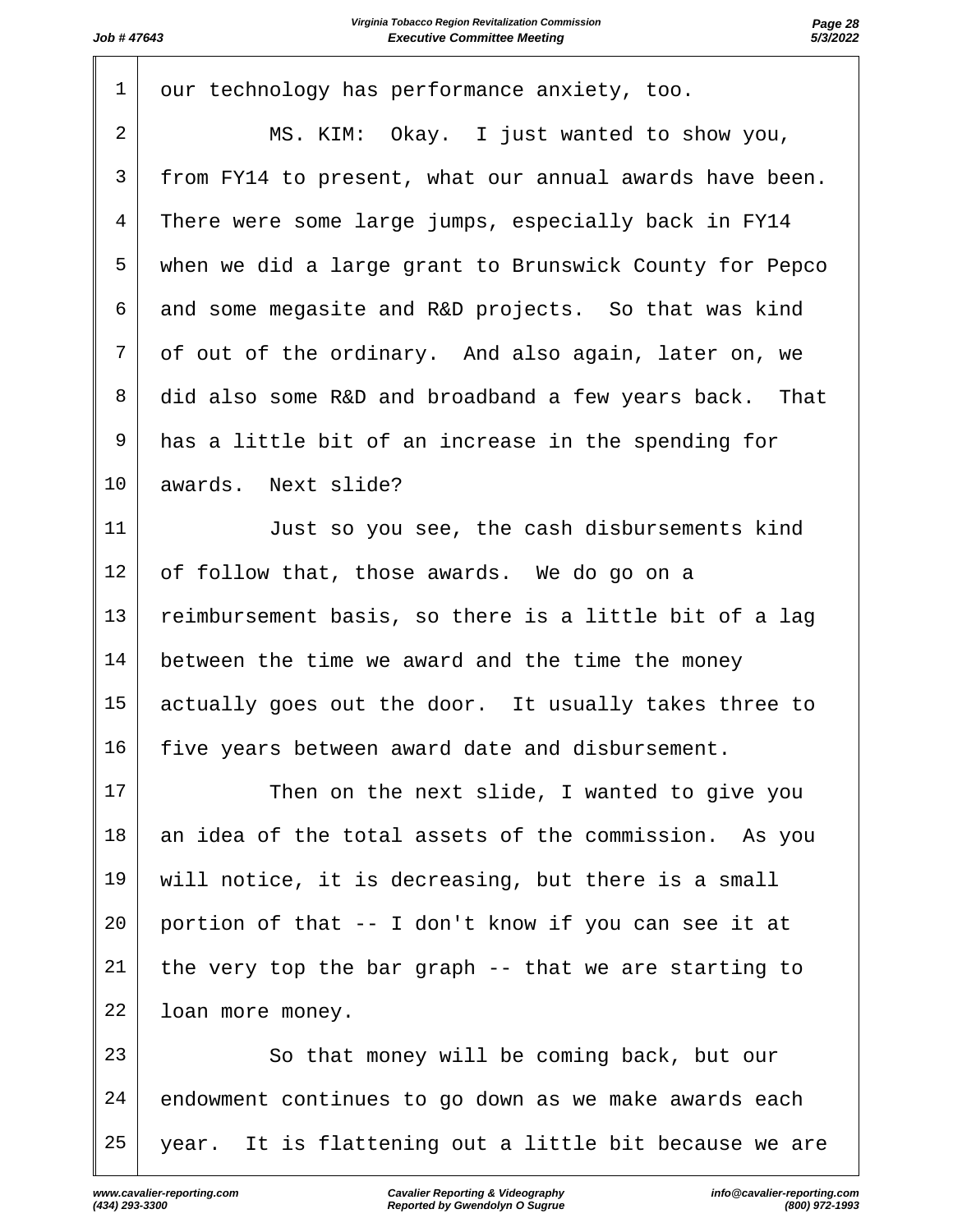| $\mathbf 1$    | doing more loans and we are curbing our spending. It    |
|----------------|---------------------------------------------------------|
| 2              | is distributed between the endowment and fund. And      |
| 3              | again, that money doesn't go out until it's awarded and |
| $\overline{4}$ | appropriately reimbursed.                               |
| 5              | MR. EDWARDS: What's the exact figure?                   |
| 6              | MS. KIM: So total assets, March 31st, were              |
| 7              | 368 million. And that is fund and endowment, so that    |
| 8              | you can get an idea of the distribution between the two |
| 9              | in this bar chart.                                      |
| 10             | MR. MILES: Mr. Chairman? You said                       |
| 11             | 368 million; is that right?                             |
| 12             | MS. KIM: Correct.                                       |
| 13             | A VOICE: Mr. Chairman? Is this                          |
| 14             | un-obligated --                                         |
| 15             | MS. KIM: No. Some of it is obligated. So we             |
| 16             | do have un-obligated funds that we make sure we have    |
| 17             | available for the budget and for awards that are made.  |
| 18             | MR. MARSHALL: Mr. Chairman? Stephanie, a                |
| 19             | long time ago, the money was securitized, and it got us |
| 20             | to that point on the far left.                          |
| 21             | So we also should get another infusion, but             |
| 22             | when is that?                                           |
| 23             | MS. KIM: Not in the foreseeable future.<br>At           |
| 24             | the original estimation, with the MSA coming in as they |
| 25             | had forecasted, we were talking about 2032, the year    |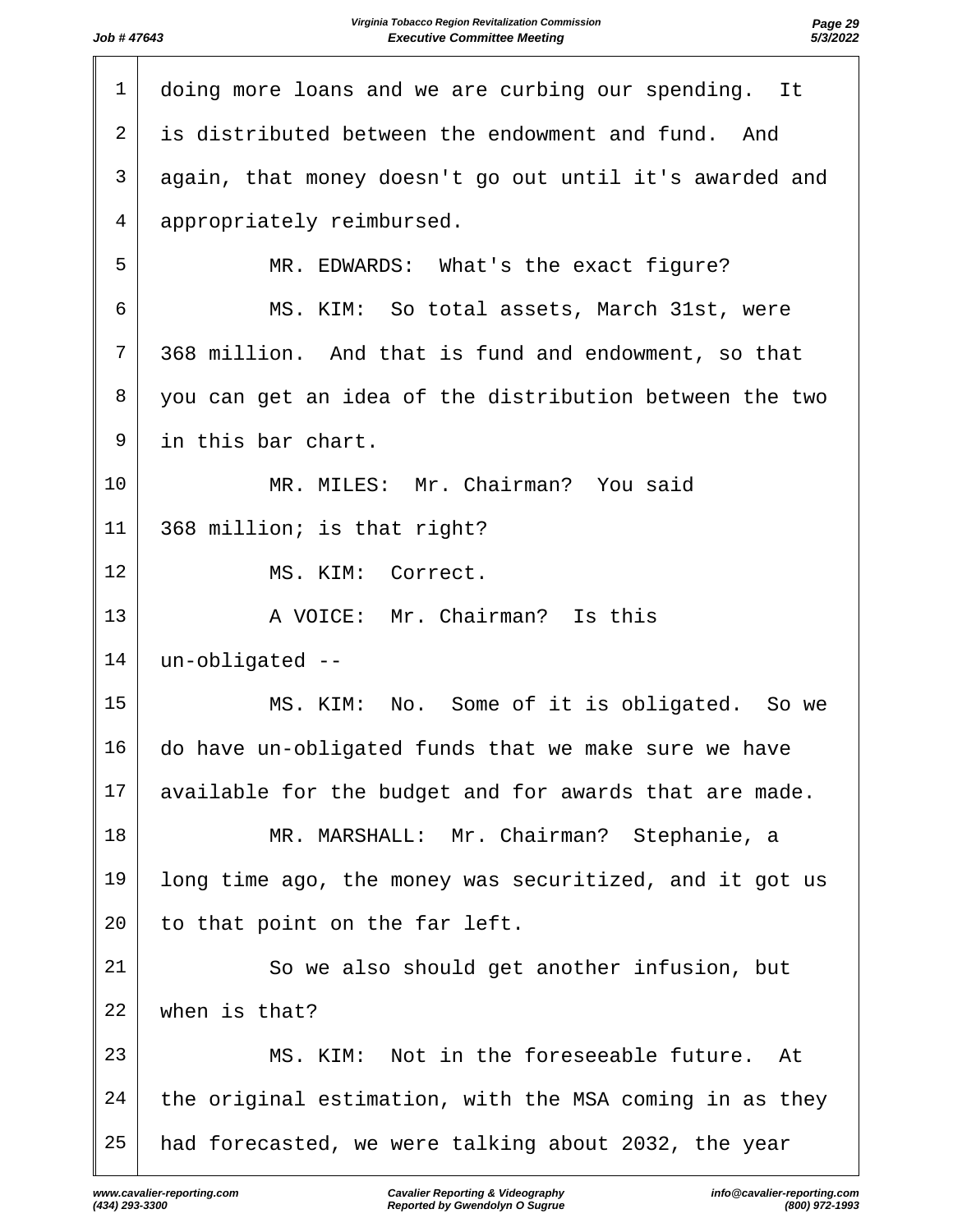| $\mathbf{1}$ | 2032. However, they did not come in as forecasted. So   |
|--------------|---------------------------------------------------------|
| 2            | it could be 2048.                                       |
| 3            | MR. MARSHALL: We'll still be here.                      |
| 4            | MS. KIM: And the bond's paid off, so the MSA            |
| 5            | payments will come back to commission.                  |
| 6            | MS. LUCAS: Call my name.                                |
| 7            | MS. KIM: So I wouldn't bank on that any time            |
| 8            | soon.                                                   |
| 9            | MR. SORRELL: That's why loans are very                  |
| 10           | important for the foreseeable future, so we have money  |
| 11           | coming back in.                                         |
| 12           | MS. KIM: We are aggressive at making sure               |
| 13           | that capital assets that we invest in, once they are    |
| 14           | sold to private entities, that we do claim back our     |
| 15           | share of that when it is sold. And we're working on     |
| 16           | getting a better tracking system for that.              |
| 17           | We also go after people who don't fulfill               |
| 18           | their commitments, as far as jobs or capital            |
| 19           | investment. So we are constantly doing that. Next       |
| 20           | slide?                                                  |
| 21           | Just to give you an idea for the endowment, we          |
| 22           | accumulate interest earnings in there, through February |
| 23           | of 2022. And that's the amount that we transfer for     |
| 24           | the budget for the next year. So that was               |
| 25           | 8.65 million. That will used to help fund next year's   |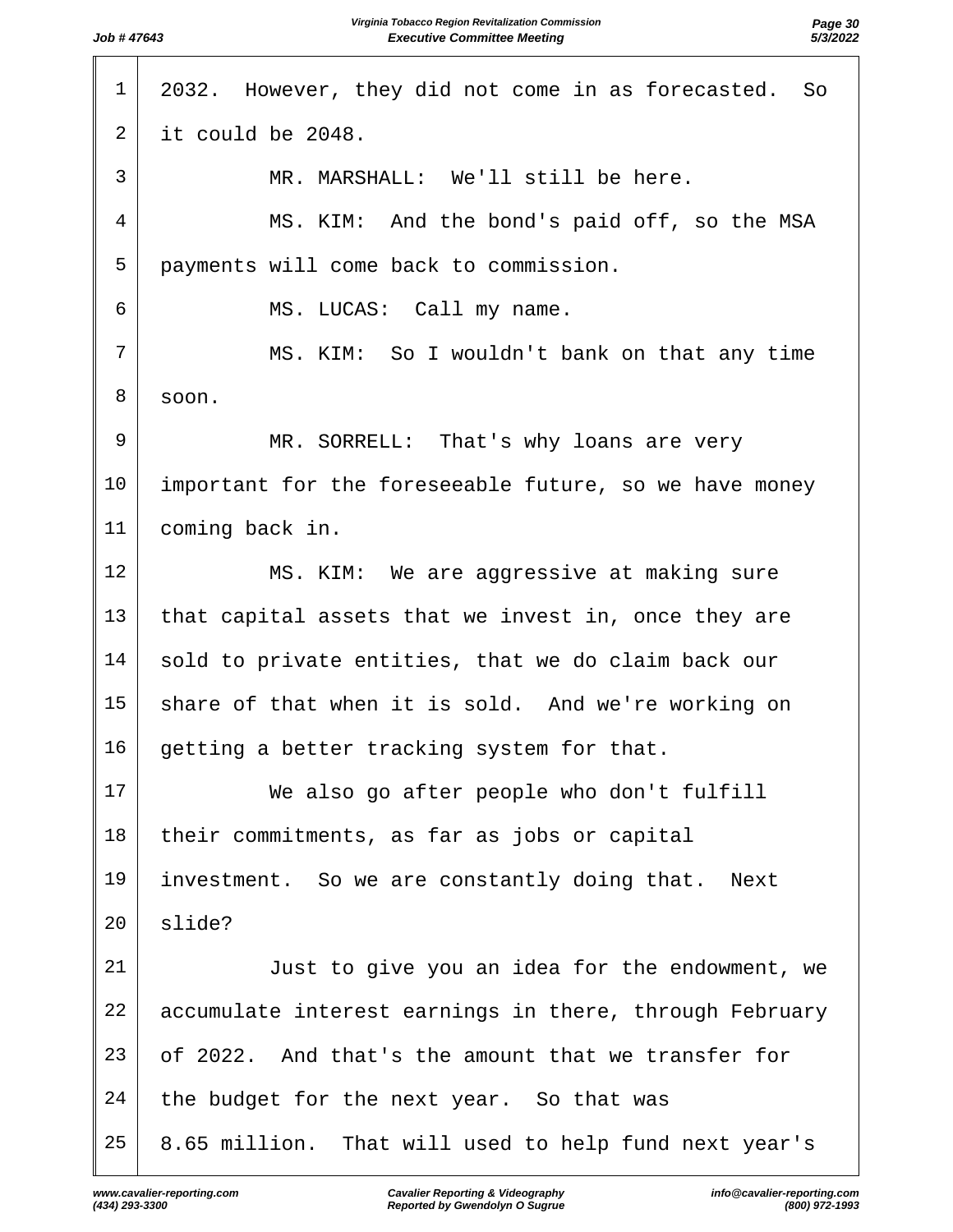budget. 2 We also have a little bit of a general account interest, \$5,000. That will also be added. 4 The next slide, you can see the endowment balance, alone, is 143.6 million. We're recommending a fifteen-percent corpus invasion, which is the maximum 7 allowed by code. It will take a super majority. 8 But the funds remain invested in treasury until we actually disburse it. So what this allows us is some flexibility. And if we have a large project come along, that money will be in the fund and out of the endowment, because we will be limited to a fifteen-percent corpus invasion annually.  $\vert$  So if we invade the corpus fifteen percent and hold that money in whichever funds the commission decides, then we will be able to have that flexibility to accumulate those funds. But they do remain invested until they're actually awarded and disbursed. So it's 19 really an accounting entry, from this pot to that pot, and it stays invested. If we invade the corpus fifteen percent, we will have an endowment balance of 122 million. 23 So the FY23 proposed budget, which is in your packet, shows a source of funds of 35.8 million. 21.6 million of this is from corpus invasion of fifteen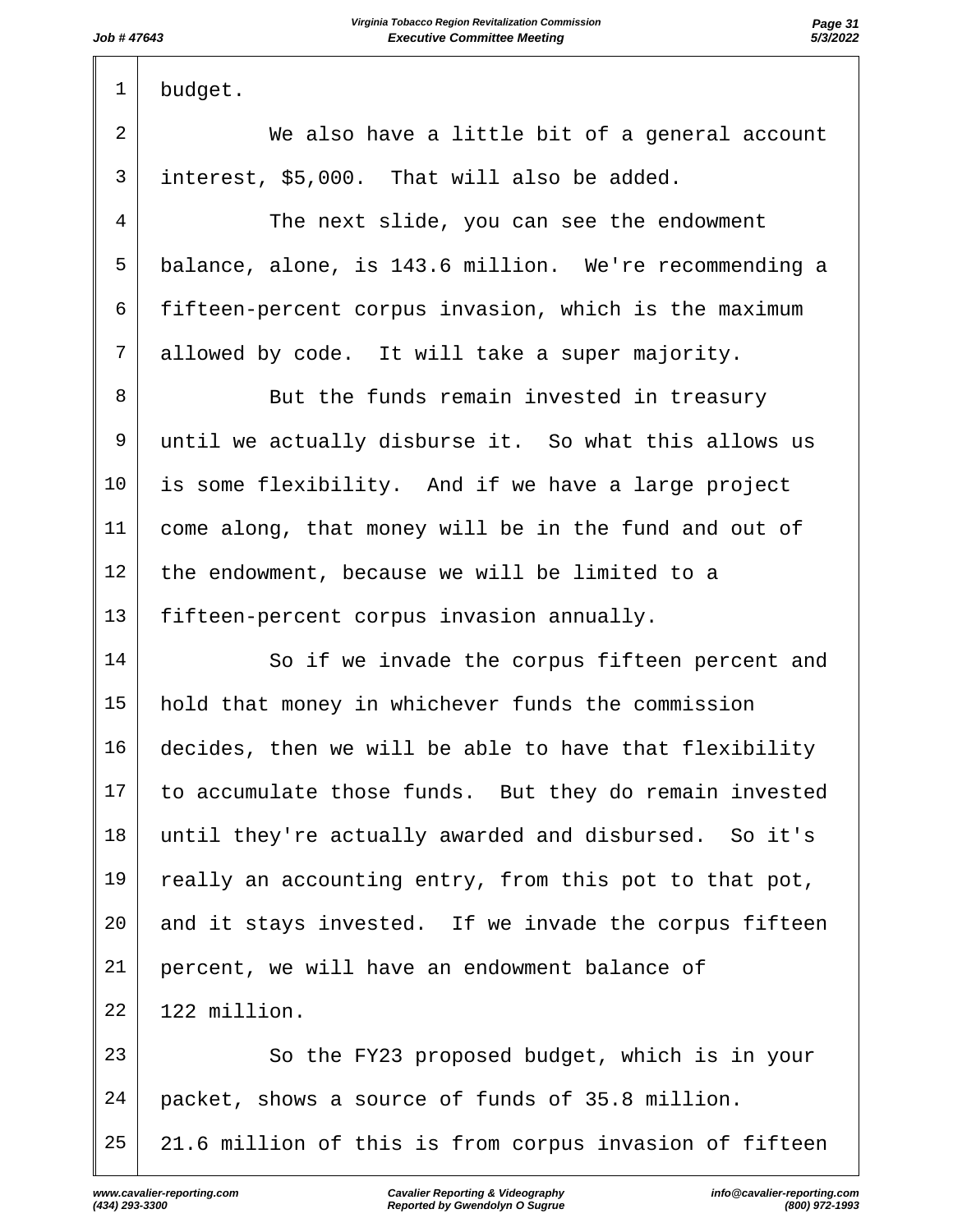| $\mathbf{1}$   | percent. 8.6 million is investment earnings. And        |
|----------------|---------------------------------------------------------|
| $\overline{2}$ | 5.6 million is carry-forward.                           |
| 3              | The carry-forward includes some revenues that           |
| $\overline{4}$ | we receive and also some de-obligations of grants from  |
| 5              | funds that no longer exist. So since we consolidated    |
| 6              | our funds, when things return back for whatever reason, |
| 7              | if the grantee didn't use all the funds and they are    |
| 8              | returned to, say the R&D fund, then we swipe those into |
| 9              | general account and use those for the budget.           |
| 10             | The uses of funds, we have                              |
| 11             | 11-and-a-half million for economic revitalization,      |
| 12             | 3.7 million for education, 17.9 million for incentives  |
| 13             | and loans, and 2.7 million for administration.          |
| 14             | The incentives and loans amount is really kind          |
| 15             | of the balance of what we invade the corpus. It's kind  |
| 16             | of a holding place. I mean, it would be great if we     |
| 17             | loaned out that much money, but it's really a holding   |
| 18             | place so that if we need it for future projects, that   |
| 19             | that would be available.                                |
| 20             | Then the next slide, under administration, it           |
| 21             | is a slight decrease from FY22. You're funding twelve   |
| 22             | full-time employees and one-part wage employee. It      |
| 23             | does include 284,000 for the FDI contract, with         |
| 24             | Joe Awyl who you just heard from. 244,000 is in the     |
| 25             | budget bill when it gets approved.                      |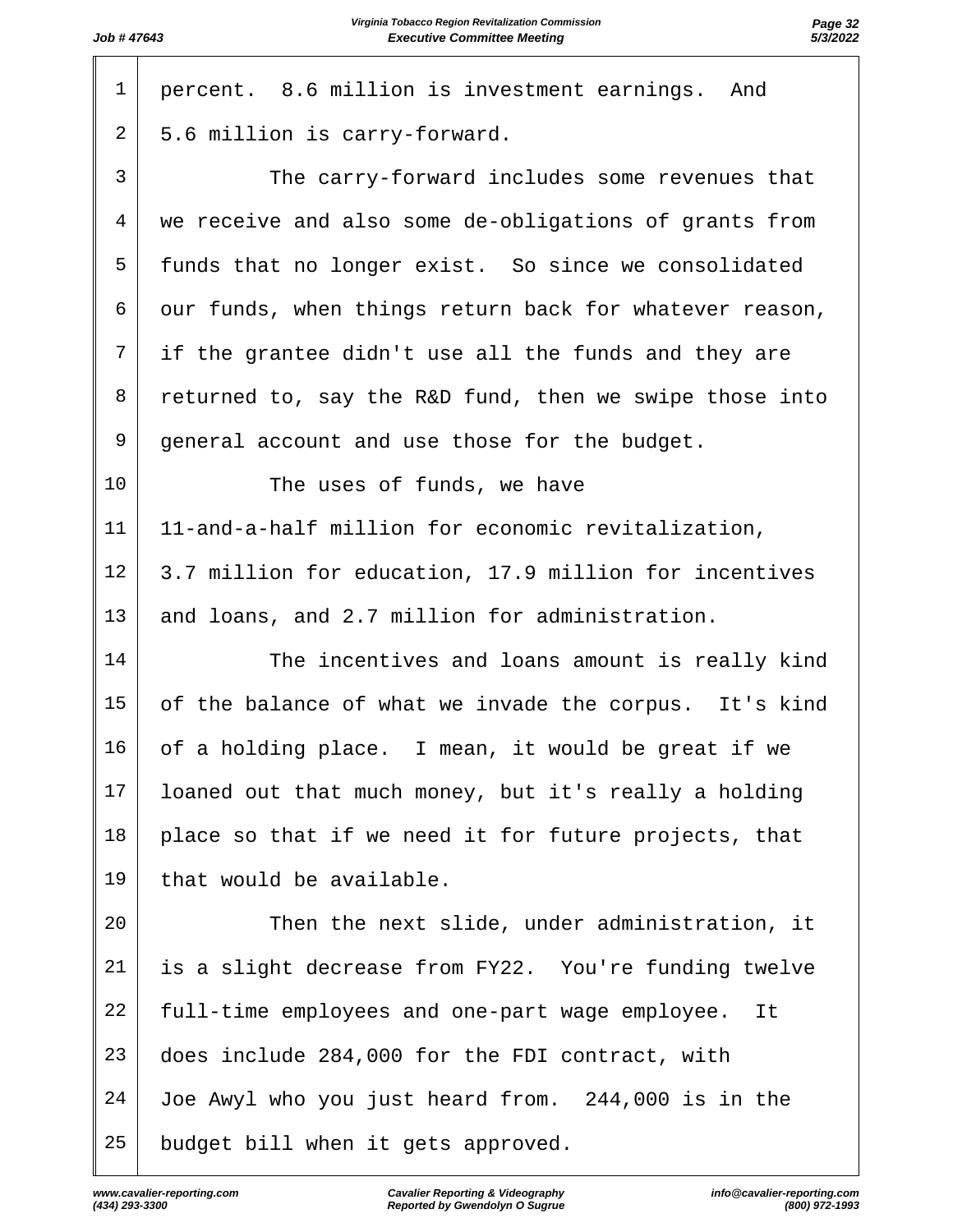| $\mathbf 1$    | For MSA enforcement, we pay our fifty-percent           |
|----------------|---------------------------------------------------------|
| $\overline{2}$ | share of the cost for enforcing the MSA. Then, it also  |
| 3              | includes 110,000 for agency-service charges, for our    |
| 4              | fiscal agent who processes all our vouchers, for the    |
| 5              | attorney general's office, for the state accounting     |
| 6              | system and budgeting system. So that's determined in    |
| 7              | the budget, the state budget as far as how much we pay  |
| 8              | for that. Then of course, any costs, travel             |
| 9              | accommodations, all that.                               |
| 10             | So you can see this is a summary of what you            |
| 11             | have in your packets. But you can see the estimated     |
| 12             | carry-forward in each of the funds that we are          |
| 13             | proposing budgeting for, and then how much will be      |
| 14             | available.                                              |
| 15             | So you'll notice, for example, the trough fund          |
| 16             | has a large carry-forward right now, so we are not      |
| 17             | budgeting as much as we normally do. This is a budget   |
| 18             | of plans, so it can be amended throughout the year, but |
| 19             | this is what we're proposing at this point.             |
| 20             | And again, for competitive education, there is          |
| 21             | a \$3-and-a-half million carry-forward, which will not  |
| 22             | be awarded this fiscal year. So it will be available    |
| 23             | for next fiscal year.                                   |
| 24             | We try to level-fund everything, like the               |
| 25             | workforce, financial aid in southern and southwest      |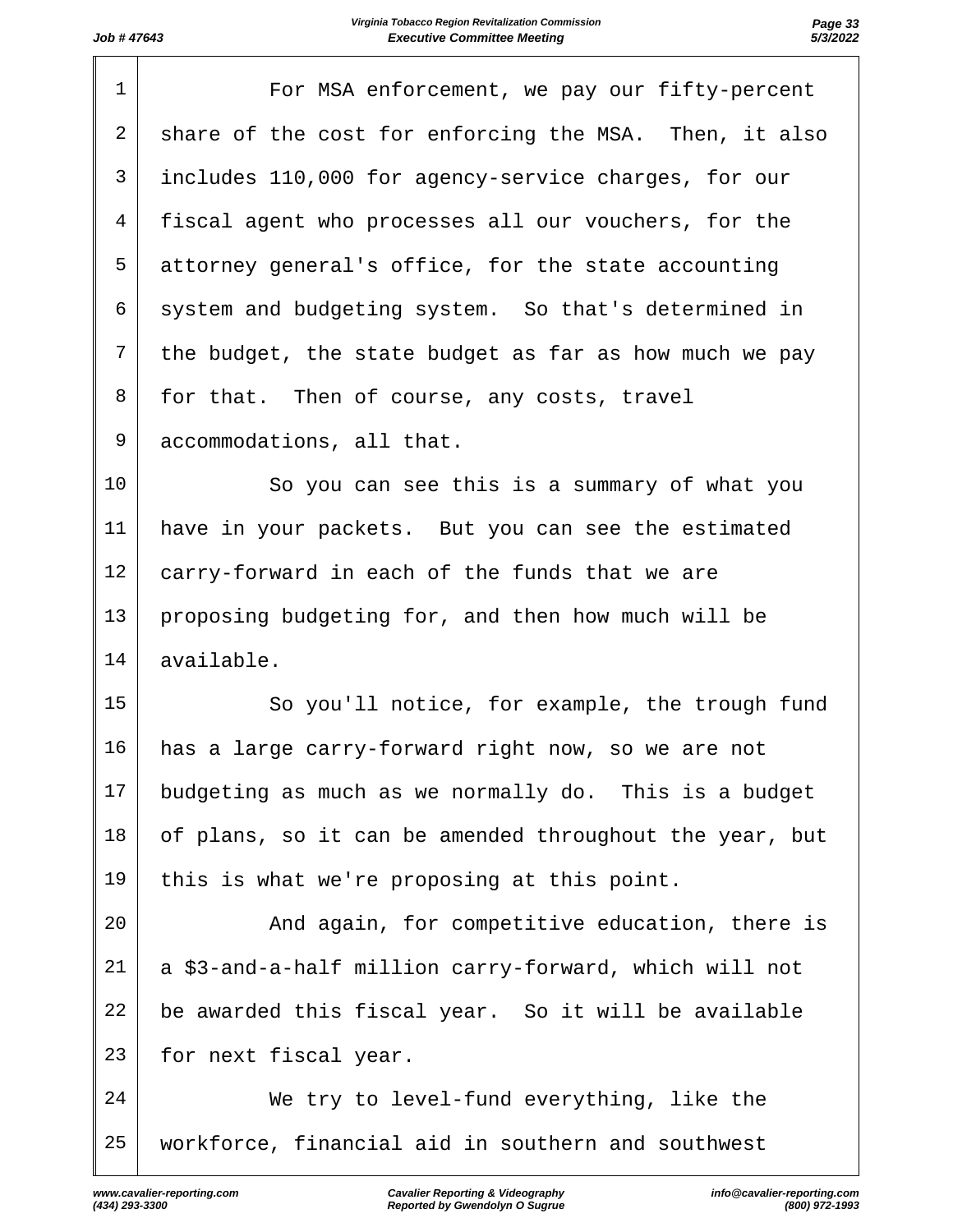| $\mathbf 1$ | Virginia. You'll see that the megasite prospect           |
|-------------|-----------------------------------------------------------|
| 2           | incentive fund, which was recently wiped out, we are      |
| 3           | putting a little bit more money back into it, and also    |
| 4           | putting money into the lending program.                   |
| 5           | MR. MARSHALL: Question. So the talent                     |
| 6           | attractions program of 2.1 estimated carry-forward, I     |
| 7           | thought that we had -- all that money was going out the   |
| 8           | door because we were -- on here, but --                   |
| 9           | MS. KIM: It's actually a timing issue because             |
| 10          | we actually approved the award in September, for a        |
| 11          | January through March award period. So there was some     |
| 12          | carry-forward. I think because the Department of          |
| 13          | Health, what happened one year is, we ended up skipping   |
| 14          | a year because of the timing of when we approved it.      |
| 15          | So we had done a fall round that first year,              |
| 16          | but Virginia Department of Health has no spring.<br>So it |
| 17          | was, I think more of a timing issue. We did add a         |
| 18          | little bit of money to that because we are finding that   |
| 19          | the demand for that program is a lot more than we can     |
| 20          | fund. So we're hoping to fund that up just a little       |
| 21          | bit.                                                      |
| 22          | MR. KILGORE: How much do we have in the                   |
| 23          | talent attractions program? You have 2.1 carry-over.      |
| 24          | What was $-$                                              |
| 25          | MS. KIM: So in the past, we have awarded                  |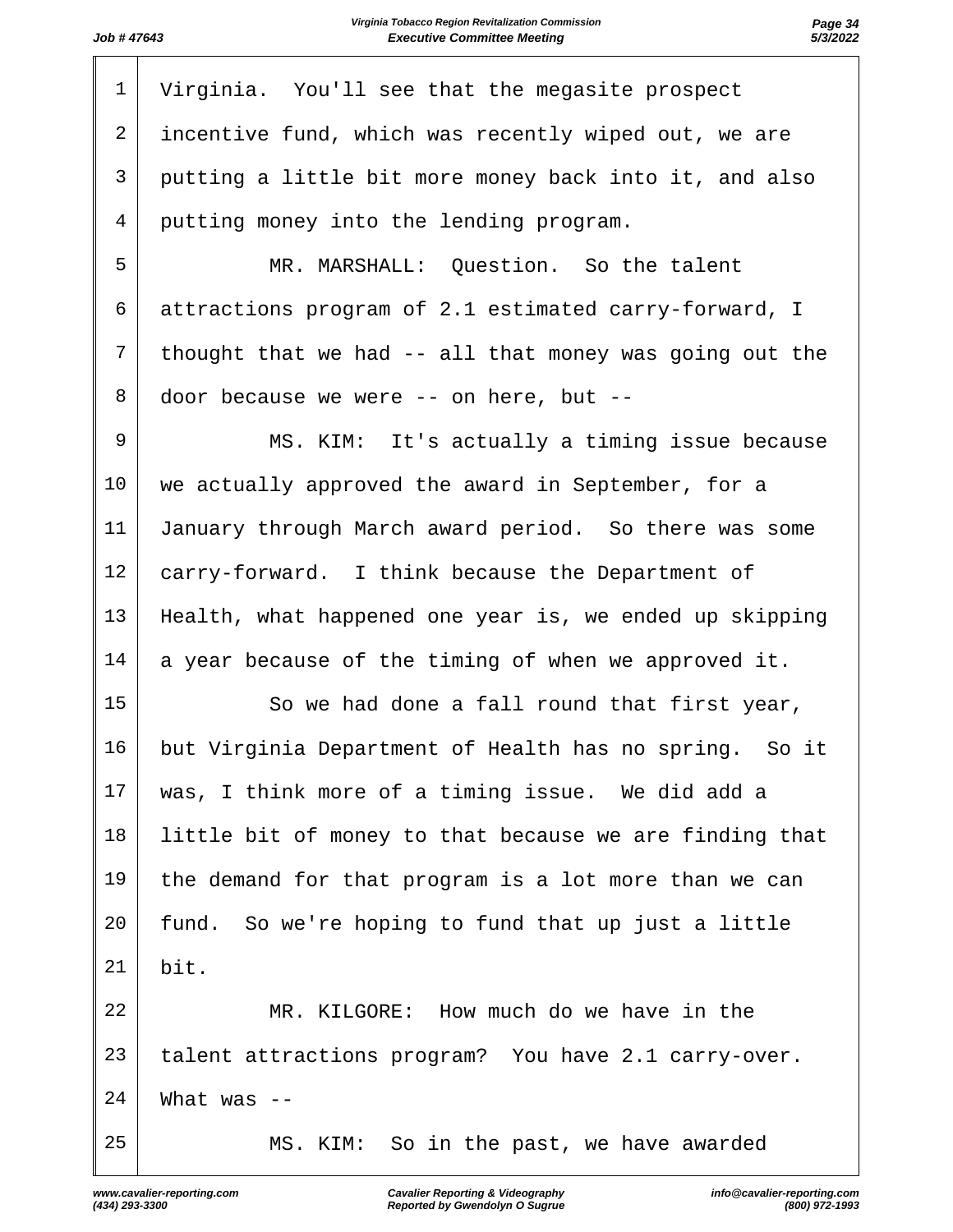| $\mathbf{1}$ | 1-and-a-half million to the Department of Health       |
|--------------|--------------------------------------------------------|
| 2            | program, and 1-and-a-half million for the Talent       |
| 3            | Attraction program that we run, which is for the       |
| 4            | non-health-care professions.                           |
| 5            | So we just finished a round that closed                |
| 6            | March 31st. And we awarded, I believe 1.2 million --   |
| 7            | 1.4 million. Some of those will want renewals, so we   |
| 8            | may need to add some money to that.                    |
| 9            | MR. MARSHALL: Stephanie?                               |
| 10           | MR. EDWARDS: Chair -- sorry. I thought he              |
| 11           | was going to follow up.                                |
| 12           | MR. KILGORE: As you said earlier, if we need           |
| 13           | to -- if during the year, we feel like we need to add  |
| 14           | some more money to that, we can come back and adjust   |
| 15           | the budget. Is that correct?                           |
| 16           | MS. KIM: Right.                                        |
| 17           | MR. EDWARDS: Okay.                                     |
| 18           | MR. MARSHALL: Just for information -- you              |
| 19           | might already have this. Like the Talent Attraction,   |
| 20           | can you give us information showing, by locality, how  |
| 21           | many people have gotten this fund? And let's drill     |
| 22           | down a little deeper, in maybe what field we funded in |
| 23           | that, by locality?                                     |
| 24           | MS. KIM: Right. We do have that. And we are            |
| 25           | planning to do that at the full commission meeting,    |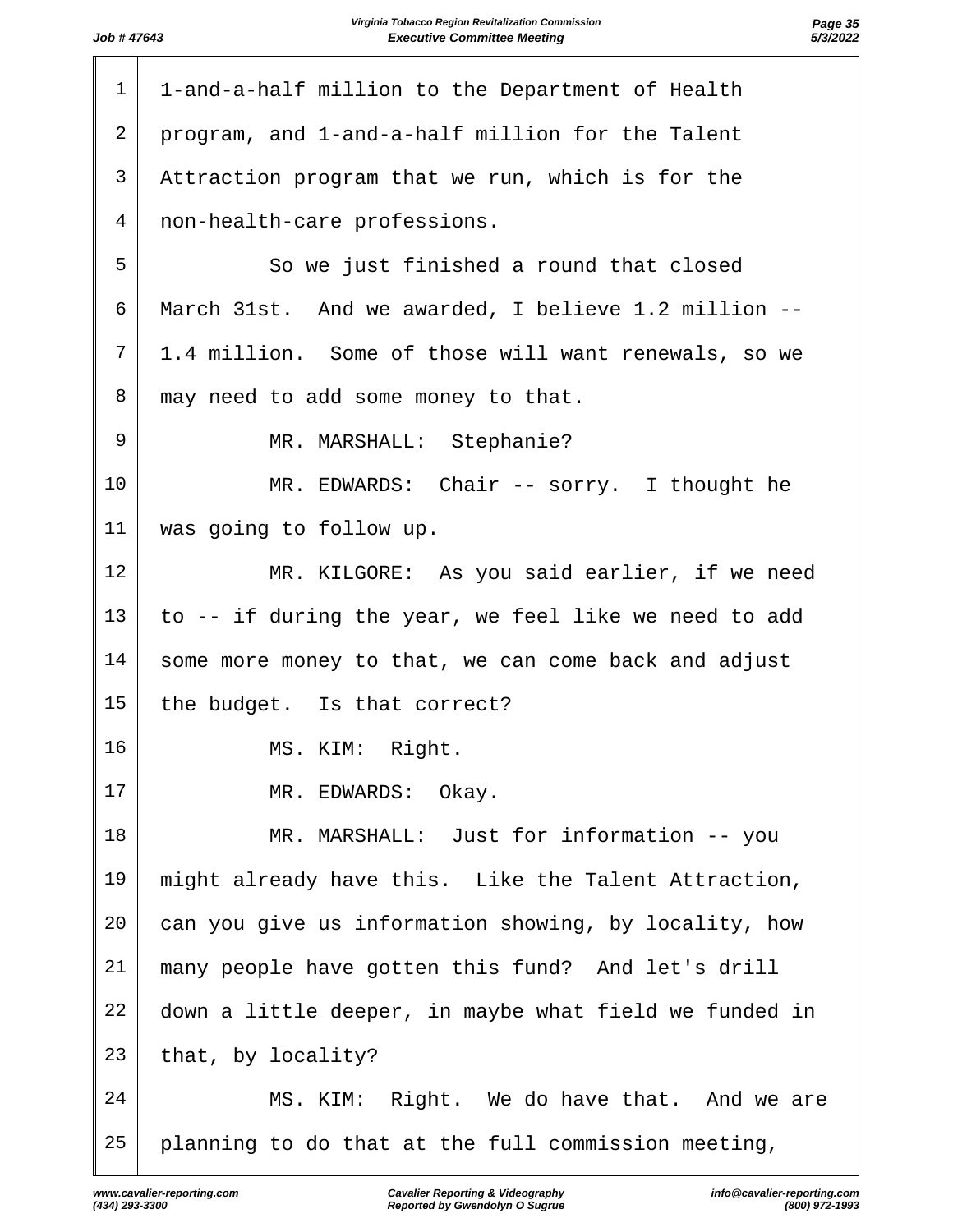| $\mathbf 1$    | because we figured everybody would want to know that    |
|----------------|---------------------------------------------------------|
| $\overline{a}$ | information.                                            |
| 3              | This year, we did cut out one occupation,               |
| 4              | special-education teachers, which was a large portion   |
| 5              | of the first three years' funding. We still had a lot   |
| 6              | of teachers, but we did kind of re-allocate. We are     |
| 7              | re-assessing for next cycle.                            |
| 8              | MR. EDWARDS: Thank you.                                 |
| 9              | MR. MARSHALL: So the jobs that we fund for              |
| 10             | Talent Attraction, when do we re-look at those to see   |
| 11             | if they're still current, if they're still in demand?   |
| 12             | MS. KIM: So I think our first award year was            |
| 13             | 2019. And we had done a study, with Chmura Economics    |
| 14             | and Analytics, to determine what were the               |
| 15             | hardest-to-fill occupations. We are in the process      |
| 16             | right now of surveying school superintendents in our    |
| 17             | region to determine what -- there's a Department of     |
| 18             | Education report that shows the vacancies, but we are   |
| 19             | surveying them directly to find out what occupations or |
| 20             | what particular teaching areas they are having the      |
| 21             | hardest time filling.                                   |
| 22             | So we are looking at that for the next round,           |
| 23             | which would be 2023, to determine if we need to tweak   |
| 24             | some of the occupations we use. I don't think we're     |
| 25             | very far off from what we have, which is basically the  |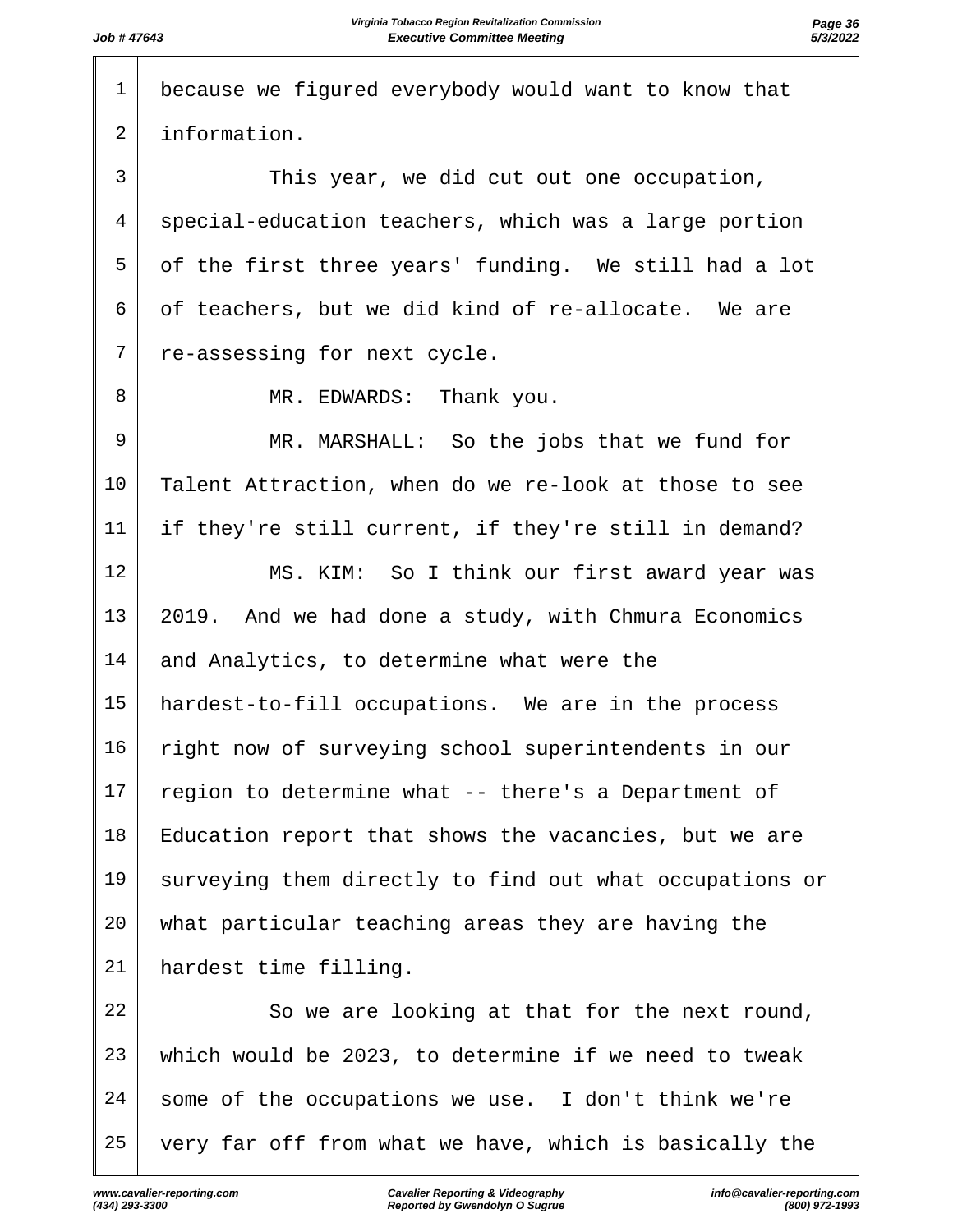| $\mathbf 1$ | secondary-stem teachers, and career and technical ed.   |
|-------------|---------------------------------------------------------|
| 2           | And we have some engineers in there and occupational,   |
| 3           | physical, and speech therapy.                           |
| 4           | MR. MARSHALL: It might be a moving target.              |
| 5           | MR. EDWARDS: And I'm sure the studies lag               |
| 6           | behind the actual. All right.                           |
| 7           | MS. KIM: Any other questions on the budget?             |
| 8           | Okay.                                                   |
| 9           | I did want to introduce to you. We did run              |
| 10          | some interviews on our grants program director, after   |
| 11          | waiting for many months. We interviewed her with -- we  |
| 12          | interviewed several candidates with Dr. Ehrhardt on the |
| 13          | interview panel.                                        |
| 14          | And we unanimously chose -- agreed that                 |
| 15          | Vicky Humphries would be a great candidate for this     |
| 16          | position. It is a position that the commission          |
| 17          | technically has to approve. And so, we will include     |
| 18          | her résumé in your packets for the full commission.     |
| 19          | But she has been at VCU the past eleven years,          |
| 20          | actually in the health-care field, but handling grants  |
| 21          | and financial operations there. She did work at         |
| 22          | Virginia Department of Business Assistance in the jobs  |
| 23          | investment program, and also in small business          |
| 24          | development. So she does have a lot of experience in    |
| 25          | economic development. And so we're very pleased to be   |
|             |                                                         |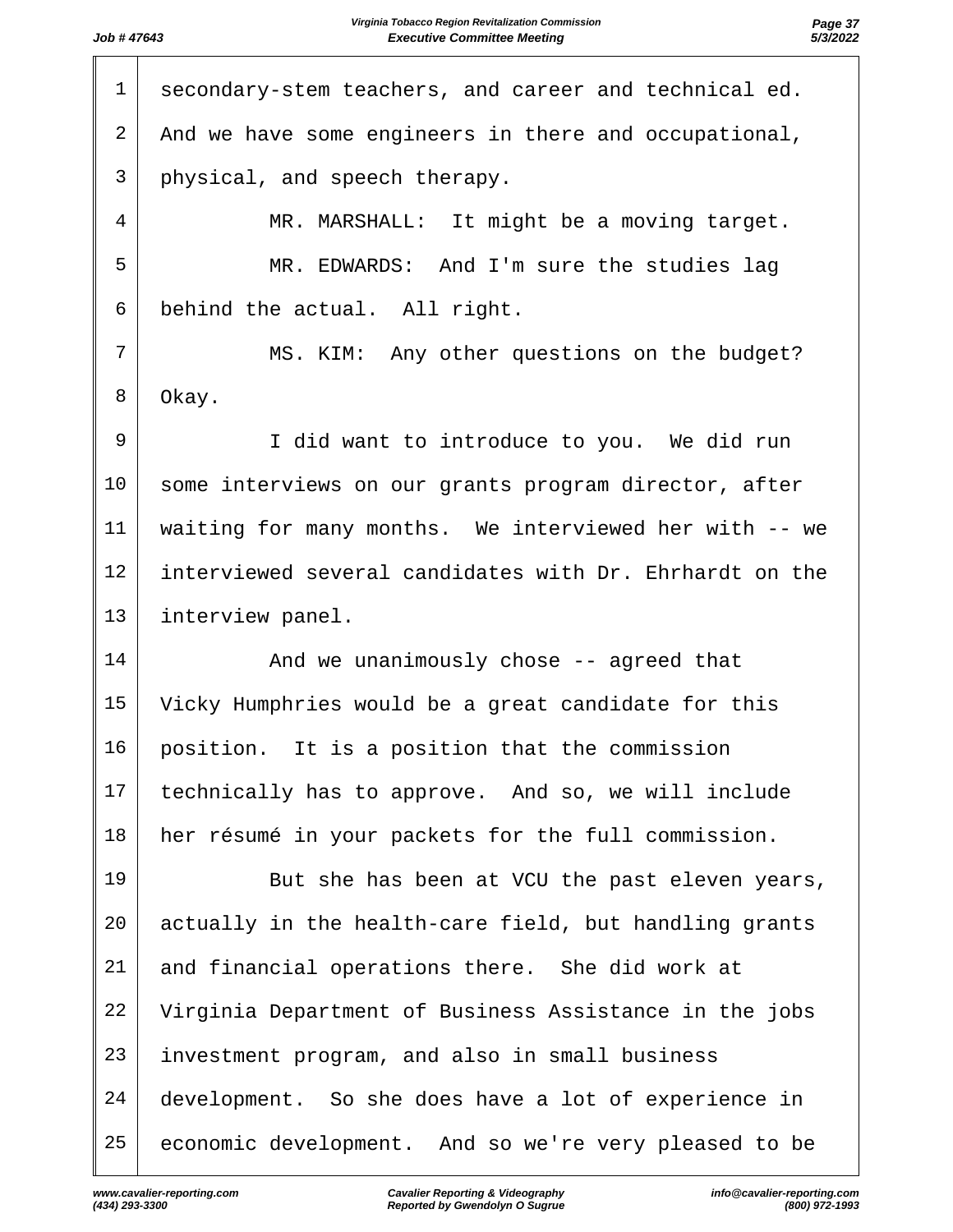| 1<br>welcoming her. So she would start May 25th, with the<br>2<br>commission's approval.<br>3<br>MR. SORRELL: And she'll be coming to our<br>commission meeting on May 11th and 12th. So it will be<br>4<br>5<br>an opportunity to meet her.<br>6<br>MS. KIM: So I just wanted to do a check list<br>7<br>of the motions that you'll need to recommend to the<br>commission.<br>8<br>9<br>One is to approve the fifteen-percent corpus<br>10<br>invasion, for this year to fund next year's budget.<br>11<br>And then, to adopt the FY23 budget proposed. And then,<br>12<br>approve the hiring of Vicky Humphries for grants<br>13<br>program director.<br>14<br>We've already taken care of the fourth one.<br>15<br>MR. EDWARDS: All right. Any questions for<br>16<br>Stephanie?<br>17<br>MR. KILGORE: Do we have to approve the<br>18<br>hiring? I thought that was -- now that Andy is the<br>19<br>acting --<br>20<br>MS. KIM: No. The deputy director, my<br>21<br>position, and the grants program director are at the<br>22<br>will of the commission, not the executive director.<br>23<br>The intention is that, so that is a political appointee<br>24<br>and that they don't wipe out the senior staff unless<br>25<br>the commission approves that. |  |
|--------------------------------------------------------------------------------------------------------------------------------------------------------------------------------------------------------------------------------------------------------------------------------------------------------------------------------------------------------------------------------------------------------------------------------------------------------------------------------------------------------------------------------------------------------------------------------------------------------------------------------------------------------------------------------------------------------------------------------------------------------------------------------------------------------------------------------------------------------------------------------------------------------------------------------------------------------------------------------------------------------------------------------------------------------------------------------------------------------------------------------------------------------------------------------------------------------------------------------------------------------------------|--|
|                                                                                                                                                                                                                                                                                                                                                                                                                                                                                                                                                                                                                                                                                                                                                                                                                                                                                                                                                                                                                                                                                                                                                                                                                                                                    |  |
|                                                                                                                                                                                                                                                                                                                                                                                                                                                                                                                                                                                                                                                                                                                                                                                                                                                                                                                                                                                                                                                                                                                                                                                                                                                                    |  |
|                                                                                                                                                                                                                                                                                                                                                                                                                                                                                                                                                                                                                                                                                                                                                                                                                                                                                                                                                                                                                                                                                                                                                                                                                                                                    |  |
|                                                                                                                                                                                                                                                                                                                                                                                                                                                                                                                                                                                                                                                                                                                                                                                                                                                                                                                                                                                                                                                                                                                                                                                                                                                                    |  |
|                                                                                                                                                                                                                                                                                                                                                                                                                                                                                                                                                                                                                                                                                                                                                                                                                                                                                                                                                                                                                                                                                                                                                                                                                                                                    |  |
|                                                                                                                                                                                                                                                                                                                                                                                                                                                                                                                                                                                                                                                                                                                                                                                                                                                                                                                                                                                                                                                                                                                                                                                                                                                                    |  |
|                                                                                                                                                                                                                                                                                                                                                                                                                                                                                                                                                                                                                                                                                                                                                                                                                                                                                                                                                                                                                                                                                                                                                                                                                                                                    |  |
|                                                                                                                                                                                                                                                                                                                                                                                                                                                                                                                                                                                                                                                                                                                                                                                                                                                                                                                                                                                                                                                                                                                                                                                                                                                                    |  |
|                                                                                                                                                                                                                                                                                                                                                                                                                                                                                                                                                                                                                                                                                                                                                                                                                                                                                                                                                                                                                                                                                                                                                                                                                                                                    |  |
|                                                                                                                                                                                                                                                                                                                                                                                                                                                                                                                                                                                                                                                                                                                                                                                                                                                                                                                                                                                                                                                                                                                                                                                                                                                                    |  |
|                                                                                                                                                                                                                                                                                                                                                                                                                                                                                                                                                                                                                                                                                                                                                                                                                                                                                                                                                                                                                                                                                                                                                                                                                                                                    |  |
|                                                                                                                                                                                                                                                                                                                                                                                                                                                                                                                                                                                                                                                                                                                                                                                                                                                                                                                                                                                                                                                                                                                                                                                                                                                                    |  |
|                                                                                                                                                                                                                                                                                                                                                                                                                                                                                                                                                                                                                                                                                                                                                                                                                                                                                                                                                                                                                                                                                                                                                                                                                                                                    |  |
|                                                                                                                                                                                                                                                                                                                                                                                                                                                                                                                                                                                                                                                                                                                                                                                                                                                                                                                                                                                                                                                                                                                                                                                                                                                                    |  |
|                                                                                                                                                                                                                                                                                                                                                                                                                                                                                                                                                                                                                                                                                                                                                                                                                                                                                                                                                                                                                                                                                                                                                                                                                                                                    |  |
|                                                                                                                                                                                                                                                                                                                                                                                                                                                                                                                                                                                                                                                                                                                                                                                                                                                                                                                                                                                                                                                                                                                                                                                                                                                                    |  |
|                                                                                                                                                                                                                                                                                                                                                                                                                                                                                                                                                                                                                                                                                                                                                                                                                                                                                                                                                                                                                                                                                                                                                                                                                                                                    |  |
|                                                                                                                                                                                                                                                                                                                                                                                                                                                                                                                                                                                                                                                                                                                                                                                                                                                                                                                                                                                                                                                                                                                                                                                                                                                                    |  |
|                                                                                                                                                                                                                                                                                                                                                                                                                                                                                                                                                                                                                                                                                                                                                                                                                                                                                                                                                                                                                                                                                                                                                                                                                                                                    |  |
|                                                                                                                                                                                                                                                                                                                                                                                                                                                                                                                                                                                                                                                                                                                                                                                                                                                                                                                                                                                                                                                                                                                                                                                                                                                                    |  |
|                                                                                                                                                                                                                                                                                                                                                                                                                                                                                                                                                                                                                                                                                                                                                                                                                                                                                                                                                                                                                                                                                                                                                                                                                                                                    |  |
|                                                                                                                                                                                                                                                                                                                                                                                                                                                                                                                                                                                                                                                                                                                                                                                                                                                                                                                                                                                                                                                                                                                                                                                                                                                                    |  |
|                                                                                                                                                                                                                                                                                                                                                                                                                                                                                                                                                                                                                                                                                                                                                                                                                                                                                                                                                                                                                                                                                                                                                                                                                                                                    |  |
|                                                                                                                                                                                                                                                                                                                                                                                                                                                                                                                                                                                                                                                                                                                                                                                                                                                                                                                                                                                                                                                                                                                                                                                                                                                                    |  |
|                                                                                                                                                                                                                                                                                                                                                                                                                                                                                                                                                                                                                                                                                                                                                                                                                                                                                                                                                                                                                                                                                                                                                                                                                                                                    |  |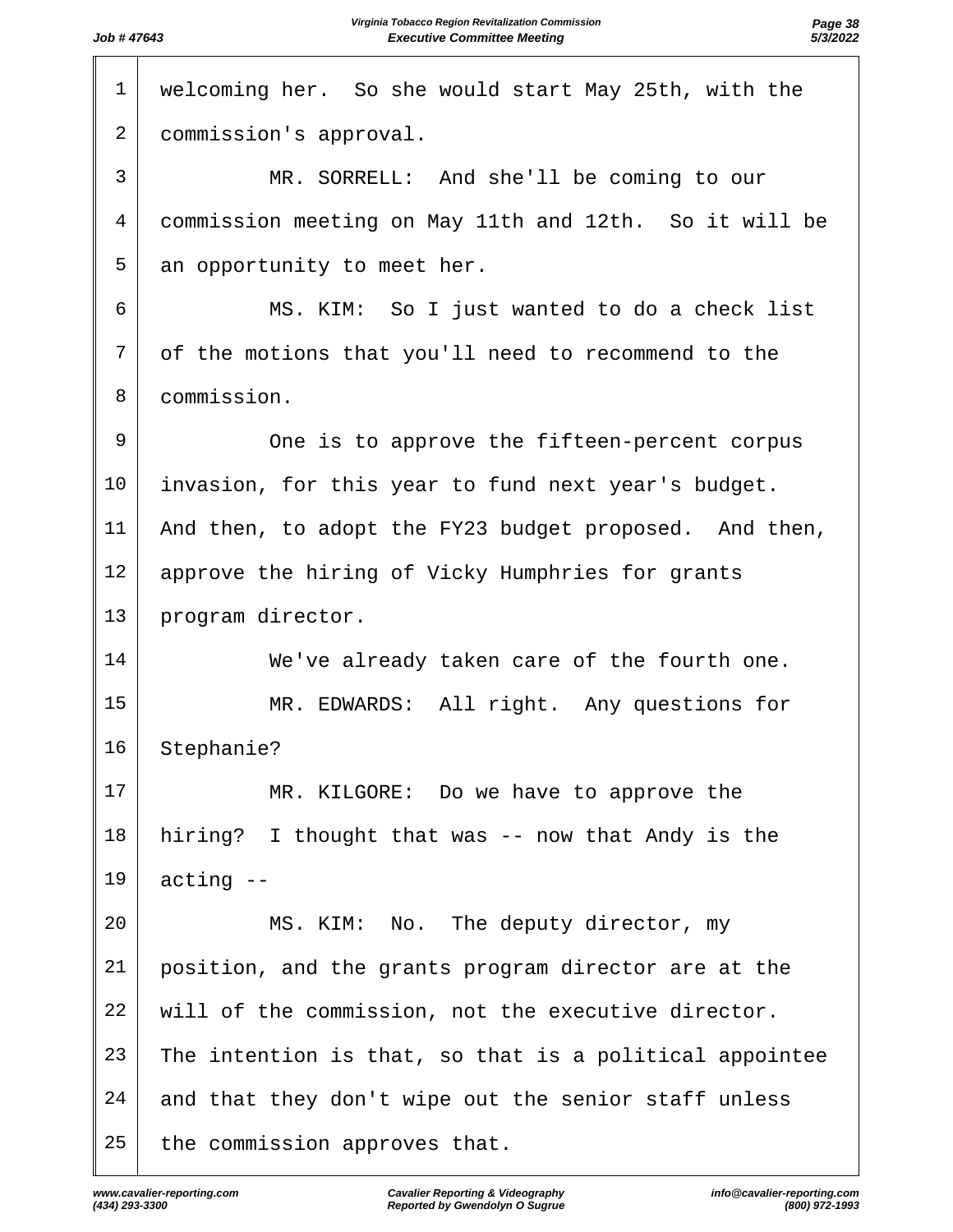| $\mathbf 1$ | MR. MARSHALL: What we need is a motion for --           |
|-------------|---------------------------------------------------------|
| 2           | you're taking a block or --                             |
| 3           | MR. EDWARDS: No. You need these motions                 |
| 4           | today?                                                  |
| 5           | MS. KIM: Well, this is what you will                    |
| 6           | recommend.                                              |
| 7           | MR. SORRELL: Recommendation to the full                 |
| 8           | commission.                                             |
| 9           | MR. EDWARDS: Okay.                                      |
| 10          | MR. MARSHALL: So I move the first three.                |
| 11          | MR. MILES: I'll second, Mr. Chairman.                   |
| 12          | MR. EDWARDS: Moved and properly seconded that           |
| 13          | we approve the fifteen-percent corpus invasion, adopt   |
| 14          | the FY23 budget, and approve hiring of Vicky Humphries, |
| 15          | grants program director.                                |
| 16          | Any other discussion? Hearing none, all those           |
| 17          | in favor, signify by saying aye?                        |
| 18          | Those opposed?                                          |
| 19          | All right. The motion's carried.                        |
| 20          | All right. Anything else? That's all                    |
| 21          | Stephanie has today.                                    |
| 22          | Other business, Mr. Sorrell?                            |
| 23          | MR. SORRELL: I don't have any other business,           |
| 24          | Mr. Chairman, other than to say that I'm looking        |
| 25          | forward to seeing you all next week in Bristol. We      |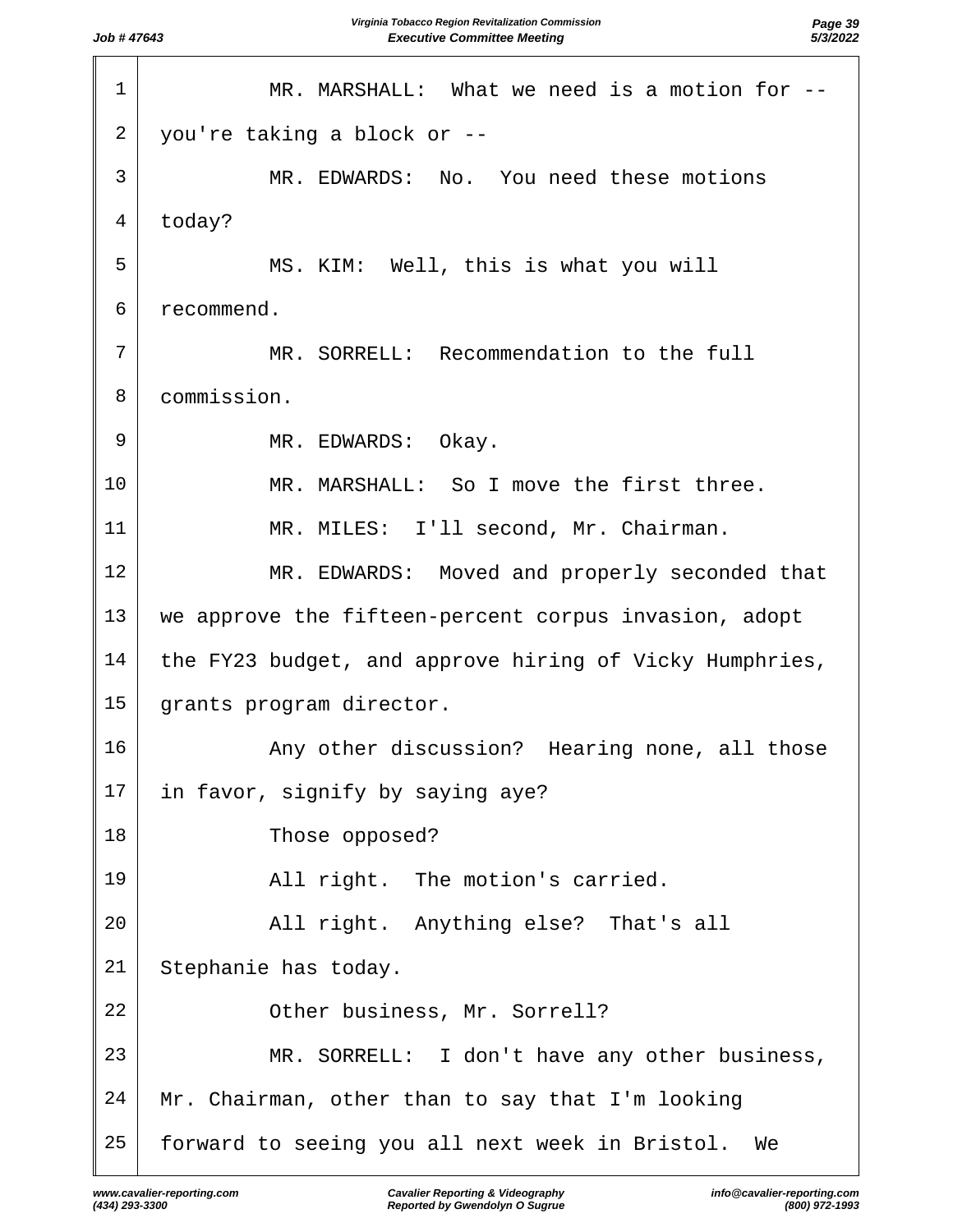| $\mathbf 1$ | should have good weather for our event, if we will have |
|-------------|---------------------------------------------------------|
| 2           | the reception on the music lawn outdoors. If the        |
| 3           | weather's not good, we'll be indoors somewhere nearby.  |
| 4           | And that's all I have.                                  |
| 5           | I'll say we have one more public comment, so            |
| 6           | you might want to see if there's anybody online that    |
| 7           | has any public comment.                                 |
| 8           | MR. EDWARDS: Public comment, anybody else               |
| 9           | from the public have any comment? I thought somebody    |
| 10          | would have showed up today. Anybody online?             |
| 11          | MR. SORRELL: I don't believe we have anybody.           |
| 12          | We're ready to adjourn. We have boxed lunches           |
| 13          | back here for folks to take with you or eat in here,    |
| 14          | whatever you'd like.                                    |
| 15          | MR. EDWARDS: Do I hear a motion to adjourn?             |
| 16          | MR. MILES: So moved.                                    |
| 17          | MR. EDWARDS: Second?                                    |
| 18          | MR. MOOREFIELD: Second.                                 |
| 19          | MR. EDWARDS: All those in favor, signify by             |
| 20          | saying aye?                                             |
| 21          | Meeting adjourned.                                      |
| 22          |                                                         |
| 23          | (Proceedings adjourned at 12:06 p.m.)                   |
| 24          |                                                         |
| 25          | $\star$<br>$\star$<br>$\star$                           |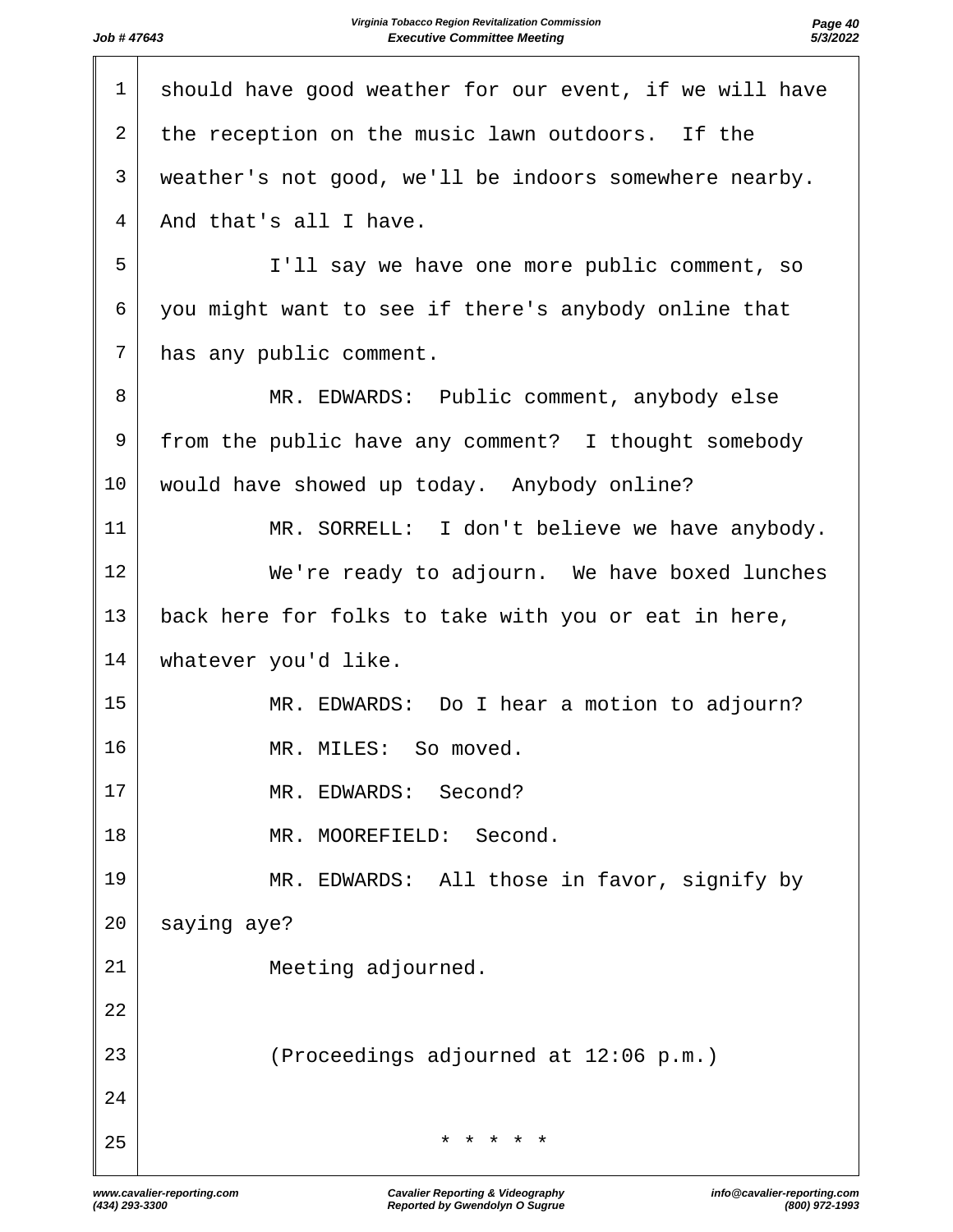| $\mathbf{1}$   | COMMONWEALTH OF VIRGINIA AT LARGE, to wit:              |
|----------------|---------------------------------------------------------|
| $\overline{2}$ | I, Gwendolyn O. Sugrue, Notary Public in and            |
| 3              | for the Commonwealth of Virginia at large, whose        |
| 4              | commission expires October 31, 2023, do certify that I  |
| 5              | was MR. EDWARDS reporter at the aforementioned          |
| 6              | proceedings, and that the foregoing is a true, correct, |
| 7              | and full transcript of the proceedings herein.          |
| 8              | I further certify that I am neither related to          |
| 9              | nor otherwise associated with any counsel or party to   |
| 10             | the proceeding, nor otherwise interested in the event   |
| 11             | thereof.                                                |
| 12             | Given under my hand and notarial seal at                |
| 13             | Charlottesville, Virginia this 17th day of May, 2022.   |
| 14             |                                                         |
| 15             |                                                         |
| 16             |                                                         |
| 17             | Wendy K. Sugnie                                         |
| 18             |                                                         |
| 19             | Gwendolyn O. Sugrue, Notary Public                      |
| 20             | Commonwealth of Virginia at Large                       |
| 21             | Notary Public Registration No. 7339814                  |
| 22             |                                                         |
| 23             | Job No. 47643                                           |
| 24             |                                                         |
| 25             |                                                         |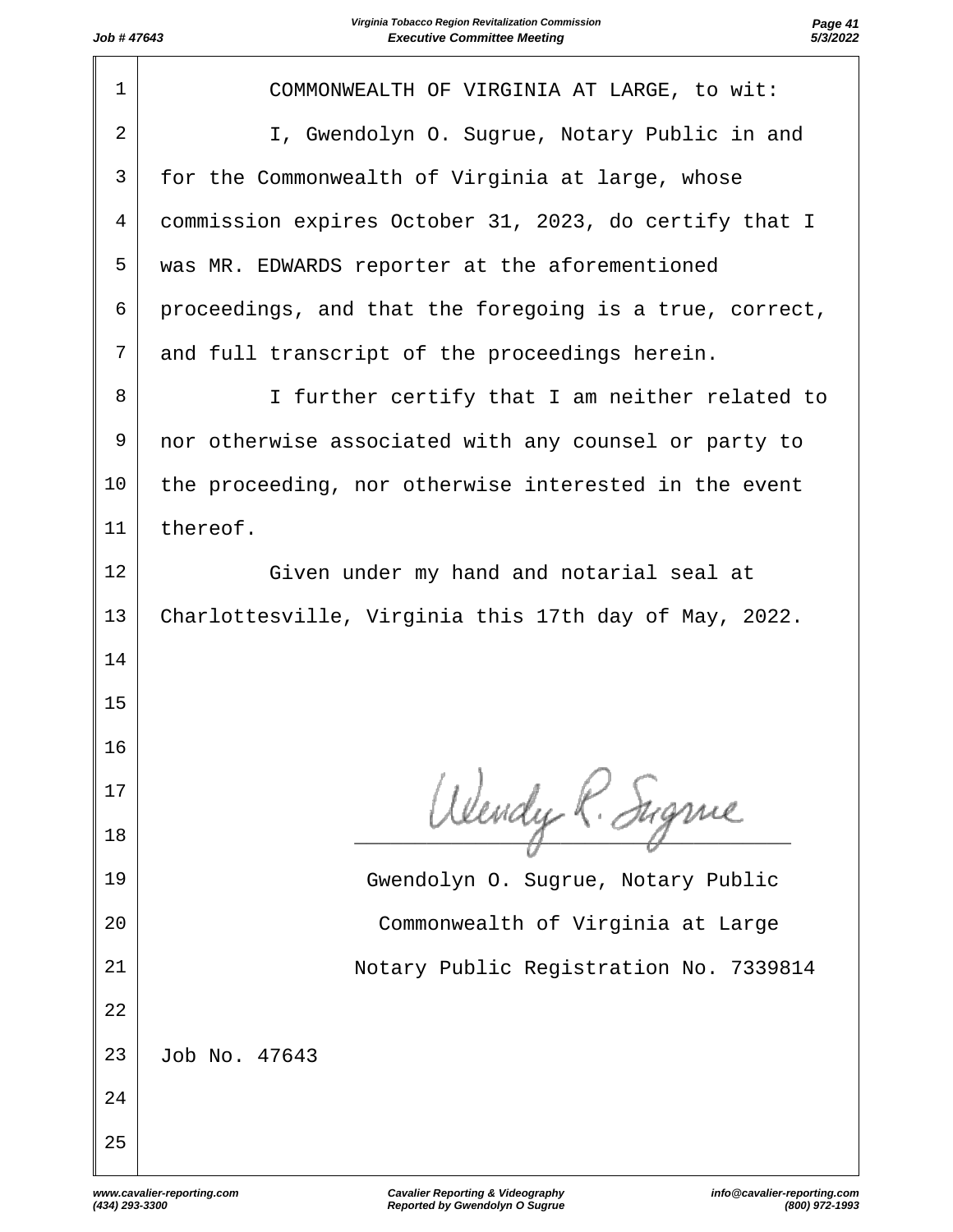**Virginia Tobacco Region Revitalization Commission Page 1 Job #47643 Executive Committee Meeting** 

| <b>WORD</b>         | < 3 >               | add 27:2         | amended            | assemblies        | balance $31:5$ ,      |
|---------------------|---------------------|------------------|--------------------|-------------------|-----------------------|
| <b>INDEX</b>        | 3 $1:10$ 3:1        | 34:17 35:8, 13   | 33:18              | $12:24$ 13:1      | 21 32:15              |
|                     | 3.7 $32:12$         | added $31:3$     | America            | assets $28:18$    | Ballroom 1:13         |
|                     | 31 41:4             | addition 16:18   | 10:21              | 29:6 30:13        | bank $30:7$           |
| $<$ \$ >            |                     |                  |                    |                   |                       |
| \$125,000           | 31st 29:6           | additional       | amount $21:13$     | <b>Assistance</b> | bar 28:21             |
| 26:18               | 35:6                | 11:7             | 22:12 25:21        | 37:22             | 29:9                  |
| \$3-and-a-half      | 35.8 31:24          | adjourn          | 30:23 32:14        | Assistant 2:24    | barely 5:19           |
| 33:21               | 350 15:21           | 40:12, 15        | <b>Analytics</b>   | assisting $7:3$   | 6:19                  |
| $$5,000$ 31:3       | 368 29:7, 11        | adjourned        | 36:14              | associated        | <b>base</b> 18:4      |
| \$825 26:20         | 3D 11:10, 22        | 40:21,23         | Andrew 2:16        | 41:9              | based $5:3$           |
|                     | 3D-printing         | adjust $35:14$   | <b>Andy</b> 10:2   | <b>Attorney</b>   | 7:22 10:19            |
| < 1 >               | 14:25               | administration   | 25:20 26:12        | 2:24 33:5         | 25:10                 |
| 1,800 16:22         |                     | 32:13,20         | 27:9 38:18         | attract 7:20      | basically 8:18        |
| 1.2 $35:6$          | < 4 >               | administrative   | <b>Andy's</b> 27:3 | 14:14 20:8        | 36:25                 |
| 1.4 $35:7$          | 43 11:15            | 24:11            | announce 3:6       | attracted 14:9    | basis $16:20$         |
| $1/7/22$ 3:21, 25   | 47643 1:24          | administrator    | announced          | attracting        | 24:14 28:13           |
| $11:07$ 1:11        | 41:23               | 27:3             | 14:2               | 19:24             | bearing $23:8$        |
| 3:1                 |                     | adopt 38:11      | annual $24:14$     | <b>Attraction</b> | <b>Becky</b> 2:11     |
| 110 $1:14$          | < 5 >               | 39:13            | 28:3               | 35:3, 19 36:10    | becoming              |
|                     | 5.6 32:2            |                  |                    |                   | 22:7                  |
| 110,000 33:3        |                     | <b>Advance</b>   | annually           | attractions       |                       |
| 11-and-a-half       | 501 1:6             | 14:16            | 26:18 31:13        | 34:6, 23          | beginning             |
| 32:11               |                     | advanced         | answer 19:2        | audience 3:4      | 26:7                  |
| 11th 38:4           | < 7 >               | $7:21$ 9:5, 17   | $21:17$ 23:6       | audio $4:11$      | behaviors             |
| $12:06$ 1:11        | 701 1:6             | 12:20 21:19      | anxiety 28:1       | automotive        | 17:16                 |
| 40:23               | 7339814 41:21       | advanced-        | anybody 3:4        | 15:21, 24, 25     | believe 11:12         |
| 122 31:22           | 75,000 9:8          | machining        | 4:12, 15           | 16:2              | 24:8 25:15            |
| 12th 38:4           |                     | 14:8             | $22:14$ 40:6, 8,   | available         | 35:6 40:11            |
| 143.6 31:5          | < 8 >               | advanced-        | 10, 11             | 29:17 32:19       | best $13:1$           |
| 15th 25:2           | 8.6 $32:1$          | manufacturing    | anybody's          | 33:14, 22         | better 5:25           |
| 160 7:23            | 8.65 30:25          | 11:25            | 4:15               | Avenue 1:14       | 20:7 23:15,           |
| 17.9 32:12          |                     | aeroforms        | anyway $11:12$     | award 28:14,      | 16 30:16              |
| 17th 41:13          | $\langle A \rangle$ | 16:17            | apologies          | 16 34:10, 11      | big $22:5$            |
| 1958 14:1           | $a.m$ 1:11 3:1      | aerospace        | 7:18 11:19         | 36:12             | biggest 9:19          |
| 1970s $14:11$       | ability 9:19        | 12:20 22:6       | apologize          | awarded 29:3      | <b>bill</b> 32:25     |
| 1-and-a-half        | able 5:5, 10        | aforementione    | 6:19 $7:1$         | 31:18 33:22       | <b>bit</b> 16:7       |
| 35:1,2              | 11:14, 15           | <b>d</b> $41:5$  | 11:20 12:13        | 34:25 35:6        | 19:17 21:12           |
|                     | 17:23 18:23         | afternoon        | <b>APPEARANC</b>   | awards 27:20      | 28:9, 13, 25          |
| < 2 >               |                     |                  |                    |                   |                       |
|                     | 31:16               | 20:19            | ES $2:1$           | 28:3, 10, 12,     | 31:2 34:3, 18,        |
| <b>2.1</b> 34:6, 23 | absence $25:19$     | agency-service   | appointee          | 24 29:17          | 21                    |
| $2.7 \quad 32:13$   | $A-C 1:13$          | 33:3             | 38:23              | aware $12:8$      | Blevins 2:12          |
| 200 15:22, 23,      | accept 7:18         | agenda $24:25$   | appropriately      | 18:8              | 3:10                  |
| 25 16:1             | $access$ 13:5       | agent $33:4$     | 29:4               | Awyl 5:2, 19      | <b>block</b> 39:2     |
| 2019 36:13          | accommodatio        | aggressive       | approval 38:2      | 6:4, 7, 11, 14,   | <b>bond's</b> $30:4$  |
| 2022 1:10           | ns 33:9             | 30:12            | approve $3:23$ ,   | 17, 19 7:1, 11    | <b>Boston</b> 14:4, 6 |
| $3:1$ $30:23$       | account 31:2        | ago 11:5         | 24 26:5            | 8:15 9:24         | bottom-left           |
| 41:13               | 32:9                | 12:17 29:19      | 27:22 37:17        | 11:19 19:15       | 13:12                 |
| 2023 36:23          | accounting          | agreed $37:14$   | 38:9, 12, 17       | 21:16 22:16       | <b>boxed</b> 40:12    |
| 41:4                | 31:19 33:5          | agriculture      | 39:13, 14          | 23:6 24:7, 23     | <b>Bridgeway</b>      |
| 2032 29:25          | accumulate          | 9:14 16:17       | approved $4:8$     | 32:24             | 14:18                 |
| 30:1                | 30:22 31:17         | ahead $5:10$     | 25:25 26:1         | aye 4:6           | <b>brief</b> 10:2     |
| 2048 30:2           | act 25:18           | 6:12             | 32:25 34:10,       | 39:17 40:20       | brilliantly           |
| 21.6 31:25          | acting $25:5, 7$    | aid 33:25        | 14                 |                   | 11:2                  |
| 23016 1:15          | 26:6, 12 27:9       | $\text{aim}$ 9:7 |                    | $<$ B $>$         |                       |
|                     |                     |                  | approves           |                   | <b>bring</b> $12:1$   |
| 23219 1:7           | 38:19               | 18:21            | 38:25              | back $4:19$       | 16:8                  |
| 244,000 32:24       | acting-             | Alexis 2:10      | approving 4:5      | 20:20 28:4, 8,    | bringing $9:1$        |
| $250$ 7:17          | director 25:20      | allocates        | area $9:18$        | 23 30:5, 11,      | brings $15:21$        |
| 25th 26:6, 21       | $action \t24:12$    | 18:17            | 14:7               | 14 32:6 34:3      | <b>Bristol</b> 39:25  |
| 38:1                | $actions$ 25:10     | allowed 23:14    | areas $19:23$      | 35:14 40:13       | broadband             |
| 284,000 32:23       | actual 20:10        | 31:7             | 24:3 36:20         | background        | 28:8                  |
|                     | 37:6                | allows 31:9      | arrange $18:13$    | 27:19             |                       |
|                     |                     |                  | <b>asked</b> 24:25 |                   |                       |
|                     |                     |                  |                    |                   |                       |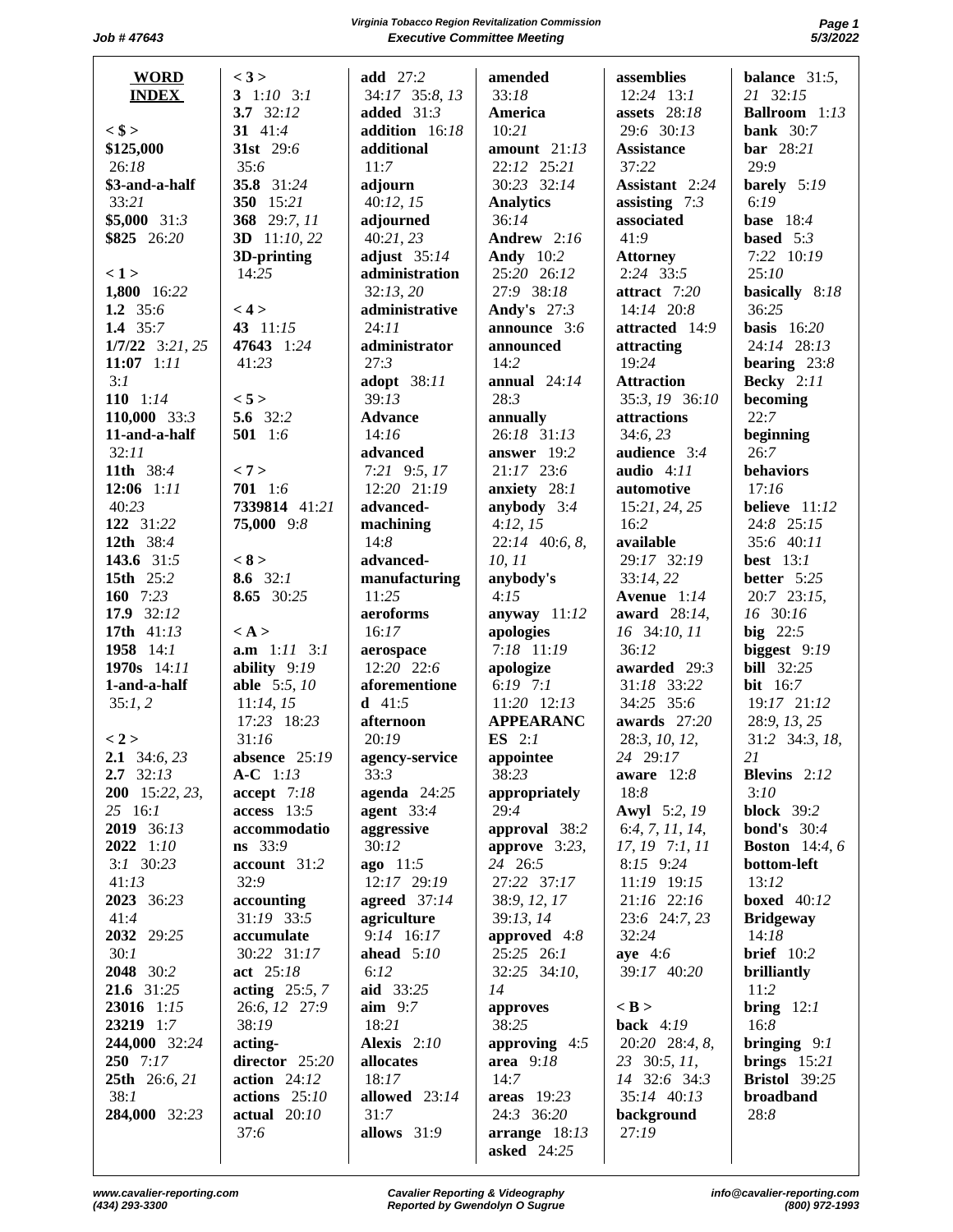# **Virginia Tobacco Region Revitalization Commission Page 2 Job #47643 Executive Committee Meeting**

| brought $11:1$      | Center $1:12$          | come $4:19$          | 20:1, 4, 8      | corpus $31:6$ ,   | defense/aerosp    |
|---------------------|------------------------|----------------------|-----------------|-------------------|-------------------|
|                     |                        |                      |                 |                   |                   |
| 14:10 15:2          | 12:5 13:4              | $13:4, 8$ 30:1,      | 22:23 24:4      | 13, 14, 20, 25    | ace 16:14         |
| 20:1                | 20:22                  | 5 31:11 35:14        | company         | 32:15 38:9        | Delegate 3:16,    |
| <b>Brunswick</b>    | <b>Central</b> 12:10   | coming $3:5$         | $11:3$ 12:18,   | 39:13             | 17, 18 22:19      |
| 28:5                | CEO 18:13              | 21:22 28:23          | 19, 21 14:9,    | correct 6:15      | demand            |
|                     |                        |                      |                 |                   |                   |
| <b>Buddy</b> $2:13$ | certain $25:11$ ,      | 29:24 30:11          | 23 15:21, 22,   | 25:14, 17         | 21:23 22:23       |
| budget 24:11        | 15                     | 38:3                 | 23, 24, 25      | 29:12 35:15       | 34:19 36:11       |
| 27:13,21            | certainly 13:8         | comment 4:9,         | 16:24 17:13,    | 41:6              | demands           |
| 29:17 30:24         | 15:5                   | 13 40:5, 7, 8, 9     | 19 18:9, 10,    | cost 33:2         | 23:21             |
|                     |                        |                      |                 |                   |                   |
| 31:1, 23 32:9,      | certify $41:4, 8$      | comments             | 14, 16, 18      | costs $33:8$      | demonstrated      |
| 25 33:7, 17         | Chair 35:10            | 19:4                 | company's       | <b>COUNSEL</b>    | 16:13             |
| 35:15 37:7          | Chairman               | <b>COMMISSIO</b>     | 8:10 11:8       | 2:23 41:9         | demonstrating     |
| 38:10, 11           | 3:9, 10, 19, 25        | $N$ 1:5 7:13,        | 17:16 19:21     | county 8:8, 9     | 12:6 14:14        |
| 39:14               | 4:22 19:7              | 20 8:18, 22,         |                 | 14:19 18:19       |                   |
|                     |                        |                      | compensation    |                   | de-obligations    |
| budgeting           | 24:7 25:8              | 24, 25 9:20          | 27:10           | 20:23 21:8        | 32:4              |
| 33:6, 13, 17        | 27:2 29:10,            | 10:25 13:19          | competitive     | 28:5              | <b>Department</b> |
| build $13:11$ ,     | 13, 18 39:11,          | 17:21 20:20          | 16:14 33:20     | couple 18:18      | 34:12, 16         |
| 22                  | 24                     |                      |                 | 20:19             | 35:1 36:17        |
|                     |                        | 23:4, 13, 24         | competitors     |                   |                   |
| building $14:3$     | Chairperson            | 24:10, 12            | 15:8            | course 33:8       | 37:22             |
| builds $13:20$      | 2:3,4                  | 25:25 26:2, 4        | complex         | covers 8:4        | depending         |
| <b>business</b>     | challenge 23:8         | 27:9, 12             | 12:25 13:5      | covid 14:21       | 23:7              |
| $12:16$ 14:12       | challenging            | 28:18 30:5           | complicated     | 16:4              | Deputy $2:16$     |
|                     |                        |                      |                 |                   |                   |
| 20:3 37:22,         | 23:1                   | 31:15 35:25          | 12:24           | create 7:17       | 20:17 21:16       |
| 23 39:22, 23        | chance 3:22            | 37:16, 18            | components      | 8:20 9:2, 7       | 24:25 25:3, 5,    |
| businesses          | change 8:12            | 38:4, 8, 22, 25      | 11:15,23        | creation 20:12    | 18 38:20          |
| 17:6                | 9:19 17:16,            | 39:8 41:4            | concerns 19:4   | cumulative        | designation       |
|                     | 18 22:2                |                      |                 |                   |                   |
| bylaws $25:9$ ,     |                        |                      | Conference      | 19:12 20:9        | 25:20             |
| 17                  | changed 8:6            | <b>Commissioners</b> | 1:12            | curbing $29:1$    | desire 19:19,     |
|                     | charges $33:3$         | 6:7 24:19, 20        | confidence      | current $22:3$    | 21                |
| $<$ C $>$           | <b>Charlottesville</b> | commission's         | 15:19           | 36:11             | detail 9:25       |
| call 3:2, 8, 15     | 41:13                  | 7:5 8:20             | confidential    | Currently 8:3     | 15:13             |
|                     |                        |                      |                 |                   |                   |
| 15:14 30:6          | chart $29:9$           | 9:10, 16 15:2        | 15:11 18:10     | 20:6 21:25        | detailed 24:16    |
| called $12:18$      | check 38:6             | 38:2                 | conflict 19:22  | cut 36:3          | details 15:17     |
| candidate           | checking $8:12$        | commitments          | conglomeratio   | cycle 36:7        | determine         |
| 37:15               | Chmura                 | 30:18                | $n \quad 14:16$ |                   | 36:14, 17, 23     |
|                     |                        |                      |                 |                   |                   |
| candidates          | 36:13                  |                      | considering     | $<$ D $>$         | determined        |
| 37:12               | choosing               | <b>COMMITTEE</b>     | 7:25 15:9       | Danny 2:6         | 33:6              |
| capacity 11:6       | 13:21 19:17            | $1:9$ 3:3 26:3,      | 16:11           | Danville 11:4     | developed         |
| Capital $1:13$      | chose 37:14            | 9, 10, 11            | consolidated    | 12:4 13:7         | 12:15 16:12       |
|                     |                        |                      |                 |                   |                   |
| 20:13 30:13,        | cities 23:14           | <b>COMMONWE</b>      | 32:5            | $14:6, 8$ 20:21,  | development       |
| 18                  | city $7:23$            | <b>ALTH</b> 41:1,    | constantly      | 23 21:8           | 37:24, 25         |
| Capps $2:18$        | 18:19                  | 3, 20                | 30:19           | <b>date</b> 28:16 | diameter          |
| capture $3:7$       | civil 22:6             | communities          | Consultant      | day $41:13$       | 11:16             |
| care 38:14          | civil-aviation         | 8:21 9:4, 20         | 4:25 5:3 7:12   | day-to-day        | difficult 15:5    |
|                     |                        |                      |                 |                   |                   |
| <b>Career</b> 20:22 | 14:20                  | 18:16                | consumers       | 16:20 17:2        | 16:23 19:18       |
| 37:1                | claim $30:14$          | <b>Community</b>     | 14:4            | <b>DCC's</b> 21:2 | 23:7, 19          |
| carried 39:19       | clarify $21:17$        | 12:5, 9, 10, 11      | contact $17:19$ | decades $9:13$    | difficulties 7:2  |
| carry-forward       | clear $6:4$            | 13:7 14:18           | contacts 17:10  | decide $17:14$    | difficulty        |
| $32:2, 3$ $33:12,$  |                        | 20:21                | context 27:21   |                   | 23:20             |
|                     | clearest $6:21$        |                      |                 | decides $31:16$   |                   |
| 16, 21 34:6, 12     | clients $17:4$         | community-           | continue 9:23   | decision $13:23$  | Direct 4:25       |
| carry-over          | close $4:18$           | college $24:3$       | 14:19 23:25     | decrease          | 5:2 7:5, 12       |
| 34:23               | closed $35:5$          | companies            | continues       | 32:21             | 8:17,23,25        |
| Cars 13:9, 11,      | coast $18:1$           | $7:25$ 10:4, 7,      | 9:11 28:24      | decreasing        | 9:3 10:21         |
|                     |                        |                      |                 |                   |                   |
| 20, 22 14:3         | code $31:7$            | 8, 11, 14, 18        | contract        | 28:19             | 12:1              |
| case 8:1 9:9        | Coleman                | 12:12, 13            | 24:11 32:23     | dedicated         | directer $25:1$   |
| 18:11               | $2:11$ $3:10$          | 14:17,21             | controlled-     | 14:3              | directly $8:16$   |
| cases $10:9$        | College $12:5$ ,       | 15:7, 8, 15, 17      | environment     | deeper 35:22      | 36:19             |
| cash 28:11          | 9, 10, 11 13:7,        |                      | 16:17           | defense $12:20$   | Director 2:16     |
|                     |                        | 16:1, 5, 8, 25       |                 |                   |                   |
| casting 11:24       | 17, 20, 21             | 17:1, 5, 7, 9,       | conversation    | 19:22, 24         | 4:21 8:6          |
|                     | 20:21                  | 12, 13, 18           | 17:25           | 20:1, 6 21:24     | 25:2, 3, 5, 6, 7, |
|                     |                        | 18:5 19:19           |                 | 22:4              | 11, 12, 16, 18,   |
|                     |                        |                      |                 |                   |                   |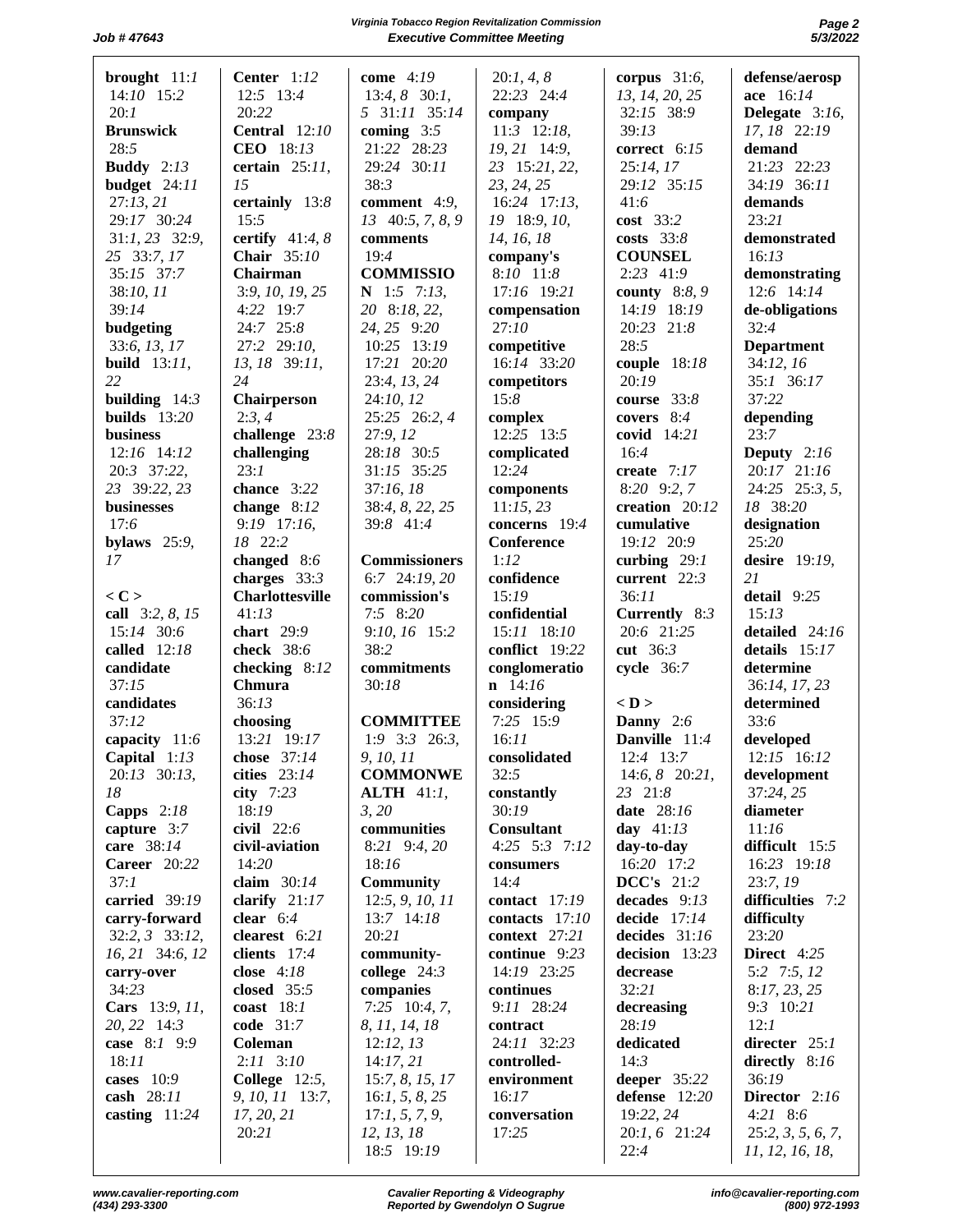# **Virginia Tobacco Region Revitalization Commission Page 3 Job #47643 Executive Committee Meeting**

| 19 26:12                               | 24 25:24            | European-           | feedback                | foreseeable       | getting $11:19$    |
|----------------------------------------|---------------------|---------------------|-------------------------|-------------------|--------------------|
| 27:9 37:10                             | 26:14, 16, 25       | based $18:8$        | 11:20                   | 29:23 30:10       | $17:2, 3$ $21:4$   |
| 38:13, 20, 21,                         | 27:6 29:5           | <b>Europeans</b>    | feel 35:13              | forging $12:20$ , | 30:16              |
|                                        |                     |                     |                         |                   |                    |
| 22 39:15                               | 35:10, 17           | 17:23               | field 35:22             | 22                | Ginetta 13:24      |
| disburse 31:9                          | 36:8 37:5           | EV 16:1 22:6        | 37:20                   | forward $39:25$   | give $5:4, 24$     |
| disbursed                              | 38:15 39:3, 9,      | event $40:1$        | <b>fifteen</b> 31:14,   | found 18:24       | 15:18 26:18        |
| 31:18                                  | 12 40:8, 15,        | 41:10               | 20, 25                  | founded 13:25     | 27:19, 20          |
| disbursement                           | 17, 19 41:5         | everybody           | fifteen-percent         | four-figures      | 28:17 30:21        |
| 28:16                                  | effort $23:5$       | $3:3,6$ 36:1        | 31:6, 13 38:9           | 20:12             | 35:20              |
| disbursements                          | efforts $10:23$     | exact $23:8$        | 39:13                   | fourth 38:14      | given $10:19$      |
| 28:11                                  | Ehrhardt            | 29:5                | fifty-percent           | frame 19:14       | 15:14 16:11        |
|                                        |                     |                     |                         |                   |                    |
| discussion                             | $2:10$ $3:11$       | exactly $20:10$     | 33:1                    | Franklin 1:6      | 25:21 41:12        |
| $4:4$ 5:23                             | 37:12               | example             | figure $29:5$           | frankly $23:21$   | global $22:4$      |
| 6:10 26:25                             | eighty $21:3$       | $11:24$ 15:1        | figured $36:1$          | fulfill $30:17$   | go 5:10 6:12       |
| 27:7, 23 39:16                         | either $12:4$       | 33:15               | figures $20:9$ ,        | full $12:3$       | 15:16 16:7         |
| distributed                            | electric 22:5       | exceptionally       | 11, 14 22:7             | 25:25 26:2, 4,    | 18:6, 10 19:3      |
| 29:2                                   | electric-           | 19:24               | filling $36:21$         | 8, 9, 10, 11      | 21:9 27:22         |
| distribution                           | vehicle 7:16        | executive 3:3       | finally $18:23$         | 27:9, 12          | 28:12, 24          |
| 29:8                                   | 15:22 16:5, 15      | $8:5$ 25:1, 19      | financial               | 35:25 37:18       | 29:3 30:17         |
|                                        |                     |                     |                         |                   |                    |
| dividends                              | electronics         | 26:3 38:22          | 33:25 37:21             | 39:7 41:7         | goal $21:13$       |
| 17:8                                   | 15:24               | exist 32:5          | find $18:17$            | full-time $20:3$  | goes 27:12         |
| doing $10:19$                          | element 9:16        | expand 15:9         | 36:19                   | 32:22             | 28:15              |
| 20:3 23:21,                            | 14:12 15:5          | 17:9, 14            | finding $17:3$          | fund 29:2, 7      | going $3:2, 8$     |
| 25 25:1, 3, 21                         | elements 7:6        | expanding           | 23:1 34:18              | 30:25 31:11       | 5:4, 8 15:10,      |
| 27:4 29:1                              | eleven 37:19        | 17:5                | fine 26:22              | 32:8 33:15        | 16 19:9 22:8,      |
| 30:19                                  | Elizabeth 2:24      | expansion 8:1       | finish $11:16$ ,        | 34:2, 20          | 9 24:13            |
| dollars $19:13$                        |                     | 16:24 18:9          | 22                      |                   | 26:19 34:7         |
|                                        | employee            |                     |                         | 35:21 36:9        |                    |
| door 17:3                              | 32:22               | expecting           | finished 35:5           | 38:10             | 35:11              |
| 28:15 34:8                             | employees           | 14:22               | first $6:23, 25$        | funded 35:22      | Good 6:7           |
| Dr $3:11$                              | 13:3, 4 32:22       | expense 18:15       | 8:15 10:10              | funding           | $7:3$ 9:21, 24     |
| 37:12                                  | encouraging         | experience          | $11:1$ 14:3             | 32:21 36:5        | 11:18 14:22        |
| draw $13:15$                           | 20:4                | 21:20 37:24         | 34:15 36:5,             | funds 29:16       | 20:3, 18           |
| drill 35:21                            | ended 34:13         | experiencing        | 12 39:10                | 31:8, 15, 17,     | 23:23 25:8,        |
| drop $9:11$                            | endowment           | 22:22               | <b>Firstly</b> 19:16    | 24 32:5, 6, 7,    | 12 27:5, 12        |
|                                        |                     | expires 41:4        | <b>fiscal</b> 33:4, 22, | 10 33:12          |                    |
|                                        | 28:24 29:2, 7       |                     |                         |                   | 40:1, 3            |
| < E >                                  | 30:21 31:4,         | extra 26:20         | 23                      | furniture         | gotten 35:21       |
| earlier 35:12                          | 12, 21              | 27:4                | five 25:22              | 15:24             | graduated          |
| earnings                               | energy $16:19$      | extremely           | 28:16                   | further $41:8$    | 12:4               |
| 30:22 32:1                             | enforcement         | 23:1                | flattening              | future 29:23      | graduates          |
| <b>East</b> 1:6 18:1                   | 33:1                |                     | 28:25                   | 30:10 32:18       | 21:19              |
| $\operatorname{\sf east\text{-}cosst}$ | enforcing 33:2      | $\langle F \rangle$ | flexibility             | FY14 28:3, 4      | graduating         |
| 18:2                                   | engineers 37:2      | face-to-face-       | 31:10, 16               | FY22 32:21        | 21:3, 14           |
|                                        | engines $22:2$      |                     | focus 9:5, 18           | FY23 31:23        |                    |
| easy 13:23                             |                     | type $7:15$         |                         |                   | grant $28:5$       |
| eat 40:13                              | England 7:22        | facility 13:16      | focused 17:2            | 38:11 39:14       | grantee 32:7       |
| economic                               | enjoyed 8:7         | $14:3, 7$ 17:17     | folks $40:13$           |                   | grants $27:3$      |
| 32:11 37:25                            | entirely 8:4        | fact $9:5$          | follow $5:7$            | $<$ G $>$         | 32:4 37:10,        |
| <b>Economics</b>                       | entities 30:14      | factory 11:7        | 28:12 35:11             | $gain$ 9:2        | 20 38:12, 21       |
| 36:13                                  | entry 31:19         | fall $22:11$        | following               | gains $9:4$       | 39:15              |
| economy 9:16                           | especially          | 34:15               | 14:20                   | Gefertec          | $graph$ 28:21      |
| Ed $2:12$ 37:1                         | 28:4                | far $23:4$          | footprint $8:9$ ,       | 14:23             | $gray$ 14:17       |
| <b>EDUCATION</b>                       | estimated           | 29:20 30:18         | $11, 22$ 9:1, 8,        | Gene 12:5         | <b>Great</b> 27:12 |
|                                        | 33:11 34:6          |                     |                         |                   |                    |
| $1:9$ 23:12                            |                     | 33:7 36:25          | $20 \quad 11:1, 3$      | 13:4,7            | 32:16 37:15        |
| 24:2 32:12                             | estimation          | Fastech 11:1,       | 15:2 17:22              | General 2:24      | greater 16:5       |
| 33:20 36:18                            | 29:24               | 21 14:11            | 18:14 22:13             | $16:1$ 31:2       | greatest $13:5$    |
| educational                            | <b>EU</b> 10:4      | fault $6:1$         | forecasted              | 32:9              | green 16:18        |
| 13:18                                  | 17:11               | favor $4:5$         | $29:25$ 30:1            | generally         | green-tech         |
| Edward $2:3$                           | <b>Europe</b> 7:15, | 27:8 39:17          | foregoing $41:6$        | 9:17 18:13        | 15:23              |
| <b>EDWARDS</b>                         | 21                  | 40:19               | Foreign 4:25            | general's 33:5    | grow 14:19         |
| $3:2, 20$ 4:1, 3,                      | <b>European</b>     | FDI 32:23           | $5:2$ 7:5, 11           | generated         | growing $10:9$     |
| $12, 18$ 6:9                           | $7:25$ 10:7, 8,     | February            | $8:17,23$ 12:1          | 16:22             | 14:19              |
|                                        |                     |                     |                         |                   |                    |
| 22:14 24:5,                            | 18                  | 30:22               |                         | German 14:23      |                    |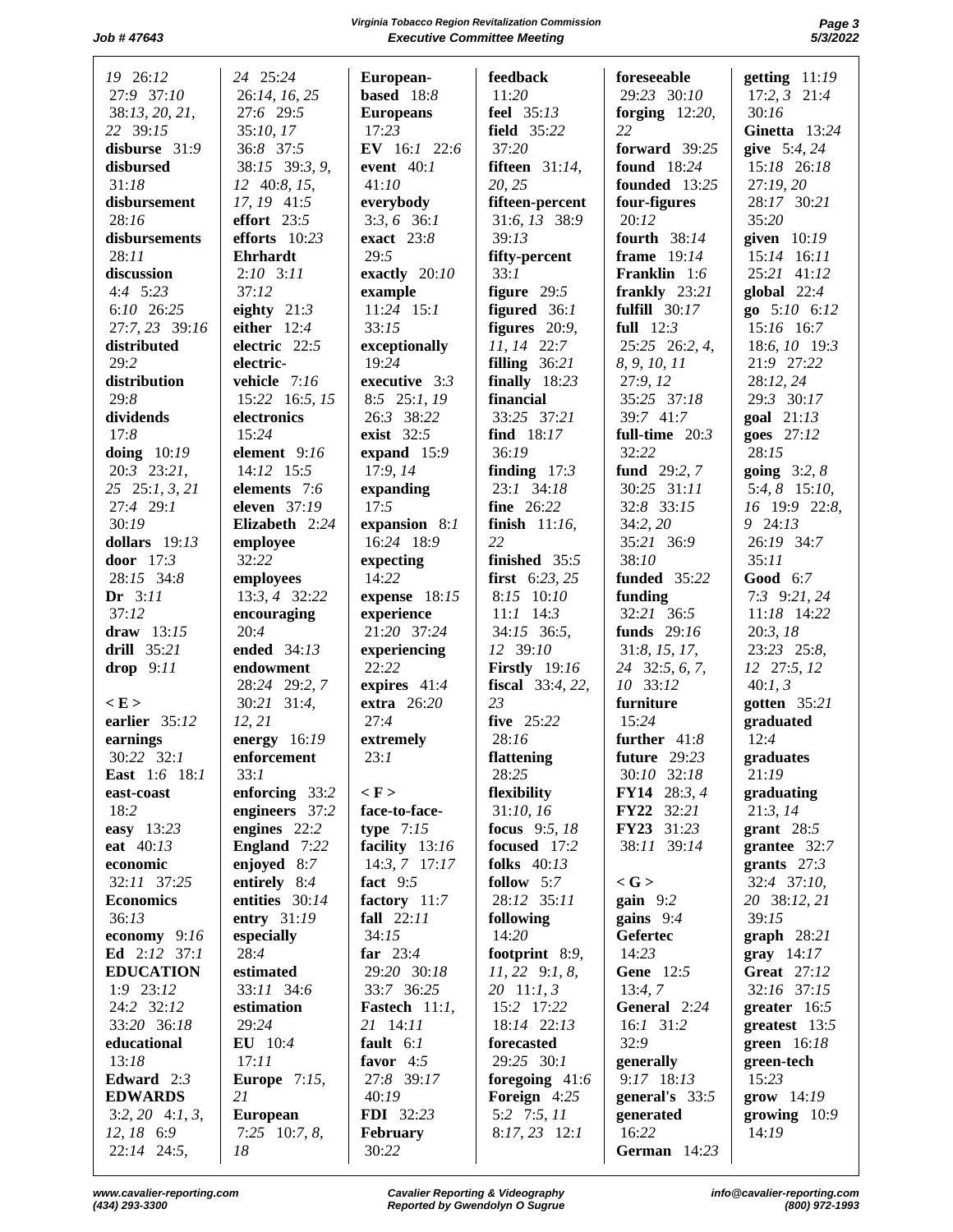| $growth$ 14:22                    | hiring $23:7$ ,                   | incentives                      | interface                  | issues $22:22$                     | 25 22:24                   |
|-----------------------------------|-----------------------------------|---------------------------------|----------------------------|------------------------------------|----------------------------|
| guises 21:24                      | 20 38:12, 18                      | 18:21 32:12,                    | 23:18                      | 25:4                               | 28:20 36:1                 |
| Gwendolyn                         | 39:14                             | 14                              | interim 25:6               | its $8:23$                         | knowledge                  |
| $1:25$ 41:2, 19                   | historical                        | inches 11:15                    | 26:5, 17, 18               |                                    | 18:3,4                     |
|                                   | 27:20                             | include 26:22                   | intermediaries             | < J >                              | known 12:19                |
| $\langle H \rangle$               | hold 15:19                        | 32:23 37:17                     | 17:12                      | January 25:2                       | Kyocera $14:5$ ,           |
| <b>Haas</b> 12:5                  | 31:15                             | includes $32:3$                 | internal-                  | 26:6, 21 34:11                     | 7, 11                      |
| 13:4,7<br>hand $20:10$            | holding $32:16$ ,<br>17           | 33:3<br>including               | combustion<br>22:2         | <b>Japanese</b><br>14:13           | < L >                      |
| 41:12                             | hope $3:22$                       | 7:16 18:20                      | international              | Jessica 2:20                       | lag $28:13$                |
| handling                          | 10:7 18:23, 24                    | increase                        | 7:6 13:14                  | 4:14                               | 37:5                       |
| 37:20                             | hoping $6:14$                     | 10:15 19:25                     | 14:13, 14                  | <b>Job</b> $1:24$                  | land $22:12$               |
| happen $4:14$                     | 34:20                             | 22:4, 11 28:9                   | 18:22                      | $10:17$ $20:10$ ,                  | large $11:15$              |
| happened                          | <b>Hotel</b> 1:12                 | increased                       | internationally            | $12 \quad 25:1, 3$                 | 17:11,17                   |
| 13:10 34:13                       | hours 27:24                       | 19:18, 20                       | 10:16 16:14                | 41:23                              | 24:1 28:4, 5               |
| happy $15:13$                     | huge 17:19<br><b>Humphries</b>    | 20:5 21:24<br>increases         | 17:22                      | jobs $7:17$                        | 31:10 33:16                |
| 24:17, 18<br>hardest 36:21        | 37:15 38:12                       | 19:23                           | intervene<br>23:24         | $8:21$ $9:1, 2$ ,<br>14 15:21, 22, | $36:4$ 41:1, 3,<br>20      |
| hardest-to-fill                   | 39:14                             | increasing                      | interview                  | 23, 25 16:23                       | largest $10:20$            |
| 36:15                             |                                   | 16:18 23:21                     | 37:13                      | 19:13 30:18                        | lawn $40:2$                |
| <b>Health</b> 34:13,              | < I >                             | increasingly                    | interviewed                | 36:9 37:22                         | left $29:20$               |
| $16$ 35:1                         | idea 28:18                        | 10:14                           | 37:11,12                   | <b>Joe</b> 5:2, 17,                | lending $34:4$             |
| health-care                       | 29:8 30:21                        | individual                      | interviews                 | 18 6:2, 18, 24                     | <b>level</b> 17:2          |
| 37:20                             | ideal $23:16$                     | 24:19                           | 37:10                      | $7:11$ 9:23                        | 20:5 24:3                  |
| hear $3:23$<br>5:18, 19, 20,      | identified 18:5<br>identify 16:24 | individually<br>24:18           | introduce<br>8:10 37:9     | 19:5, 7 20:16,<br>18 22:15, 18     | level-fund<br>33:24        |
| 22, 25 6:2, 4,                    | 17:23                             | indoors $40:3$                  | invade $31:14$ ,           | 24:6, 11, 15,                      | <b>limited</b> 31:12       |
| 5, 8, 12, 17, 18,                 | identifying                       | industrial                      | 20 32:15                   | 16, 22 32:24                       | line 21:22                 |
| 19, 20, 21                        | 23:1                              | 7:23                            | invasion $31:6$ ,          | Jordan 2:8                         | list $5:13$ $10:4$         |
| 18:23 22:16,                      | impact 19:9,                      | industries                      | 13, 25 38:10               | 5:10 19:6                          | 15:5, 16                   |
| 17 23:10                          | 16, 18                            | 16:16                           | 39:13                      | Joyce $2:21$                       | 16:22 17:6                 |
| 40:15<br>heard $10:17$            | importance<br>12:6                | industry<br>22:25               | Invest 4:24<br>30:13       | Julie 2:9                          | 20:25 21:7<br>24:16 38:6   |
| 21:2 32:24                        | important                         | information                     | invested 10:5,             | jumps $28:4$                       | listed $10:8$              |
| Hearing 4:5                       | 9:6, 13, 15                       | 15:19 35:18,                    | 13 19:13                   | < K >                              | 15:8                       |
| 7:2 39:16                         | 22:7 25:20                        | 20 36:2                         | 31:8, 17, 20               | keep 15:10                         | <b>little</b> 16:7         |
| <b>He'll</b> 5:12                 | 30:10                             | infusion $29:21$                | investing                  | 18:10                              | 19:17 21:12                |
| <b>Hello</b> 6:11, 17             | improve 8:25                      | initial $11:24$                 | 19:10                      | key 16:9                           | 28:9, 13, 25               |
| help 24:19                        | improved                          | 13:10                           | <b>Investment</b>          | Kilgore 2:4                        | 31:2 34:3, 18,             |
| 30:25<br>helpful 20:7             | 8:17<br>inadvertently             | initially $13:25$<br>institutes | $4:25$ 5:2 7:6,<br>12 8:23 | 3:13, 16, 24<br>25:8, 23 26:9,     | 20 35:22<br>lives 8:16, 25 |
| helping $20:7$                    | 15:18                             | 16:12                           | 10:10,22                   | 15, 22 34:22                       | Liz $25:14$                |
| 23:5                              | inaudible 7:7,                    | institution                     | $11:2$ 12:14,              | 35:12 38:17                        | LLC 11:2                   |
| <b>Henry</b> 12:9                 | 10, 11, 24 8:6,                   | 13:19                           | 19 13:8, 9, 11             | <b>Kim</b> $2:17$                  | <b>loan</b> 28:22          |
| 14:19                             | $10, 24$ 9:11,                    | institutions                    | $30:19$ $32:1$             | 26:4, 17, 20                       | loaned $32:17$             |
| Hensley 2:9                       | $12, 15$ 10:5, 7,                 | 12:8                            | 37:23                      | 27:13, 14                          | loans $29:1$               |
| 3:12                              | 9, 19, 22, 23                     | instructors                     | <b>Investments</b>         | 28:2 29:6, 12,                     | 30:9 32:13, 14             |
| heritage 13:25<br><b>Hey</b> 5:18 | 11:4, 9, 23<br>12:9, 17 13:2,     | 21:11<br>integrated             | 4:20 7:5, 21<br>$8:17$ 9:3 | 15, 23 30:4, 7,<br>12 34:9, 25     | locality $35:20$ ,<br>23   |
| high $21:7$                       | 10, 15, 19                        | $11:11$ 12:5                    | 10:2, 10, 25               | 35:16, 24                          | locate $7:24$              |
| higher $9:9$                      | 14:4, 7, 8, 14,                   | intention                       | $12:1, 16$ 14:5            | 36:12 37:7                         | located $14:18$            |
| 10:11 21:20                       | 17, 21, 24, 25                    | 38:23                           | 18:22 20:13                | 38:6, 20 39:5                      | location                   |
| higher-paying                     | 15:1 16:25                        | interest 13:18                  | 22:10 23:12,               | kind 28:6, 11                      | 13:21 18:17                |
| 8:21                              | 17:20 18:4, 9,                    | $14:15$ 16:5,                   | $15 \quad 24:1, 2$         | 32:14, 15 36:6                     | locations                  |
| highly-paid<br>9:1                | 10, 16, 20, 21                    | 16 30:22 31:3                   | investor 7:17<br>10:21     | knew $24:13$                       | 10:12 18:18<br>21:20       |
| high-paying                       | 19:1, 19, 20<br>20:14 22:13       | interested<br>41:10             | investors                  | Knight 2:21<br>6:12 8:14           | London $7:23$              |
| 9:14                              | 23:14, 22                         | interesting                     | 16:10,21                   | know $5:16$                        | long $6:20$                |
| high-quality                      | 25:10                             | 11:8, 21                        | issue $23:3$               | $7:20$ 8:6, 7                      | 13:25 24:19                |
| 9:14                              | incentive 34:2                    | 12:21 13:24                     | 34:9,17                    | 15:9 17:1, 14                      | 29:19                      |
| hire 23:19                        |                                   | 16:3, 4 18:24                   | issued $20:14$             | 18:2 20:19,                        | longer $32:5$              |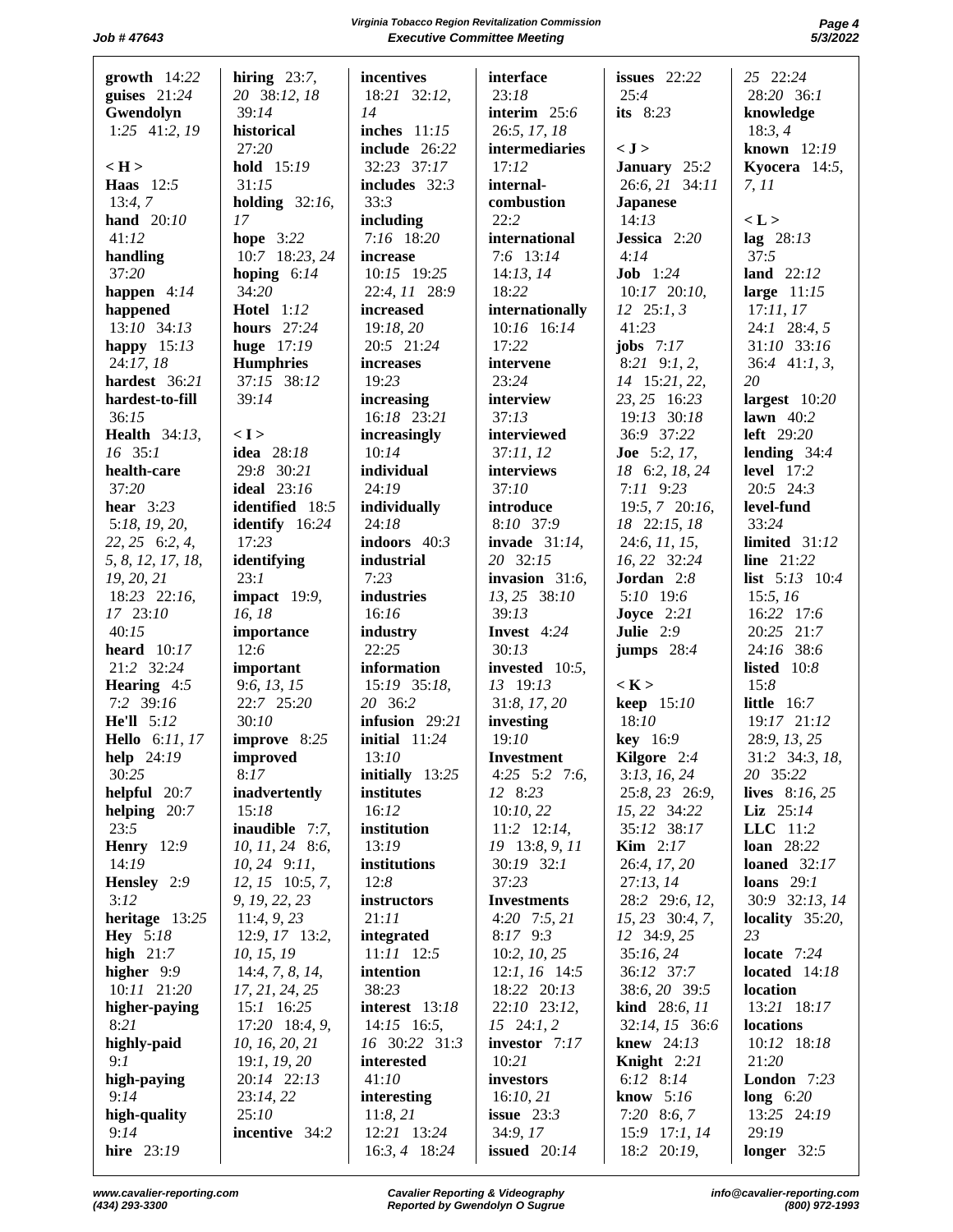**Virginia Tobacco Region Revitalization Commission Page 5 Job #47643 Executive Committee Meeting** 

| longer-term<br>21:13            | 34:5 35:9, 18<br>36:9 37:4  | Moorefield<br>$2:7$ 3:18        | Notary 41:2,<br>19, 21           | 16:25<br>overview 7:19          | planning<br>35:25                |
|---------------------------------|-----------------------------|---------------------------------|----------------------------------|---------------------------------|----------------------------------|
| look 21:6, 12                   | 39:1, 10                    | 22:19, 20, 21                   | note 24:10                       | Owens $2:3$                     | plans $7:17$                     |
| 27:16, 17                       | <b>Martinsville</b>         | 40:18                           | notice 28:19                     | 3:10                            | 33:18                            |
| looking $11:7$                  | 13:16 14:6                  | morning $5:4$                   | 33:15                            | owned 14:13                     | plastics 16:2,                   |
| 17:9 24:4                       | massive $22:4$              | 6:7 7:3 20:18                   | nuance $23:9$                    | <b>owner</b> 18:13              | 16                               |
| 36:22 39:24                     | <b>match</b> 16:9           | motion $3:23$ ,                 | number                           |                                 | Please 6:24                      |
| looks $5:8$                     | maximum                     | 24 26:14, 23                    | 19:12 21:19                      | $\langle P \rangle$             | 7:18 11:20                       |
| lot 16:4 27:4                   | 31:6                        | 39:1 40:15                      | 22:10                            | p.m 1:11                        | pleased $19:1$ ,                 |
| 34:19 36:5<br>37:24             | mean 32:16<br>means $12:23$ | motions 38:7<br>39:3            | numbers<br>15:20 22:7            | 40:23                           | 2 37:25<br>point 15:20           |
| loud $6:4$                      | median $9:8$                | motion's                        |                                  | packet 5:8<br>18:20 27:15       | 17:25 29:20                      |
| Louise $2:5$                    | meet 24:15                  | 39:19                           | < 0>                             | 31:24                           | 33:19                            |
| Lucas $2:5$                     | 38:5                        | motor $17:1$                    | obligated                        | packets 33:11                   | political 38:23                  |
| $3:16$ 4:2                      | <b>MEETING</b>              | move 11:7                       | 29:15                            | 37:18                           | pond 19:11                       |
| 26:13, 24 30:6                  | $1:9$ 3:3 4:19              | 25:9, 13 39:10                  | occupation                       | paid $17:3$                     | population                       |
| lunches 40:12                   | $5:1$ 7:16                  | Moved $4:3$                     | 36:3                             | 30:4                            | 21:21                            |
|                                 | 20:15 24:21                 | 10:18 39:12                     | occupational                     | pandemic                        | portion 4:18                     |
| < M ><br>machine                | 35:25 38:4<br>40:21         | 40:16                           | 37:2                             | 16:6                            | 28:20 36:4                       |
| 12:24, 25                       | meetings $7:15$             | <b>Moving</b> 26:16<br>37:4     | occupations<br>36:15, 19, 24     | <b>panel</b> 37:13              | position<br>37:16 38:21          |
| machinery                       | megasite 28:6               | <b>MSA</b> 29:24                | October 41:4                     | part 17:19<br>22:5              | possible                         |
| 21:10                           | 34:1                        | $30:4$ 33:1, 2                  | <b>offer</b> 16:9                | particular                      | 12:14,18                         |
| machines                        | men 21:4                    | multiple $21:4$                 | 18:20                            | 24:18 36:20                     | <b>posted</b> 27:15              |
| 14:25 20:2                      | mentioned                   | music 40:2                      | offers $21:4$                    | particularly                    | pot 31:19                        |
| machining                       | $7:10$ 24:16                | Myers $2:24$                    | office 33:5                      | 12:21 22:25                     | potential                        |
| $11:5, 10$ 12:6,                | <b>MEP</b> 12:19            | 25:17                           | offline $15:14$                  | party $41:9$                    | 16:10, 21 20:8                   |
| 20, 22 20:24                    | met 7:8                     |                                 | <b>Ohio</b> 14:12                | Patrick 12:8                    | power 11:25                      |
| 21:2, 14, 19                    | metal 14:17                 | < N >                           | <b>Okay</b> 3:15,                | pay 9:17                        | precision                        |
| 22:1, 5, 12<br>machinists       | metals $14:18$<br>16:2, 16  | name 3:6, 7<br>$7:11$ 30:6      | 19 4:18 5:16<br>6:14 25:23       | 26:5, 7, 17, 18,<br>20 33:1,7   | 20:24 21:1, 14<br>premises 11:6  |
| 13:6 21:23,                     | methodology                 | names 15:7,                     | 28:2 35:17                       | paying $10:11$                  | preoccupy                        |
| 24 22:8                         | 16:8                        | 10, 18                          | 37:8 39:9                        | payments                        | 17:4                             |
| main $7:24$                     | mic 5:24                    | nearby $40:3$                   | <b>once</b> 5:9                  | 30:5                            | prepare 18:19                    |
| 8:20 16:20                      | Miles $2:8$                 | need 15:10                      | 18:5, 17 30:13                   | <b>pays</b> 17:8                | prepared $5:3$                   |
| maintain                        | $3:17$ 7:23                 | 17:14, 17                       | one-hundred-                     | people 9:6                      | present $28:3$                   |
| 17:11                           | 19:6, 7 27:2                | 21:6, 12                        | percent 12:3                     | 10:17 13:22                     | presentation                     |
| major 13:14,                    | 29:10 39:11                 | 32:18 35:8,                     | one-part                         | $17:12$ $21:3, 9$ ,             | 5:4, 7, 9, 13                    |
| 15                              | 40:16                       | 12, 13 36:23                    | 32:22                            | 13 23:19, 20,                   | 6:3, 15, 22, 25                  |
| majority 31:7                   | million $29:7$ ,            | $38:7$ 39:1, 3                  | ones $12:11$                     | 22 30:17                        | 27:15                            |
| making $10:9$<br>$12:18$ $24:1$ | 11 30:25<br>31:5, 22, 24,   | needed $22:9$<br>neither $41:8$ | ongoing 19:25<br>online $4:10$ , | 35:21<br>people's $8:16$ ,      | pretty $10:6$<br>13:23 14:22     |
| 27:8, 9 30:12                   | 25 32:1, 2, 11,             | network 17:11                   | 11, 12, 15                       | 25                              | 23:16                            |
| manager 18:7                    | 12, 13 33:21                | never $17:7$                    | 40:6,10                          | <b>Pepco</b> 28:5               | prevailing                       |
| managing                        | 35:1, 2, 6, 7               | new 9:1 12:1                    | open $4:9$                       | percent $17:8$ ,                | 10:12                            |
| 17:1                            | $mining$ 22:25              | 14:7 17:3, 17                   | 20:12                            | 10 31:14, 21                    | previous 8:5                     |
| manufacture                     | minute 5:5                  | news 9:21, 24                   | opened $13:16$                   | 32:1                            | 10:3                             |
| 14:24 19:19                     | minutes $3:20$ ,            | nice 7:9                        | operations                       | performance                     | previously                       |
| manufacturer                    | 25 4:6, 8                   | niche 16:15                     | 9:7 37:21                        | 28:1                            | 7:10                             |
| 13:25 14:24                     | 10:24<br>moment 5:9         | Ninety-nine<br>17:8,10          | opportunities<br>12:2            | <b>period</b> 26:7,<br>20 34:11 | print $11:15$<br>printed $27:15$ |
| manufacturing                   | 16:23                       | non-health-                     | opportunity                      | phase 16:11                     | printing                         |
| $7:21$ 9:6, 7,                  | money 28:14,                | care 35:4                       | 7:4 38:5                         | phone $15:14$                   | 11:10,22                         |
| 17 11:9 16:2                    | 22, 23 29:3,                | normally                        | opposed 4:7                      | physical $37:3$                 | prior $16:6$                     |
| map 17:24                       | 19 30:10                    | 33:17                           | 27:11 39:18                      | picture 13:12                   | private $30:14$                  |
| March 29:6                      | 31:11, 15                   | <b>north</b> 7:23               | order 3:2                        | pipeline $10:1$                 | probably                         |
| 34:11 35:6                      | 32:17 34:3, 4,              | 10:21                           | ordinary 28:7                    | 22:11                           | 8:24 11:6                        |
| Marshall 2:6                    | 7, 18 35:8, 14              | <b>Northwest</b>                | original 29:24                   | Pittsylvania                    | 20:18 22:1                       |
| $3:17$ 20:17,                   | months 25:22                | 1:14                            | outdoors 40:2                    | 20:23 21:8                      | 25:8, 12                         |
| 18 21:16<br>29:18 30:3          | 37:11                       | notarial 41:12                  | overseas                         | place 23:15,<br>16 32:16, 18    | problem $5:16$<br>21:9           |
|                                 |                             |                                 |                                  |                                 |                                  |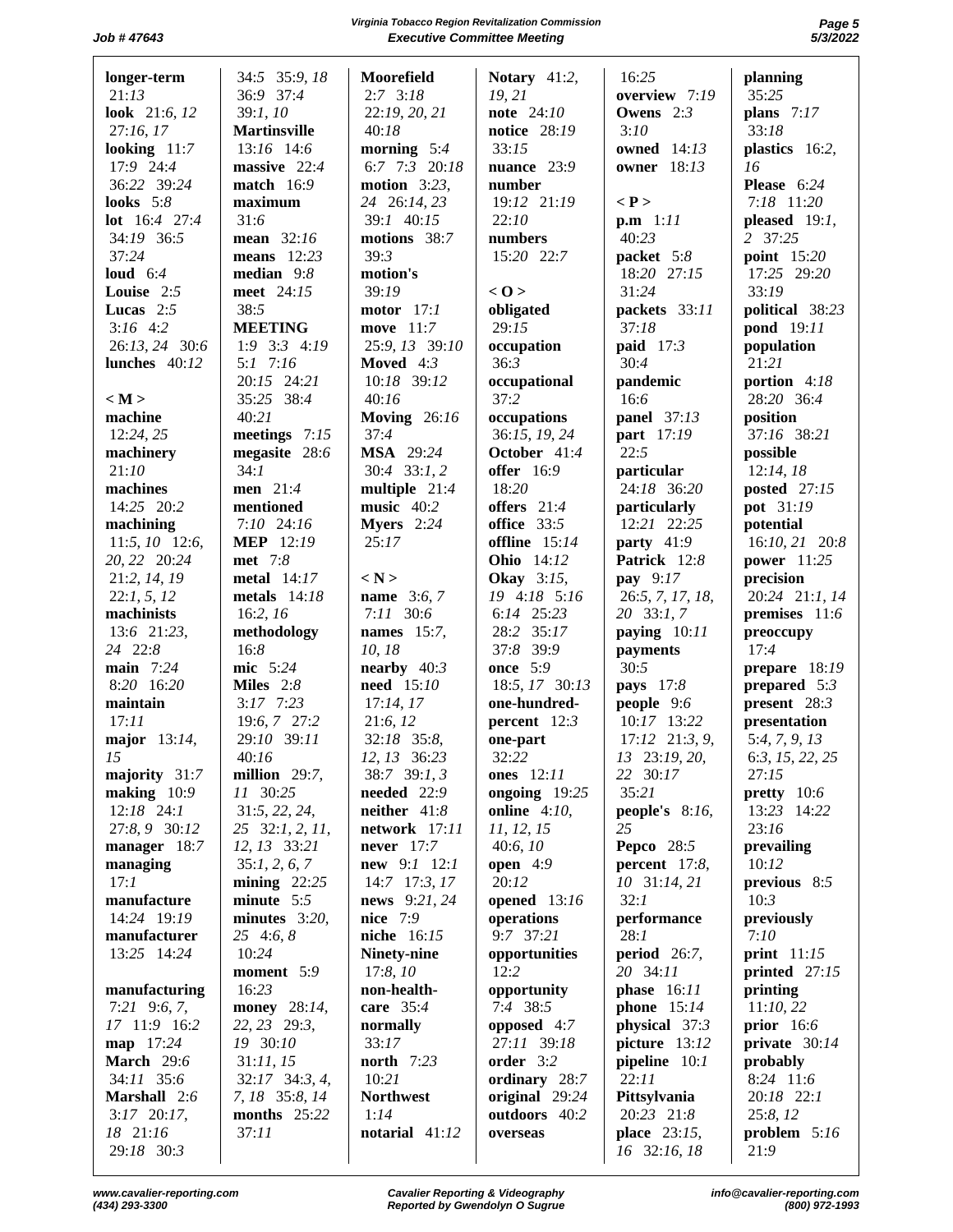|                    | $\overline{4}$         |                     |                     | secondly            |                      |
|--------------------|------------------------|---------------------|---------------------|---------------------|----------------------|
| proceeding         |                        | recommend           | 26:6, 19, 21        |                     | skills $12:1$        |
| 41:10              |                        | 26:11 38:7          | return $32:6$       | 19:12               | 16:9, 11             |
| <b>Proceedings</b> | < Q >                  | 39:6                | returned 32:8       | sector 14:20        | skipping             |
| 40:23 41:6, 7      | quarters               | recommendati        | revenues $32:3$     | 23:7                | 34:13                |
| process 36:15      | 14:22                  | on $26:2, 7, 10,$   | <b>Revert</b> 14:16 | securing            | slide 6:23, 25       |
| processes 33:4     | question 19:6,         | 13 27:8 39:7        | review 15:12        | 18:21               | 8:13 15:4            |
| produce            | 7, 15 20:17            |                     | 24:15               | securitized         | 27:18 28:10,         |
|                    |                        |                     |                     |                     |                      |
| 12:23, 25          | 21:5, 6 22:19          | recommending        | <b>REVITALIZA</b>   | 29:19               | 17 30:20             |
| production         | 27:7 34:5              | 31:5                | <b>TION</b> $1:5$   | see 3:4 4:14,       | 31:4 32:20           |
| 16:15              | questions              | record $5:23$       | 32:11               | 16 5:15 6:15,       | slight $32:21$       |
| products $17:3$    | $5:11$ 19:1, 4         | 6:10 27:23          | Richmond            | 23, 25 7:8          | slowing $10:23$      |
| 19:20              | 22:15,18               | recycle $14:17$     | $1:7$ 2:25          | 8:12 13:12          | small 28:19          |
| professions        | 24:5, 9 37:7           | redacted $15:4$     | right $4:8$         | 18:6 20:25          | 37:23                |
| 35:4               | 38:15                  | reduction           | 19:17 22:25         | 28:11,20            | sold $14:1$          |
|                    |                        |                     |                     |                     |                      |
| profile $10:15$ ,  | quorum $3:19$          | 14:21               | 23:3 24:8, 24       | 31:4 33:10,         | 30:14, 15            |
| 22 17:21           | quote $8:15$           | regarding           | 25:15 26:14,        | $11 \quad 34:1$     | solely 9:2           |
| profile-raising    |                        | 22:22               | 25 27:6, 13         | 36:10 40:6          | somebody             |
| 17:22              | $<$ R $>$              | <b>REGION</b> 1:5   | 29:11 33:16         | seeing $39:25$      | 40:9                 |
| Program 7:6        | <b>R&amp;D</b> 28:6, 8 | 8:22 9:10           | 35:16, 24           | <b>seek</b> 9:13    | soon 30:8            |
| 8:3, 17, 23        | 32:8                   | 12:2 14:9           | 36:16 37:6          | Senator 3:16        | Sorrell 2:16         |
| $21:9$ 34:4, 6,    | race 13:11,            | 21:18 36:17         | 38:15 39:19,        | senior 38:24        |                      |
|                    |                        |                     |                     |                     | $3:9, 15$ 4:10,      |
| 19, 23 35:2, 3     | 13, 20, 22             | regions $9:11$      | 20                  | sensitivity         | $14, 22$ 5:21,       |
| 37:10,23           | race-car $13:24$       | region's $12:7$     | Roanoke 1:12,       | 15:7, 15            | 24 6:6, 16, 18,      |
| 38:13,21           | Raceway                | <b>Registration</b> | 15                  | separately          | 24 9:23              |
| 39:15              | 13:14                  | 41:21               | role 7:20           | 19:3                | 11:18 19:5           |
| progress           | <b>Racing</b> 13:17,   | regularly           | <b>roll</b> 3:8     | September           | 20:16 22:17          |
| 19:10              | 20                     | 10:2 20:13          | round 34:15         | 34:10               | 24:8 26:1            |
| project 24:16      | Radical 13:9,          | reimbursed          | 35:5 36:22          | series $13:13$      | 27:24 30:9           |
|                    |                        |                     |                     |                     |                      |
| 31:10              | 15, 16, 20             | 29:4                | run $13:13$         | set 24:19           | 38:3 39:7, 22,       |
| projects           | raising $17:20$        |                     | 35:3 37:9           | setting $18:3$      | 23 40:11             |
| 24:18 28:6         | randomly               | reimbursement       | running $20:2$      | <b>SGS</b> 14:5, 7, | <b>Sorry</b> 5:25    |
|                    |                        |                     |                     |                     |                      |
| 32:18              | 17:7                   | 28:13               | runs 8:18           | 11                  |                      |
|                    |                        |                     |                     |                     | $7:2, 14$ 9:21,      |
| proper $27:10$     | <b>rates</b> 10:12,    | reiterate 8:19      |                     | share 30:15         | 24 11:17             |
| properly $4:3$     | 22                     | related $41:8$      | $\langle S \rangle$ | 33:2                | 27:14 35:10          |
| 26:16 39:12        | reach 16:10            | re-look 36:10       | sadly 19:22         | sheet 14:24         | sort 11:14           |
| proposed           | 17:7 18:6              | remain $9:15$       | 20:4                | she'll $38:3$       | 14:17                |
| 18:9 31:23         | reaching               | 31:8,17             | salary 9:8          | Shelton 2:13        | source 31:24         |
| 38:11              | 16:21                  | remind $3:5$        | 23:21               | 3:17                | <b>South</b> 14:4, 6 |
|                    | <b>read</b> 3:22       | renewable           | sales 16:21         |                     |                      |
| proposing          |                        |                     |                     | Shenandoah          | Southern             |
| 33:13, 19          | ready $5:17$           | 16:19               | Sarah 2:18, 19      | 1:14                | 4:20, 24 10:5        |
| prospect 5:13      | 6:2 27:7               | renewables          | saying $4:6, 15,$   | shop 11:16          | 12:9 33:25           |
| $16:22$ $34:1$     | 40:12                  | 15:23               | 16 9:21             | 13:3                | southside            |
| prospective        | realize 17:16          | renewals 35:7       | 21:18 39:17         | shop-floor          | $7:17,22$ 8:2,       |
| 22:23              | re-allocate            | report $36:18$      | 40:20               | 12:3                | $4\quad 10:6, 15$    |
| prospects 15:4     | 36:6                   | Reported 1:25       | schedule            | show 28:2           | 12:10 13:8           |
| proud $8:16$       | Really 8:19            | reporter 3:7        | 13:13               | showed 40:10        | 16:9 18:12           |
|                    |                        |                     |                     |                     |                      |
| provide 5:9        | 9:13 14:12             | 5:22 41:5           | school 36:16        | showing $35:20$     | 20:8 21:18           |
| 9:19 20:15         | $17:19$ 18:1           | representative      | schools 21:7        | shows $9:3$         | southwest 8:5,       |
| 25:18              | 24:3 31:19             | 10:19               | Scott 6:8           | 31:24 36:18         | 7 22:24 33:25        |
| provides $11:8$    | 32:14, 17              | require $13:1$      | screen 5:6          | signify $4:6$       | speak $3:6$          |
| public $4:9, 12$   | real-paced 9:3         | 25:10               | 6:23 27:16, 17      | 39:17 40:19         | $6:13$ 7:4           |
| 40:5, 7, 8, 9      | reason $32:6$          | required 20:6       | seal 41:12          | similar $10:6$      | 18:11 19:2           |
| 41:2, 19, 21       | re-assessing           | 24:12               | seat 8:9            | 16:18               | speaking $8:3$       |
|                    |                        |                     |                     |                     | 18:7                 |
| published          | 36:7                   | requires $22:1$     | second $4:1, 2$     | single $10:20$      |                      |
| 3:21               | rebound                | resulting $18:3$    | 26:13,24            | $\sin$ 5:21 6:6     | special-             |
| pull 5:5           | 14:20                  | results $11:23$     | 39:11 40:17,        | 19:15               | education            |
| purpose 7:24       | recall $4:23$          | résumé 37:18        | 18                  | situation 19:8      | 36:4                 |
| 8:20 9:2           | receive $32:4$         | resurgence          | secondary-          | 20:5 22:3           | specifically         |
| put 24:24, 25      | reception 40:2         | 22:6                | stem $37:1$         | size $10:1$         | 13:22                |
| putting $34:3$ ,   | recognize              | retroactive         | seconded 4:3        | 21:18               | speech $37:3$        |
|                    | 17:18                  |                     | 26:16 39:12         |                     |                      |